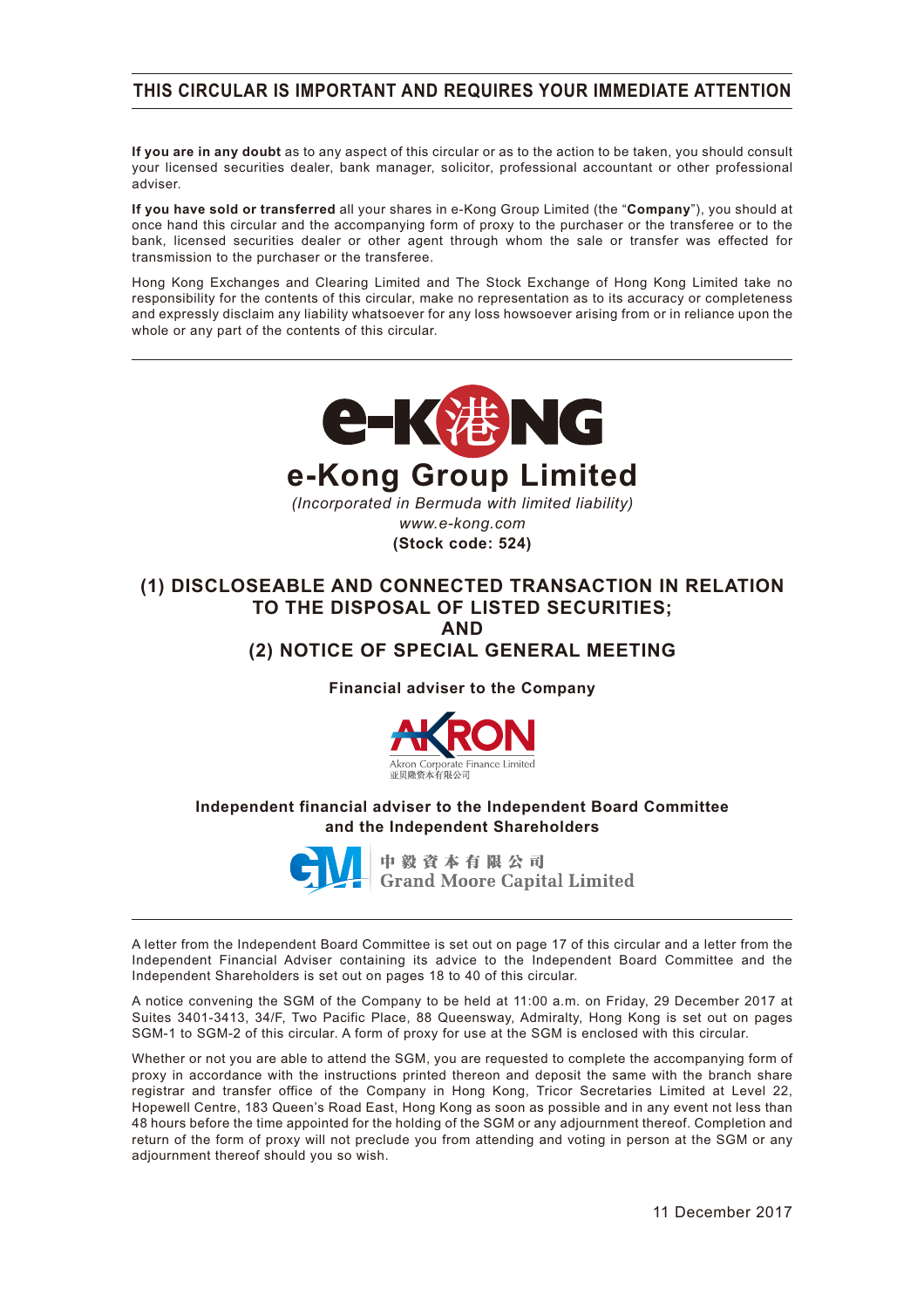# **CONTENTS**

## *Page*

| LETTER FROM THE INDEPENDENT BOARD COMMITTEE                                    |         |
|--------------------------------------------------------------------------------|---------|
| LETTER FROM THE INDEPENDENT FINANCIAL ADVISER                                  | 18.     |
| $APPENDIX I$ - GENERAL INFORMATION $\ldots \ldots \ldots \ldots \ldots \ldots$ | $I - 1$ |
|                                                                                | SGM-1   |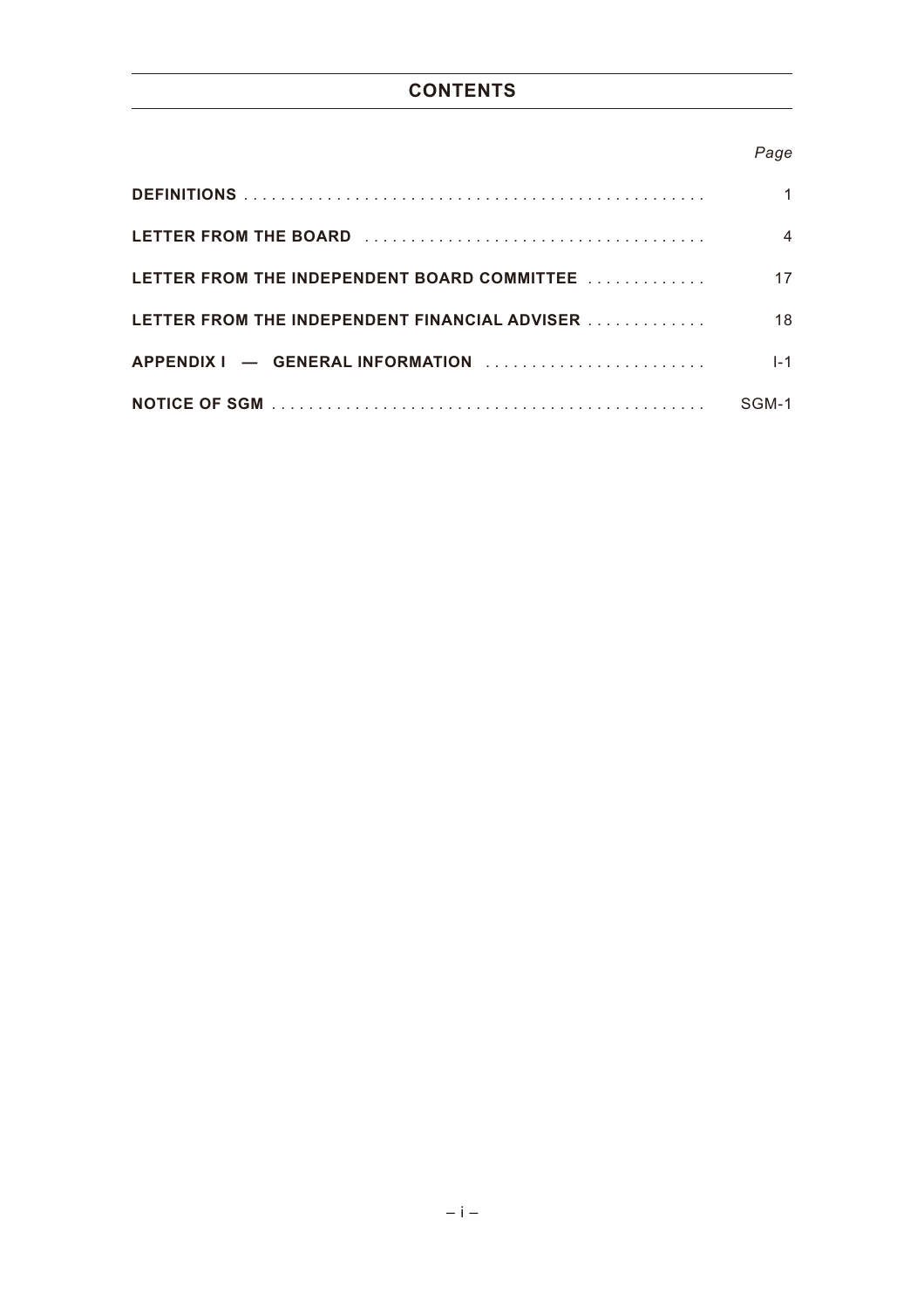*In this circular, unless the context requires otherwise, the following expressions shall have the following meanings:*

| "Agreed Disposal Price"                             | being approximately HK\$7.316 per SingAsia Share<br>with aggregate consideration of HK\$41,701,000<br>(exclusive of transaction costs) as agreed between<br>the Vendor and Mr. Yeung in connection with the<br>Disposal as a result of the Undertaking                                                                                                                               |
|-----------------------------------------------------|--------------------------------------------------------------------------------------------------------------------------------------------------------------------------------------------------------------------------------------------------------------------------------------------------------------------------------------------------------------------------------------|
| "associate(s)"                                      | has the meaning as ascribed to it under the Listing<br>Rules                                                                                                                                                                                                                                                                                                                         |
| "Board"                                             | the board of Directors                                                                                                                                                                                                                                                                                                                                                               |
| "Company"                                           | e-Kong Group Limited, a company incorporated in<br>Bermuda with limited liability, whose issued shares<br>are listed on main board of the Stock Exchange (stock<br>code: 524)                                                                                                                                                                                                        |
| "connected person(s)"                               | the meaning ascribed thereto under the Listing Rules                                                                                                                                                                                                                                                                                                                                 |
| "controlling Shareholder(s)"                        | has the same meaning ascribed to it under the Listing<br>Rules                                                                                                                                                                                                                                                                                                                       |
| "Director(s)"                                       | director(s) of the Company                                                                                                                                                                                                                                                                                                                                                           |
| "Disposal"                                          | the sale of 5,700,000 SingAsia Shares by the Vendor<br>to Mr. Yeung on 9 June 2017 at the Agreed Disposal<br>Price as a result of the Undertaking                                                                                                                                                                                                                                    |
| "Group"                                             | the Company and its subsidiaries                                                                                                                                                                                                                                                                                                                                                     |
| "HK\$"                                              | Hong Kong dollar, the lawful currency of Hong Kong                                                                                                                                                                                                                                                                                                                                   |
| "Hong Kong"                                         | the Hong Kong Special Administrative Region of the<br><b>PRC</b>                                                                                                                                                                                                                                                                                                                     |
| Independent Board Committee"                        | an independent board committee of the Company<br>comprising all the independent non-executive<br><b>Directors</b>                                                                                                                                                                                                                                                                    |
| "Independent Financial Adviser"<br>or "Grand Moore" | Grand Moore Capital Limited, a corporation licensed<br>to carry out type 1 (dealing in securities) and type 6<br>(advising on corporate finance) regulated activities<br>under the SFO, being the independent financial<br>adviser to the Independent Board Committee and the<br>Independent Shareholders in respect of the Disposal<br>and the transactions contemplated thereunder |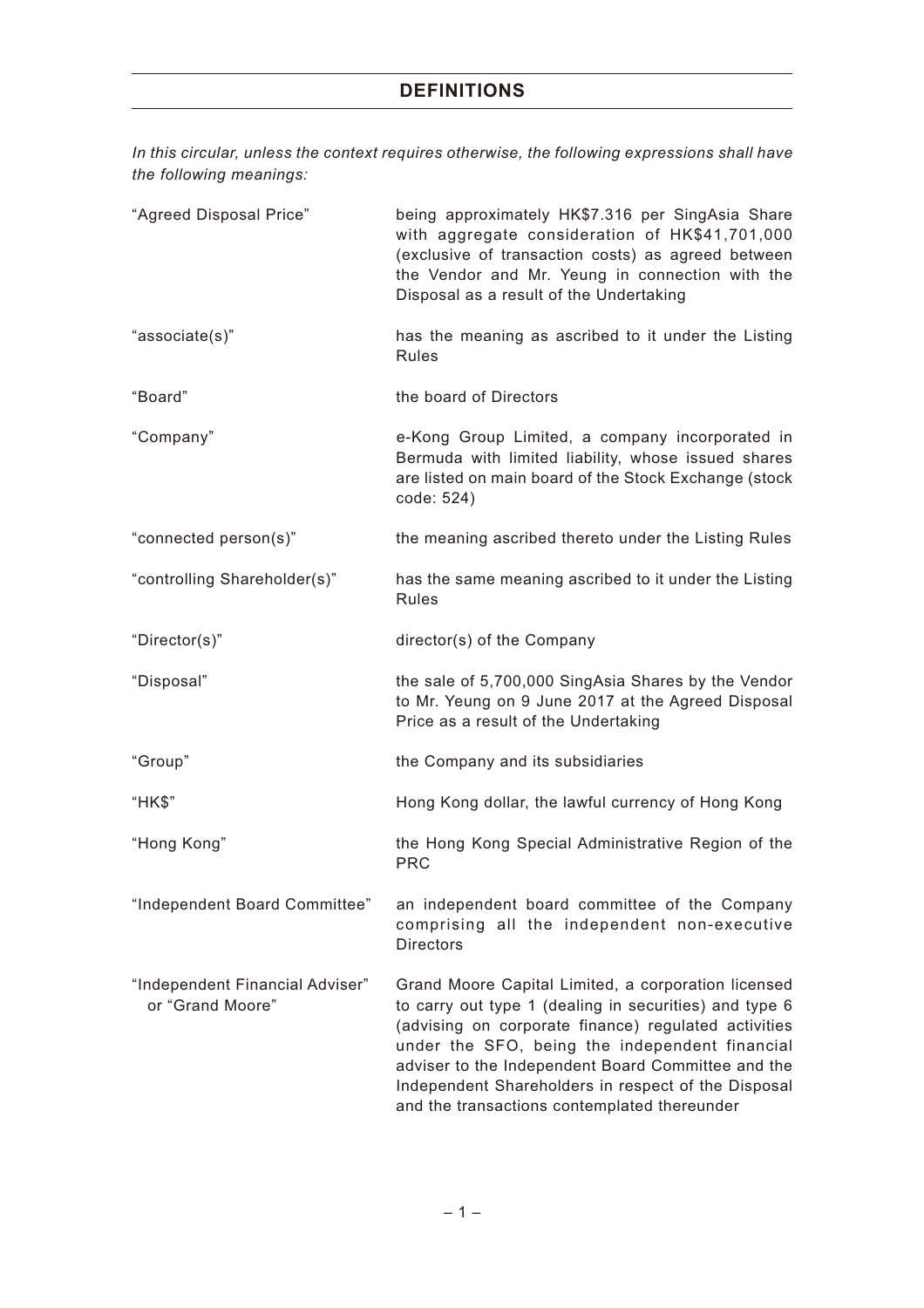# **DEFINITIONS**

| "Independent Shareholder(s)" | Shareholder(s) other than any controlling Shareholders<br>and their associates, or where there are no controlling<br>Shareholders, any Director (excluding independent<br>non-executive Directors) and the chief executive of<br>the Company and their respective associates |
|------------------------------|------------------------------------------------------------------------------------------------------------------------------------------------------------------------------------------------------------------------------------------------------------------------------|
| "Initial Price"              | being HK\$4.65 per SingAsia Share as agreed<br>between the Vendor and Mr. Yeung in connection with<br>the Disposal prior to execution of the Undertaking                                                                                                                     |
| "Latest Practicable Date"    | 6 December 2017, being the latest practicable date<br>prior to the printing of this circular for ascertaining<br>certain information in this circular                                                                                                                        |
| "Listing Rules"              | the Rules Governing the Listing of Securities on the<br><b>Stock Exchange</b>                                                                                                                                                                                                |
| "Mr. Standly Yeung"          | Mr. Yeung Chun Sing Standly, the brother of Mr. Yeung<br>and an executive Director                                                                                                                                                                                           |
| "Mr. Yeung"                  | Mr. Yeung Chun Wai Anthony, an executive Director at<br>the time of the Disposal and ceased to be an<br>executive Director with effect from 23 November 2017                                                                                                                 |
| "PRC"                        | the People's Republic of China                                                                                                                                                                                                                                               |
| "Previous Acquisitions"      | acquisition of several listed securities by the Vendor<br>from Mr. Yeung, details of which are set out in the<br>section headed "Previous Transactions with Mr.<br>Yeung" in the Letter from the Board in this circular                                                      |
| "Previous Disposals"         | disposal of several listed securities by the Vendor to<br>Mr. Yeung, details of which are set out in the section<br>headed "Previous Transactions with Mr. Yeung" in the<br>Letter from the Board in this circular                                                           |
| "SFO"                        | Securities and Futures Ordinance (Cap. 571 of the<br>Laws of Hong Kong)                                                                                                                                                                                                      |
| "SGD"                        | Singapore dollars, the lawful currency of the Republic<br>of Singapore                                                                                                                                                                                                       |
| "SGM"                        | the special general meeting of the Company to be<br>convened to consider and if thought fit approve the<br>Disposal and the transactions contemplated<br>thereunder                                                                                                          |
| "Shares"                     | ordinary share(s) of HK\$0.01 each in the share capital<br>of the Company                                                                                                                                                                                                    |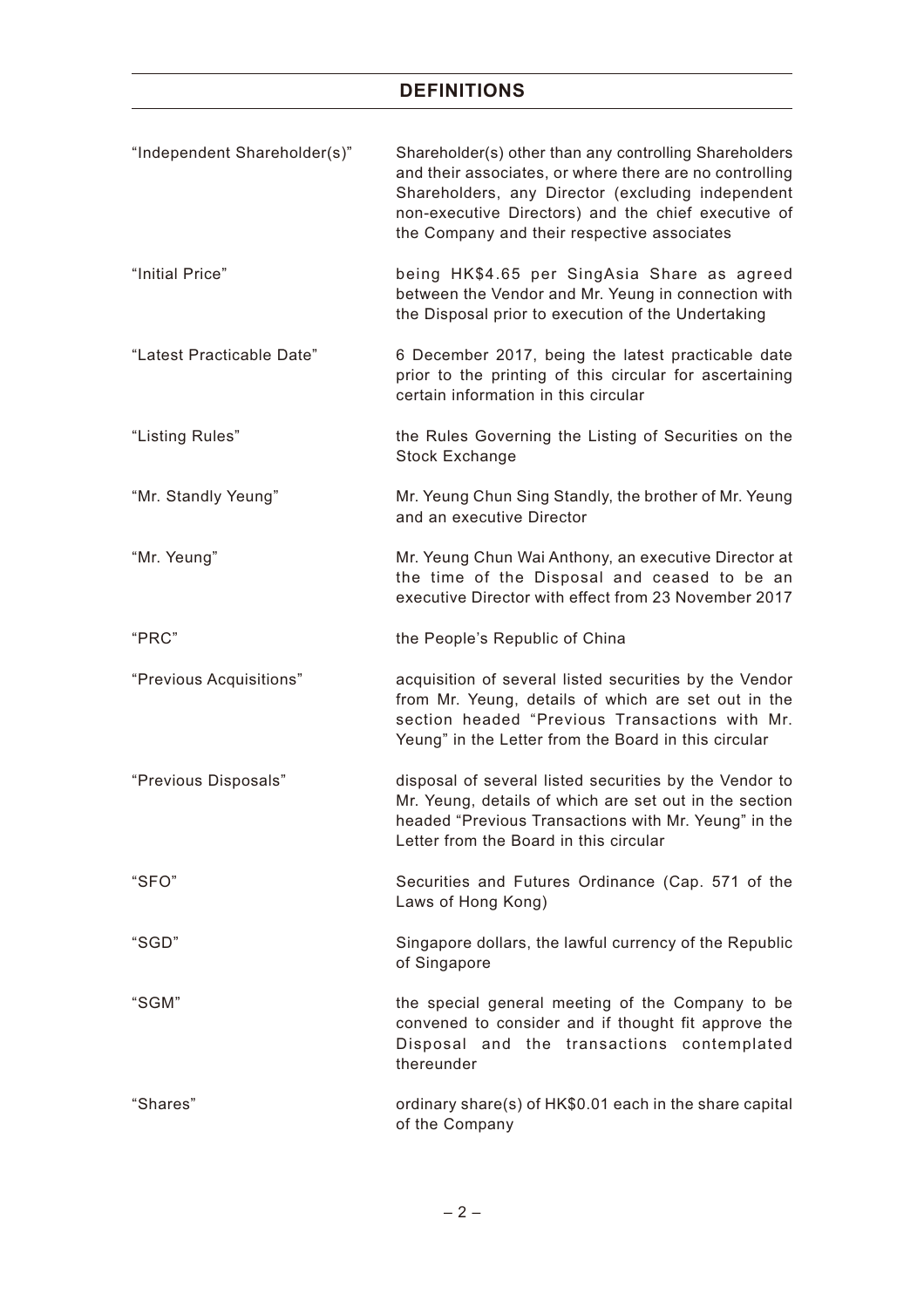# **DEFINITIONS**

| "Shareholder(s)"          | holder(s) of the Shares                                                                                                                                                                                                               |
|---------------------------|---------------------------------------------------------------------------------------------------------------------------------------------------------------------------------------------------------------------------------------|
| "SingAsia"                | SingAsia Holdings Limited, a company incorporated in<br>the Cayman Islands with limited liability, whose issued<br>shares are listed on the Growth Enterprise Market of<br>the Stock Exchange (stock code: 8293)                      |
| "SingAsia Shares"         | ordinary share(s) of HK\$0.01 each in the share capital<br>of SingAsia                                                                                                                                                                |
| "Stock Exchange"          | The Stock Exchange of Hong Kong Limited                                                                                                                                                                                               |
| "Substantial Shareholder" | has the meaning as ascribed to it under the Listing<br><b>Rules</b>                                                                                                                                                                   |
| "Undertaking"             | the deed of undertaking dated 6 October 2017<br>executed by Mr. Yeung to the Vendor which will<br>eventually result in amendment of the agreed price of<br>the Disposal from the Initial Price to the Agreed<br><b>Disposal Price</b> |
| "Vendor"                  | e-Kong Pillars Holdings Limited, a company<br>incorporated in the British Virgin Islands and a<br>wholly-owned subsidiary of the Company                                                                                              |
| "9/0"                     | per cent.                                                                                                                                                                                                                             |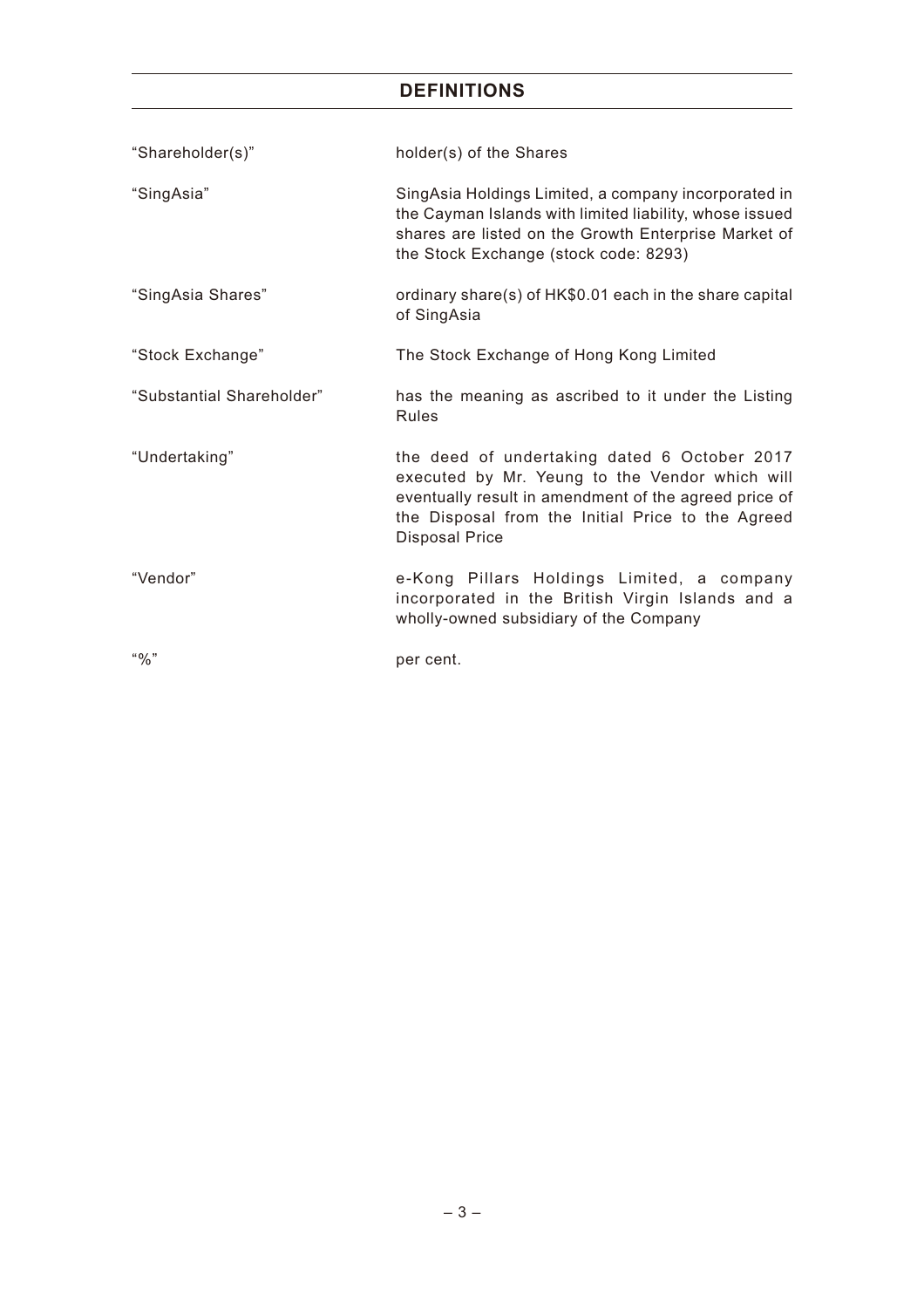

*(Incorporated in Bermuda with limited liability) www.e-kong.com* **(Stock code: 524)**

*Executive Directors:* Zhao Ruiyong *(Chairman)* Li Bing *(Chief executive officer)* Cheung Ka Heng Frankie *(Vice-chairman)* Chan Chi Yuen Wong Xiang Hong Yeung Chun Sing Standly

*Independent Non-executive Directors:* Fung Chan Man Alex Fung Wai Shing Zhao Guangming Huang Tao

*Registered Office:* Clarendon House 2 Church Street Hamilton HM11 Bermuda

*Principal Place of Business:* Suite 1402 14/F, Henley Building No.5 Queen's Road Central Central Hong Kong

11 December 2017

*To the Shareholders*

Dear Sir or Madam,

## **(1) DISCLOSEABLE AND CONNECTED TRANSACTION IN RELATION TO THE DISPOSAL OF LISTED SECURITIES; AND (2) NOTICE OF SPECIAL GENERAL MEETING**

### **INTRODUCTION**

Reference is made to the announcements of the Company dated 16 June 2017, 21 July 2017 and 6 October 2017 (the "**Announcements**"), in relation to, among others, (i) the disposal of 5,700,000 SingAsia Shares by the Vendor to Mr. Yeung; (ii) the failure of the Company in seeking for Independent Shareholders' approval for the Disposal which constituted a breach of Rule 14A.36 of the Listing Rules; (iii) the Undertaking which will result in the agreed price of the Disposal to be set at the Agreed Disposal Price instead of the Initial Price.

The purpose of this circular is to provide you with the information regarding, among others, (i) details of the Disposal; (ii) the recommendation from the Independent Board Committee to the Independent Shareholders on the Disposal; and (iii) a letter of advice from the Independent Financial Adviser to the Independent Board Committee and the Independent Shareholders on the Disposal; and (iv) the notice of the SGM.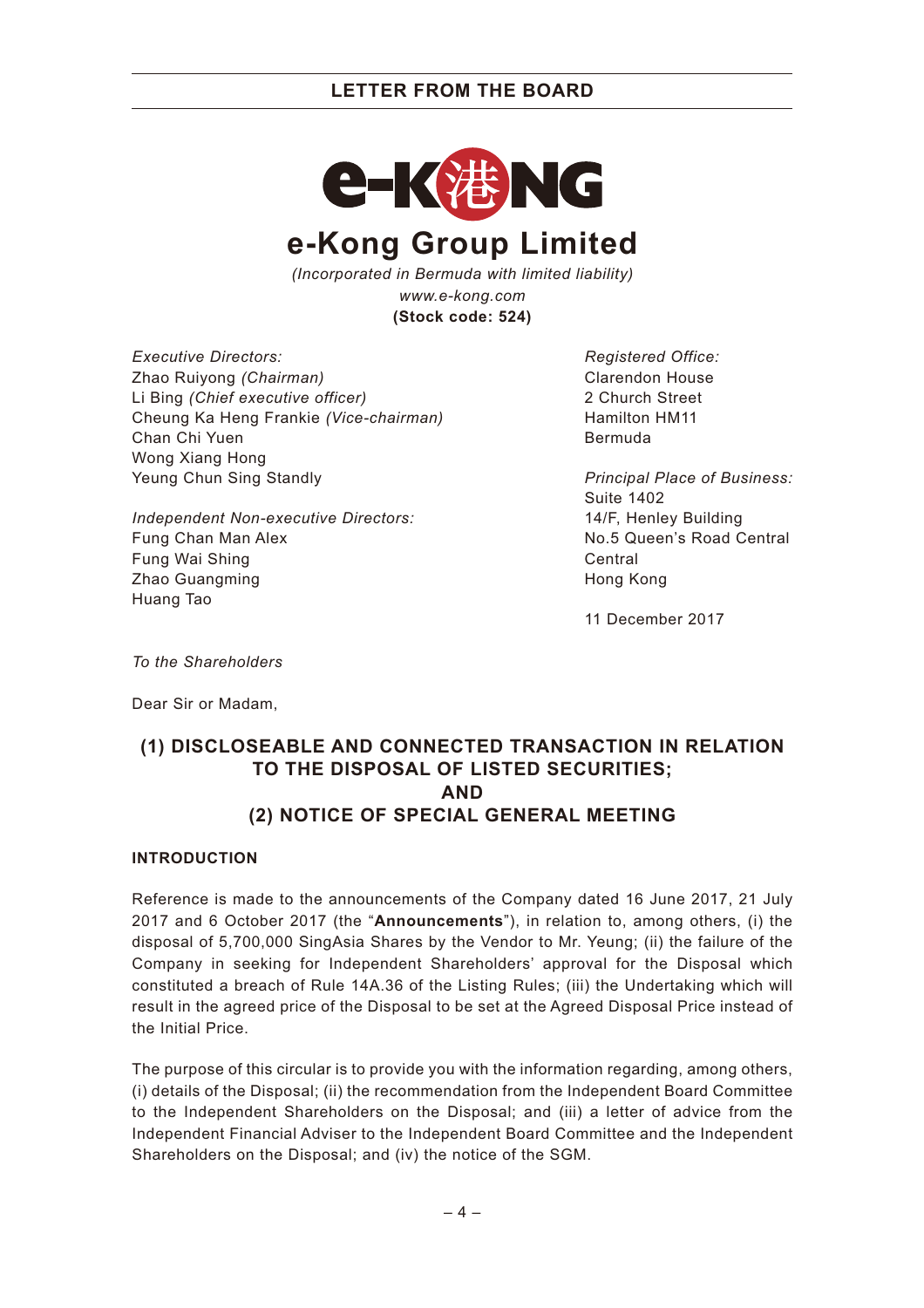As disclosed in the Announcements, the disposal of the 5,700,000 SingAsia Shares has been executed through the market on 9 June 2017. As such, the purpose of the SGM is to rectify the omission of Independent Shareholders' approval for the Disposal and the transactions contemplated thereunder.

#### **THE DISPOSAL**

#### **Background**

On 9 June 2017, the Vendor and Mr. Yeung entered into a sale and purchase agreement, pursuant to which the Vendor agreed to sell and Mr. Yeung agreed to buy 5,700,000 SingAsia Shares at the Initial Price of HK\$4.65 per SingAsia Share. The aggregate consideration for the Disposal based on the Initial Price amounted to HK\$26,505,000 (exclusive of transaction costs). Despite that the agreed price for the Disposal being HK\$4.65 per SingAsia Share, Mr. Yeung executed the Disposal by buying the SingAsia Shares in the market from the Vendor at the then market price in three tranches, resulting in buying a total 5,700,000 SingAsia Shares at an aggregate consideration of \$41,701,000 (exclusive of transaction costs) at an average price of approximately HK\$7.316 (the "**Executed Price**"). Prior to execution of the Undertaking on 6 October 2017, it is intended that the balance of the Initial Price and the Executed Price (the "**Balance**") would be refunded by the Company to Mr. Yeung after the transaction (the "**Refund Mechanism**").

#### *The Undertaking*

Subsequently, after taking into account (i) concern of the Stock Exchange towards the Refund Mechanism; (ii) the Disposal which was executed at the Executed Price would provide greater amount of proceeds to the Group than based on the Initial Price; and (iii) Mr. Yeung's willingness for not demanding refund of the Balance, the Board considers that it will be in the best interest of the Group not to implement the Refund Mechanism. In this regards, the Undertaking was executed on 6 October 2017, pursuant to which, the Refund Mechanism will not be implemented as Mr. Yeung will not demand refund of the Balance conditional upon approval of the Disposal by the Independent Shareholders. Following execution of the Undertaking, it has resulted in the agreed price of the Disposal being amended from the Initial Price to the Agreed Disposal Price, being equivalent to the Executed Price.

In the event that the Disposal is not approved by the Independent Shareholders, pursuant to the Undertaking, Mr. Yeung agreed to return all 5,700,000 SingAsia Shares to the Vendor in exchange for the return of the aggregate consideration previously paid to the Vendor by Mr. Yeung.

Save for the 2017 Previous Acquisition (as defined below) and the Previous Disposals (including the Disposal) (details are set out in the section headed "Previous Transactions with Mr. Yeung"), the Company did not have any other transactions with Mr. Yeung in the last 12 months prior to the date of the Disposal (i.e. 9 June 2017) up to the Latest Practicable Date.

#### **Assets disposed of**

The Group disposed a total of 5,700,000 SingAsia Shares, representing approximately 2.28% of the entire issued share capital of SingAsia as at the date of Disposal and the Latest Practicable Date.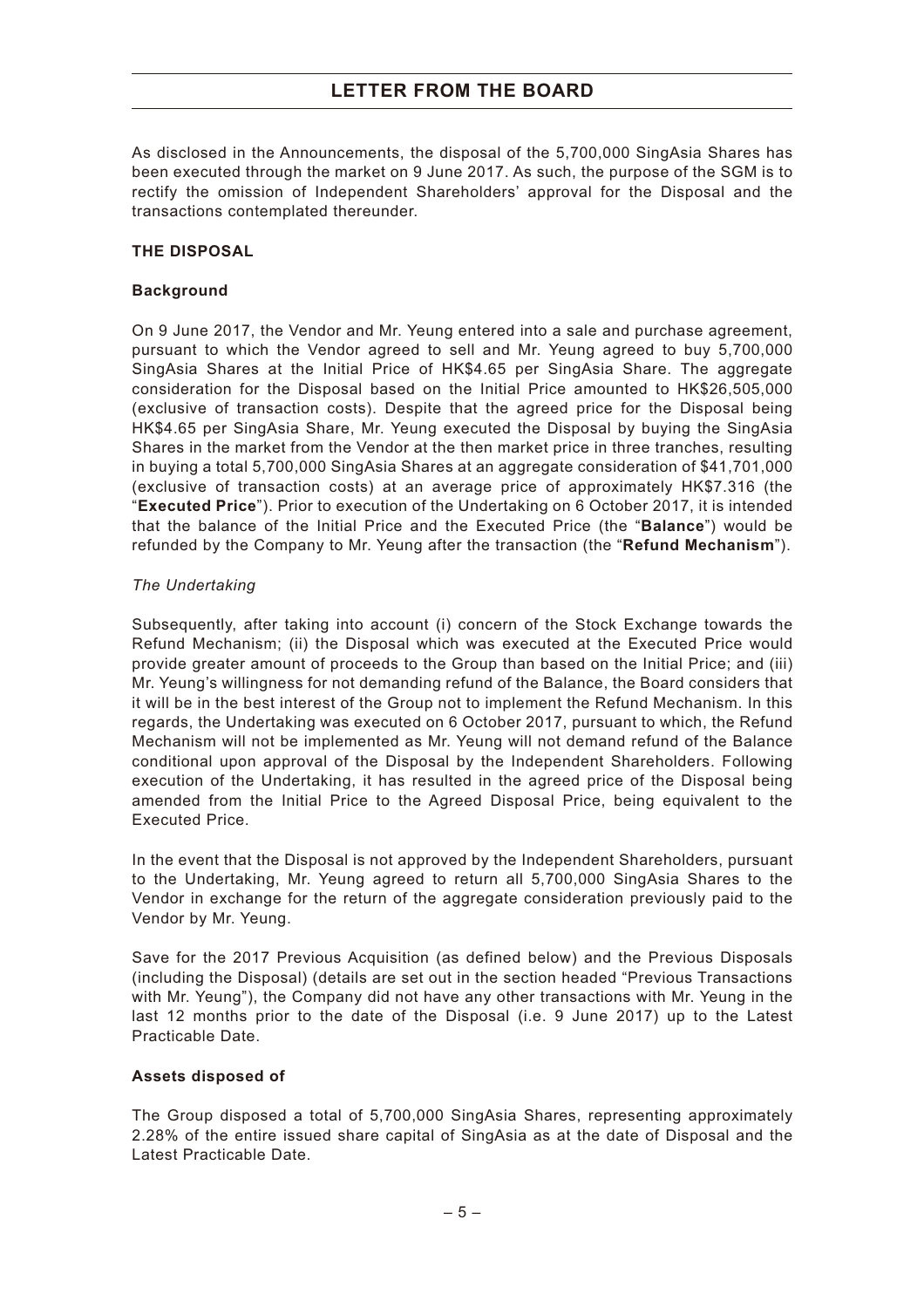Upon completion of the Disposal, the Group does not hold any SingAsia Shares.

#### **Consideration**

The price of the Disposal (as amended as a result of the Undertaking) is equivalent to the Agreed Disposal Price of approximately HK\$7.316 per SingAsia Share and the aggregate consideration amounted to HK\$41,701,000 (exclusive of transaction costs), which was settled in cash. Mr. Yeung has bought a total 5,700,000 SingAsia Shares in the market from the Vendor at the then market prices at an average price of approximately HK\$7.316 per SingAsia Share, a total of HK\$41,701,000 (exclusive of transaction costs) was received by the Vendor.

The consideration for the Disposal (as amended as a result of the Undertaking) was determined after arm's length discussions between the parties and with reference to the followings:

- (a) **Historical price performance of SingAsia Shares** it was noted that the Agreed Disposal Price of HK\$7.316 per SingAsia Share represents:
	- (i) a premium of approximately 26.8% over the average closing price of HK\$5.77 per SingAsia Share as quoted on the Stock Exchange for the 30 consecutive trading days prior to 9 June 2017 (the "**Reference Price**");
	- (ii) a slight discount of approximately 1.80% to closing price of HK\$7.45 per SingAsia Share as quoted on the Stock Exchange on 9 June 2017;
	- (iii) equivalent to the Executed Price of HK\$7.316 per SingAsia Share; and
	- (iv) a discount of approximately 47.7% to the closing price of HK\$14 per SingAsia Share as quoted on the Stock Exchange on the Latest Practicable Date.
- (b) **Thin market liquidity of SingAsia Shares** the Board was informed by Mr. Yeung that prior to entering into the Disposal, within a week before 9 June 2017, he had enquired 3 brokerage houses to identify potential purchasers for 5,700,000 SingAsia Shares and the overall feedback was negative. It was reported that no potential purchasers could be identified by the aforesaid brokerage houses and even if such potential purchaser was identified, the relevant SingAsia Shares would have to be sold with a substantial discount and the sale price would likely be in the range of HK\$1.5 to HK\$3 (the "**Indicative Prices**"). The discounts of the Indicative Prices to the Reference Price were in the range of approximately 48.0% to 74.0%, which were at deeper discounts than that of approximately 19.4% as represented by the Initial Price of HK\$4.65 per SingAsia Share. In addition, the Indicative Prices were much lower than each of the Initial Price and the Agreed Disposal Price and represented (i) discounts ranged from approximately 35.5% to 67.7% to the Initial Price; and (ii) discounts ranged from approximately 59.0% to 79.5% to the Agreed Disposal Price.

Mr. Yeung had not obtained written replies from the brokerage houses. The Board had taken into account of the following (i) as set out below in the section headed "Reasons for and benefits for the Disposal", the Group had immediate need for cash to satisfy the Repayment (as defined below) within tight time constraint by end of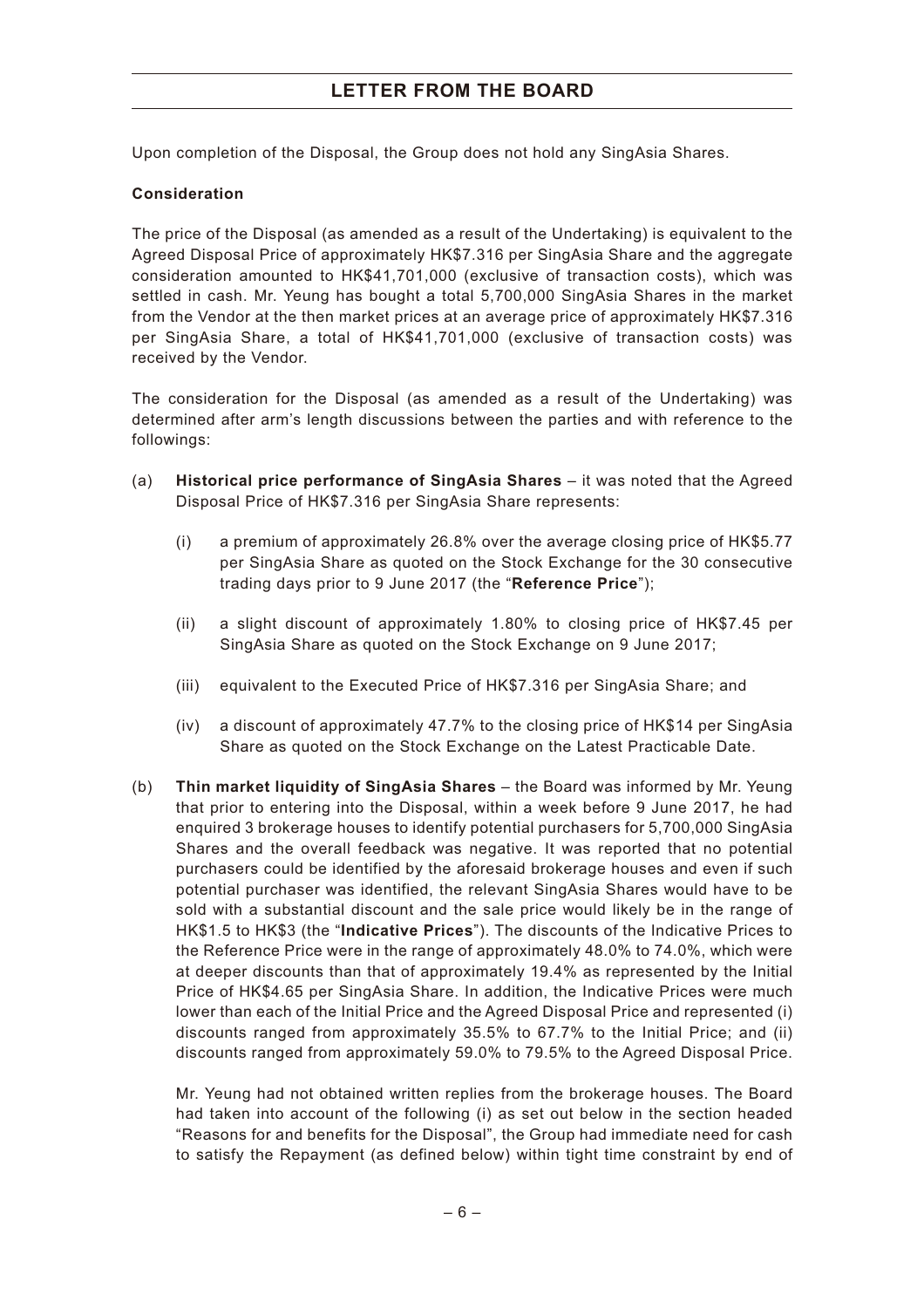June 2017 given that unrestricted cash and bank position of the Group would be insufficient to meet the Repayment; (ii) Mr. Yeung's effort in identifying potential purchasers proved futile given non-favourable replies from the brokerage houses with the Indicative Prices were even lower than the Initial Price, not to mention the Agreed Disposal Price; (iii) it would be uncertain whether purchaser would be identified for the SingAsia Shares in a timely manner prior to the deadline for the Repayment even at the Indicative Prices; (iv) average daily trading volume of SingAsia Shares for 30 consecutive trading days prior to 9 June 2017 was less than 300,000 (the "**Average Daily Volume**"). Based on the Average Daily Volume, it would require at least 19 trading days for disposal of 5,700,000 SingAsia Shares in the market and completion of which might have exceeded the deadline for the Repayment; (v) disposal of the SingAsia Shares to Mr. Yeung was the only available means given the tight time constraint for the Repayment; and (vi) the Disposal was set at a price substantially higher than the Indicative Prices. Therefore, the Company has reasonably exhausted all possible methods to dispose the SingAsia Shares, before consider disposing the SingAsia Shares to Mr. Yeung.

#### **Information of SingAsia**

SingAsia is a company incorporated in the Cayman Islands with limited liability whose shares are listed on Growth Enterprise Market of the Stock Exchange (stock code: 8293). SingAsia is principally engaged in providing manpower outsourcing services, manpower recruitment services and manpower training services based in Singapore.

Set out below is a summary of the financial information of SingAsia for the two years ended 31 July 2016 and 2017 as extracted from the annual reports of SingAsia for the year ended 31 July 2017:

|                            | For the<br>year ended | For the<br>year ended |
|----------------------------|-----------------------|-----------------------|
|                            | 31 July 2017          | 31 July 2016          |
|                            | SGD                   | SGD                   |
|                            | (audited)             | (audited)             |
| Revenue                    | 18,654,727            | 20,833,182            |
| Net (loss) before taxation | (897, 691)            | (1, 362, 167)         |
| Net (loss) after taxation  | (618, 512)            | (1, 297, 161)         |

As disclosed in the annual report for the year ended 31 July 2017 of SingAsia, the audited consolidated net assets value of SingAsia as at 31 July 2017 was approximately SGD10.2 million.

The Group held those 5,700,000 SingAsia Shares for 12 months or less before the Disposal. During the period from 12 December 2016 to 22 March 2017, the Group purchased an aggregate of 5,700,000 SingAsia Shares in the open market through Kingston Securities Limited ("**Kingston**"), a securities broker of the Group, at purchase prices ranged between HK\$2.33 and HK\$4.56 per SingAsia Share with aggregate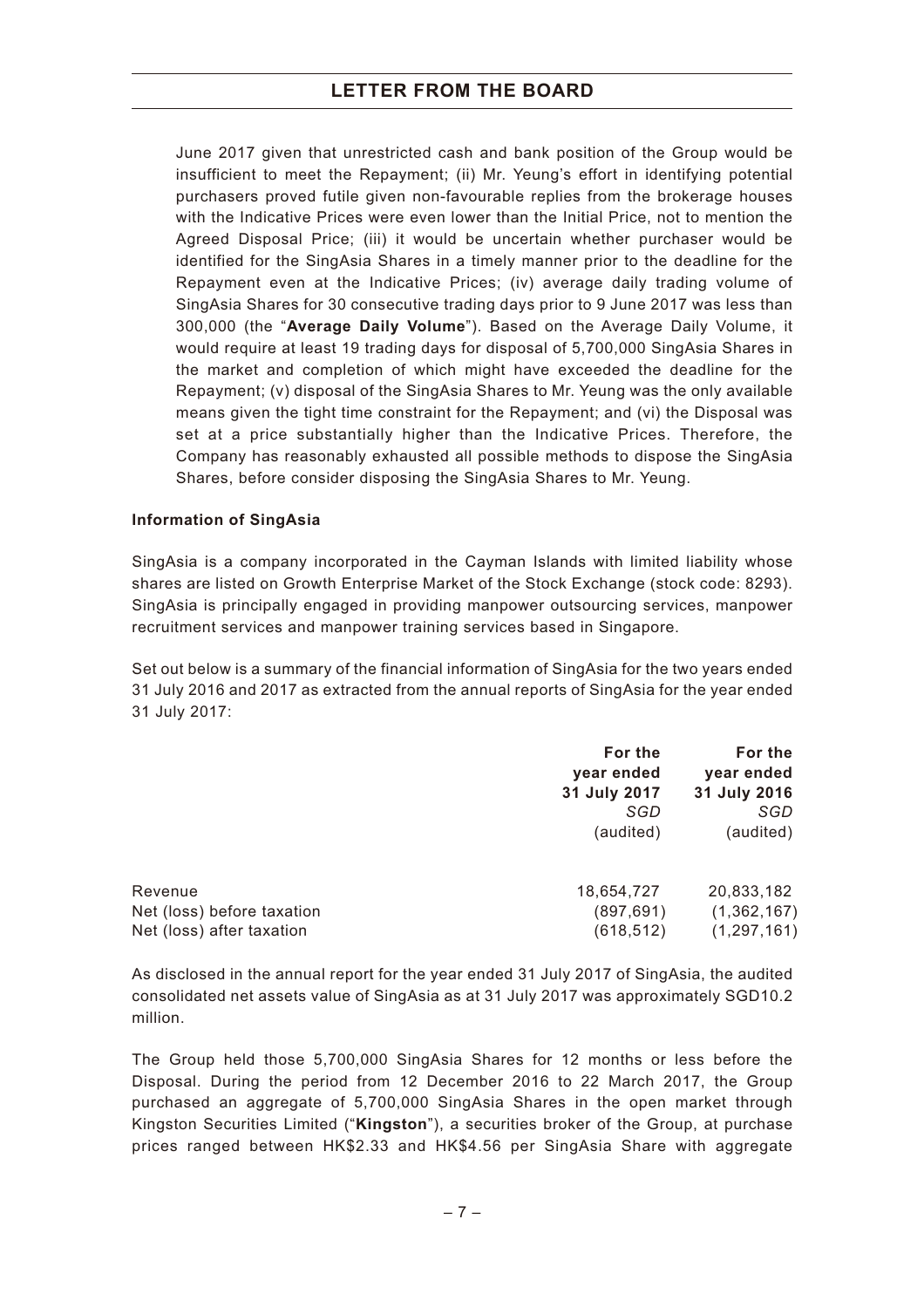consideration of HK\$19,562,000 (exclusive of transaction costs) (the "**Acquisition**"). Set out below are the details of the Acquisition:

|                        | Number of<br><b>SingAsia</b><br><b>Shares</b> | <b>Acquisition</b><br>price per<br><b>SingAsia</b> |               |
|------------------------|-----------------------------------------------|----------------------------------------------------|---------------|
| Date of transaction    | purchased                                     | <b>Share</b>                                       | <b>Seller</b> |
|                        |                                               | (Note 1)                                           | (Note 2)      |
|                        |                                               | HK\$                                               |               |
| 12 December 2016       | 1,000,000                                     | 2.33                                               | Unknown       |
| 14 December 2016       | 1,000,000                                     | 2.56                                               | Unknown       |
| 20 December 2016       | 1,000,000                                     | 2.42                                               | Unknown       |
| 20 March 2017          | 700,000                                       | 4.56                                               | Unknown       |
| 22 March 2017 (Note 3) | 2,000,000                                     | 4.53                                               | Mr. Yeung     |
|                        | (Note 3)                                      | (Note 3)                                           | (Note 3)      |
| Total:                 | 5,700,000                                     |                                                    |               |

*Notes:*

- 1. Price of acquisition for each SingAsia Share by the Group excluded transaction costs.
- 2. The Acquisition was made by the Group at the relevant time in the open market through Kingston, a securities broker of the Group (the "**Arrangement**"). As such, the Group was not aware of the identities of the sellers of the SingAsia Shares under the Arrangement. In addition, conducting the Acquisition under the Arrangement is a common market practice and is a normal practice of the Group for trading of listed securities. On the contrary, it will be unusual for the Group to identify the counterparties for transactions conducted under the Arrangement.
- 3. At the time of acquisition, the Group was not aware of the identity of the seller. It first came to the attention of the Group that Mr. Yeung might be the seller in October 2017 (the "**Matter**"). In the course of the Group's investigation regarding the Matter and after reviewing the securities account statements of the Vendor and Mr. Yeung, in early November 2017, the Group noted that Mr. Yeung was the seller. Acquisition of this batch of SingAsia Shares constituted part of the Previous Acquisitions.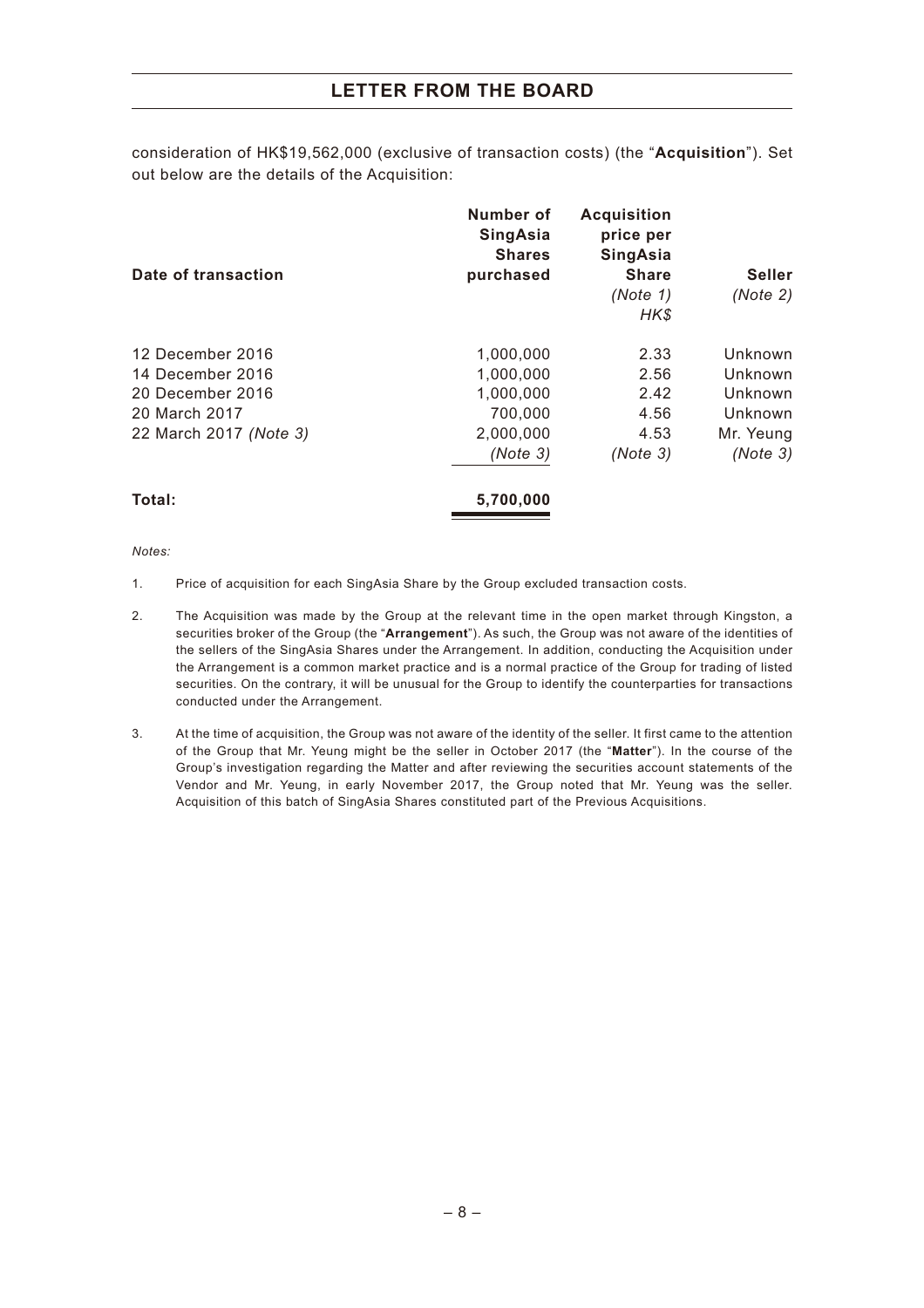#### **PREVIOUS TRANSACTIONS WITH MR. YEUNG**

Reference is made to the announcement of the Company dated 24 November 2017. Save for the Disposal, only until early November 2017 and in the course of investigation of the Matter, did the Company notice that several acquisitions (the "**Previous Acquisitions**") and disposals (the "**Previous Disposals**") of listed securities by the Vendor in the open market were actually transacted with Mr. Yeung. Details of which are set out below:

#### **Previous Acquisitions:**

During the period from August 2015 to March 2017, acquisitions of the following listed securities by the Vendor in the open market were transacted with Mr. Yeung:

| Name of investee<br>company & stock code                                                                   | Date of<br>transaction | Number of<br>shares<br>purchased | Total<br>consideration<br>(exclusive<br>оf<br>transaction<br>costs)<br>HK\$ | <b>Buyer and its</b><br>broker      | Seller and<br>its broker                                                                          |
|------------------------------------------------------------------------------------------------------------|------------------------|----------------------------------|-----------------------------------------------------------------------------|-------------------------------------|---------------------------------------------------------------------------------------------------|
| In 2015                                                                                                    |                        |                                  |                                                                             |                                     |                                                                                                   |
| Kingston Financial Group<br>Limited (stock code:<br>1031) (the "2015<br>Previous Acquisition 1")           | 17 August 2015         | 3,972,000                        | 11,161,320                                                                  | The Vendor<br>(broker:<br>Kingston) | Mr. Yeung<br>(broker: Enlighten<br><b>Securities Limited</b><br>("Enlighten"))                    |
| Sincere Watch (Hong Kong)<br>Limited (stock code: 444)<br>(the "2015 Previous<br>Acquisition 2")           | 9 September<br>2015    | 7,100,000                        | 9,978,600                                                                   | The Vendor<br>(broker:<br>Kingston) | Mr. Yeung<br>(broker:<br>Enlighten)                                                               |
|                                                                                                            | 5 October 2015         | 8,720,000                        | 7,935,200                                                                   | The Vendor<br>(broker:<br>Kingston) | Mr. Yeung<br>(broker:<br>Enlighten)                                                               |
| Tech Pro Technology<br>Development Limited<br>(stock code: 3823) (the<br>"2015 Previous<br>Acquisition 3") | 5 October 2015         | 4,440,000                        | 7,992,000                                                                   | The Vendor<br>(broker:<br>Kingston) | Mr. Yeung<br>(broker:<br>Enlighten)                                                               |
| In 2017                                                                                                    |                        |                                  |                                                                             |                                     |                                                                                                   |
| SingAsia (stock code:<br>8293)<br>(the "2017 Previous<br>Acquisition")                                     | 22 March 2017          | 2,000,000                        | 9,060,000                                                                   | The Vendor<br>(broker:<br>Kingston) | Mr. Yeung<br>(broker: The<br>Hongkong and<br>Shanghai Banking<br>Corporation<br>Limited ("HSBC")) |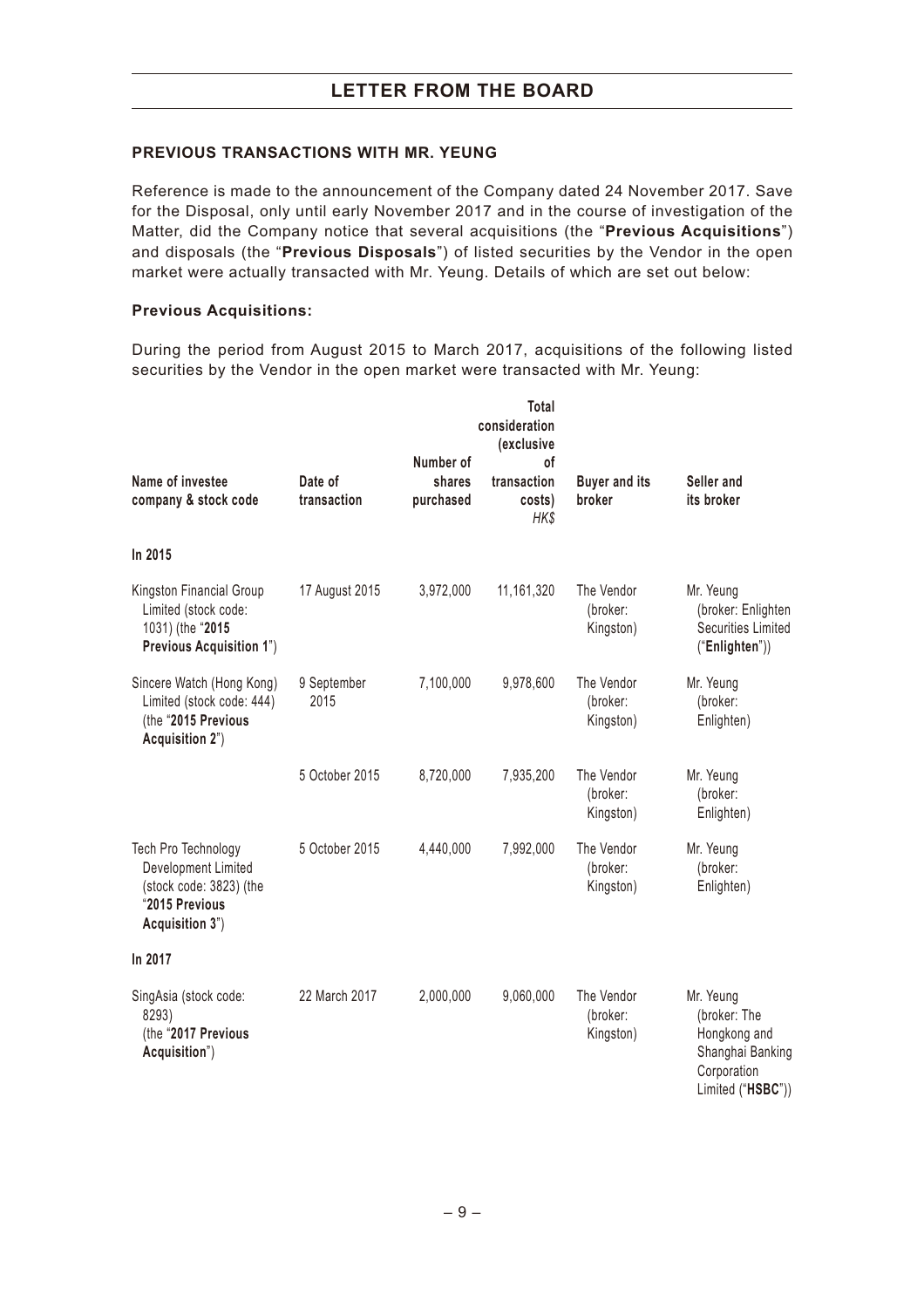### **Previous Disposals:**

During the period from December 2016 to June 2017, disposals of the following listed securities by the Vendor in the open market were transacted with Mr. Yeung:

| Name of investee company<br>& stock code                                                                         | Date of<br>transaction | Number of<br>shares<br>disposed        | Total<br>consideration<br>(exclusive of<br>transaction<br>costs)<br>HK\$ | <b>Buyer and its</b><br>broker                                     | Seller and its<br>broker            |
|------------------------------------------------------------------------------------------------------------------|------------------------|----------------------------------------|--------------------------------------------------------------------------|--------------------------------------------------------------------|-------------------------------------|
| Beijing Enterprises Clean<br><b>Energy Group Limited</b><br>(stock code: 1250)<br>(the "Previous<br>Disposal 1") | 14 December 2016       | 7,000,000                              | 1,329,060                                                                | Mr. Yeung<br>(broker: Union<br>Bancaire Privee,<br>UBP SA ("UBP")) | The Vendor<br>(broker:<br>Kingston) |
| The Disposal                                                                                                     | 9 June 2017            | 5,700,000<br>SingAsia<br><b>Shares</b> | 41,701,000                                                               | Mr. Yeung<br>(broker: HSBC)                                        | The Vendor<br>(broker:<br>Kingston) |
| Beijing Gas Blue Sky<br><b>Holdings Limited</b><br>(stock code: 6828)<br>(the "Previous"<br>Disposal 2")         | 12 June 2017           | 26,256,000                             | 13,653,120                                                               | Mr. Yeung<br>(broker: HSBC and<br>UBP)                             | The Vendor<br>(broker:<br>Kingston) |

The Previous Acquisitions comprised of (i) three acquisitions which took place in 2015, namely, the 2015 Previous Acquisition 1, the 2015 Previous Acquisition 2 and the 2015 Previous Acquisition 3 (collectively, the "**2015 Previous Acquisitions**"); and (ii) one acquisition which took place in 2017, being the 2017 Previous Acquisition. As the 2015 Previous Acquisitions were entered into within a 12-month period, they shall be aggregated in accordance with Rule 14.22 of the Listing Rules. The 2017 Previous Acquisition took place on 22 March 2017, being a time which exceeded a 12-month period from the 2015 Previous Acquisition 3 which took place on 5 October 2015. As such, the 2017 Previous Acquisition shall not be aggregated with the 2015 Previous Acquisitions.

As the highest applicable percentage ratio (as defined under the Listing Rules) in respect of the 2015 Previous Acquisitions on an aggregate basis were more than 5% but less than 25%, the 2015 Previous Acquisitions constituted discloseable transactions for the Company under the Listing Rules. In addition, given that Mr. Yeung is a connected person of the Company at the relevant time, the 2015 Previous Acquisitions also constituted connected transactions. The total consideration of the 2015 Previous Acquisitions was more than HK\$10,000,000, which exceeded the de minimis threshold under Rule 14A.76(2) of the Listing Rules. Therefore, the 2015 Previous Acquisitions were subject to the reporting, announcement, circular, independent shareholders' approval, setting up of the independent board committee and appointment of independent financial adviser requirements under Rule 14.34, Rule 14A.35, Rule 14A.36, Rule 14A.39, Rule 14A.45, Rule 14A.46 and Rule 14A.49 of the Listing Rules. However, due to inadvertent oversight, the Company has failed in complying with such requirements and constituted a breach of such Listing Rules at the material time.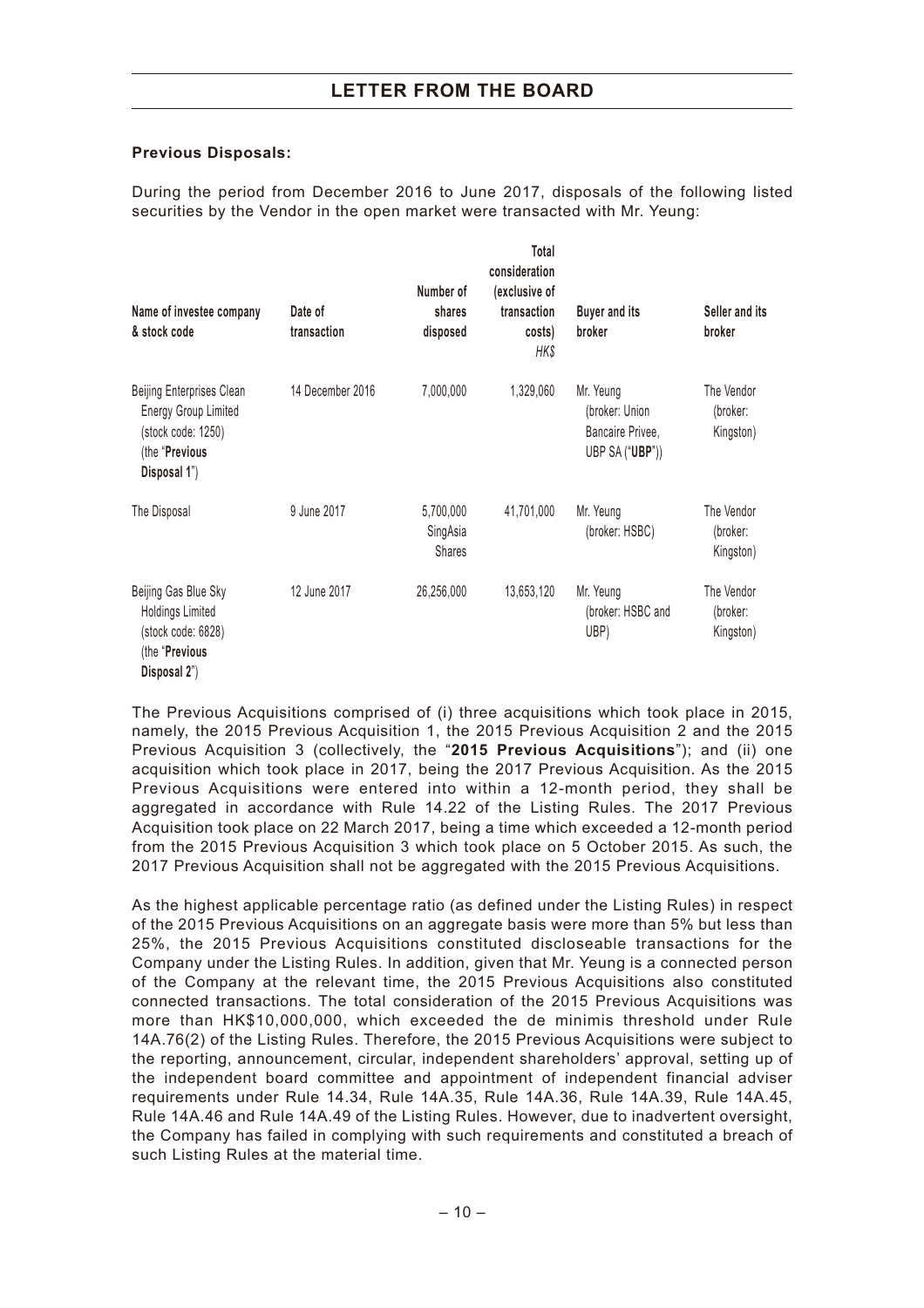As all the applicable percentage ratios (as defined under the Listing Rules) in respect of the 2017 Previous Acquisition were less than 5% while the consideration exceeded HK\$3,000,000, the 2017 Previous Acquisition fell under Rule 14A.76(2) of the Listing Rules and was therefore exempted from the circular and independent shareholders' approval requirements and only subject to the reporting and announcement requirements pursuant to Rule 14A.35 and 14A.49 of the Listing Rules. However, due to inadvertent oversight, the Company has failed to make timely disclosure of the 2017 Previous Acquisition and constituted a breach of Rule 14A.35 of the Listing Rules.

The Previous Disposals comprised of three disposals, namely the Previous Disposal 1, the Disposal and the Previous Disposal 2 which took place on 14 December 2016, 9 June 2017 and 12 June 2017 respectively. As the Previous Disposals were entered into within a 12-month period, they shall be aggregated in accordance with Rule 14.22 of the Listing Rules.

As the highest applicable percentage ratio (as defined under the Listing Rules) in respect of the Previous Disposals on an aggregate basis were more than 5% but less than 25%, the Previous Disposals constituted discloseable and connected transactions for the Company under the Listing Rules. The aggregate consideration of the Previous Disposals was more than HK\$10,000,000, which exceeded the de minimis threshold under Rule 14A.76(2) of the Listing Rules. Therefore, the Previous Disposals were subject to the reporting, announcement, circular, independent shareholders' approval requirements, setting up of the independent board committee and appointment of independent financial adviser under Rule 14.34, Rule 14A.35, Rule 14A.36, Rule 14A.39, Rule 14A.45, Rule 14A.46 and Rule 14A.49 of the Listing Rules. However, due to inadvertent oversight, the Company has failed in complying with the aforesaid requirements (except for Rule 14A.49 of the Listing Rules where annual reporting of the Previous Disposals will have to be made in the forthcoming annual report of the Group for the year ending 31 December 2017) and constituted a breach of relevant Listing Rules at the material time.

Save for the Disposal, the Company was not aware of the Previous Acquisitions, the Previous Disposal 1 and the Previous Disposal 2 until early November 2017.

The Previous Acquisitions, the Previous Disposal 1 and the Previous Disposal 2 were completed and concerned shares thereunder were no longer held by the Vendor. As such, Independent Shareholders approval will only be sought for the Disposal at the SGM.

#### **REASONS FOR AND BENEFITS FOR THE DISPOSAL**

The principal activity of the Vendor and the Company is investment holding. The Group currently has a portfolio of business interests in the telecommunications, information technology, financial solution, software development and distribution sectors in Hong Kong, Singapore and the PRC.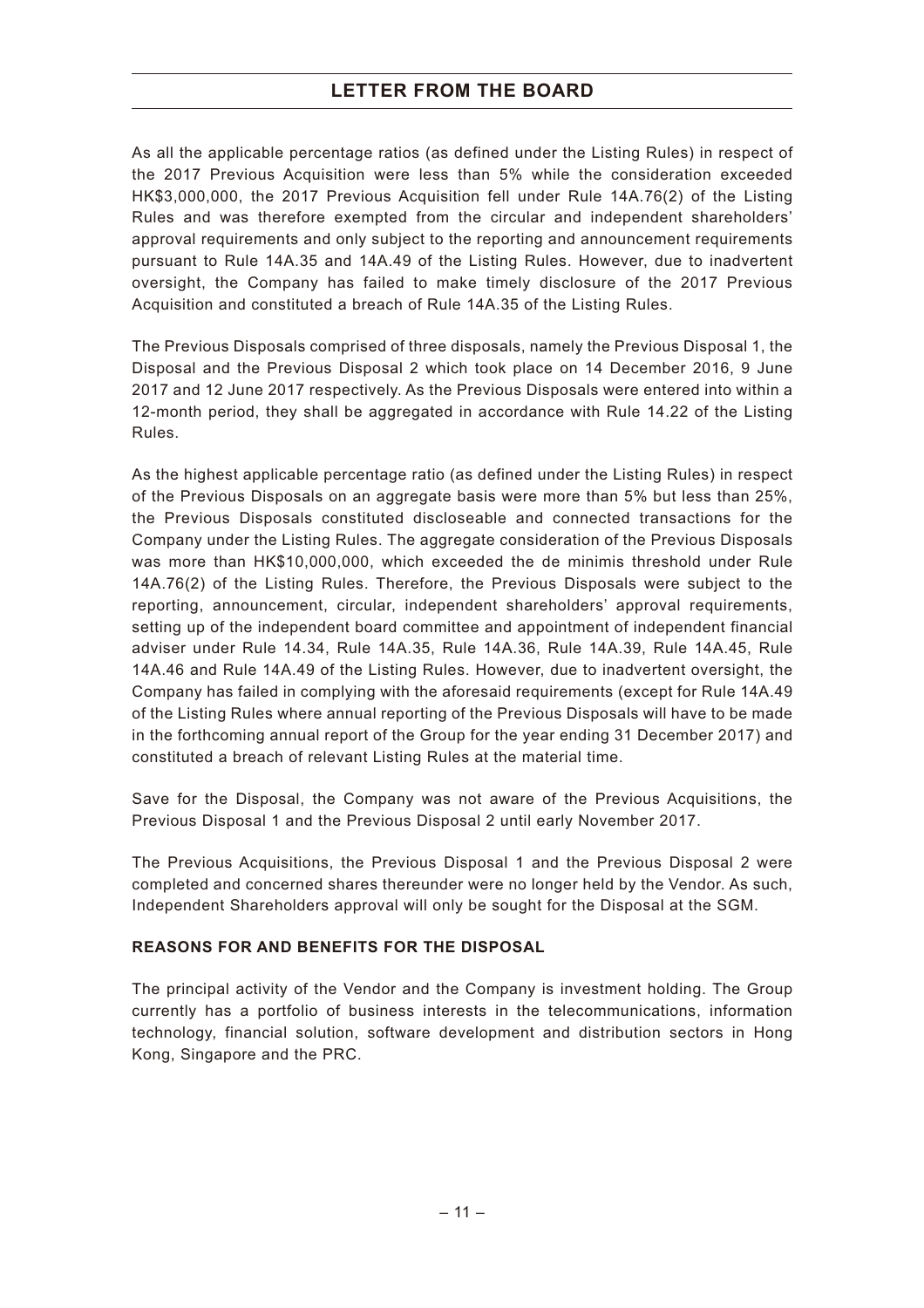The purpose of the Disposal is to realize investment gain and raise additional capital. As a result of the Disposal, the Group will realize a gain of HK\$22,139,000 which is calculated on the basis of the difference between the original aggregate acquisition costs and the consideration for the Disposal at the Agreed Disposal Price (exclusive of transaction costs). The net proceeds from the Disposal will be approximately HK\$41.6 million. The Group intends to use the net proceeds of the Disposal for (i) settlement of the Repayment (as defined below), being remaining balance of the cash consideration of approximately HK\$37.2 million for the acquisition of Diamond Frontier Investment Limited; and (ii) the remaining balance of approximately HK\$4.4 million for general working capital of the Group, such as office rent, property management fees, salaries and wages and operating and administrative expenses.

Pursuant to the sale and purchase agreement in relation to the acquisition of the entire issued share capital of Diamond Frontier Investment Limited entered into between Stage Charm Limited ("**Stage Charm**"), a wholly-owned subsidiary of the Company, and Summer Beach International Limited ("**Summer Beach**"), an independent third party on 24 June 2016, the remaining balance of the consideration of approximately HK\$37.2 million (the "**Repayment**") shall be paid to Summer Beach on or before 30 December 2016. The Repayment was subsequently postponed to 31 December 2017.

According to the management accounts of the Group as at 31 May 2017, the Company has an unrestricted cash and bank position of approximately HK\$27.3 million and without the proceeds from the Disposal initially based on the Initial Price of approximately HK\$26.5 million, it would be insufficient to meet the Repayment on 30 June 2017 of approximately HK\$37.2 million. As such, as at the time of early June 2017, an immediate need for cash for the Company arose and the Board has considered ways to meet the cash needs and one of which would be, to dispose non-core assets of the Group. The Board has also agreed in principal that the 5,700,000 SingAsia Shares were one of those readily disposable non-core assets of the Group.

On 6 October 2017, upon execution of the Undertaking, the agreed price for the Disposal is essentially amended from the Initial Price to the Agreed Disposal Price. Therefore, it will provide additional funding for the business operations of the Group.

In view of the above and the Agreed Disposal Price is equivalent to the then market price upon execution of the Disposal as represented by the Executed Price, the Directors were of the view that the Disposal was fair and reasonable, on normal commercial terms and in the interests of the Company and the Shareholders as a whole.

If the Disposal is not approved by the Independent Shareholders, as a result of the Undertaking, the Disposal shall be unwound by (i) transferring the 5,700,000 SingAsia Shares back to the Vendor by Mr. Yeung; and (ii) to refund the sale proceeds in the amount of approximately HK\$41,701,000 (exclusive of transaction costs) to Mr. Yeung. In this regard, none of the SingAsia Shares held by Mr. Yeung from the Disposal will be disposed pending the results of the SGM.

In addition, the Company is liaising with the banks to arrange financing by borrowings if additional working capital is required as a result of the unwinding of the Disposal. The Board is also considering the feasibility of placing new Shares and/or requesting the Substantial Shareholder to provide funding commitment where (i) on normal commercial terms or better; and (ii) no security will be involved, all of which the Substantial Shareholder has preliminary agreed if needed.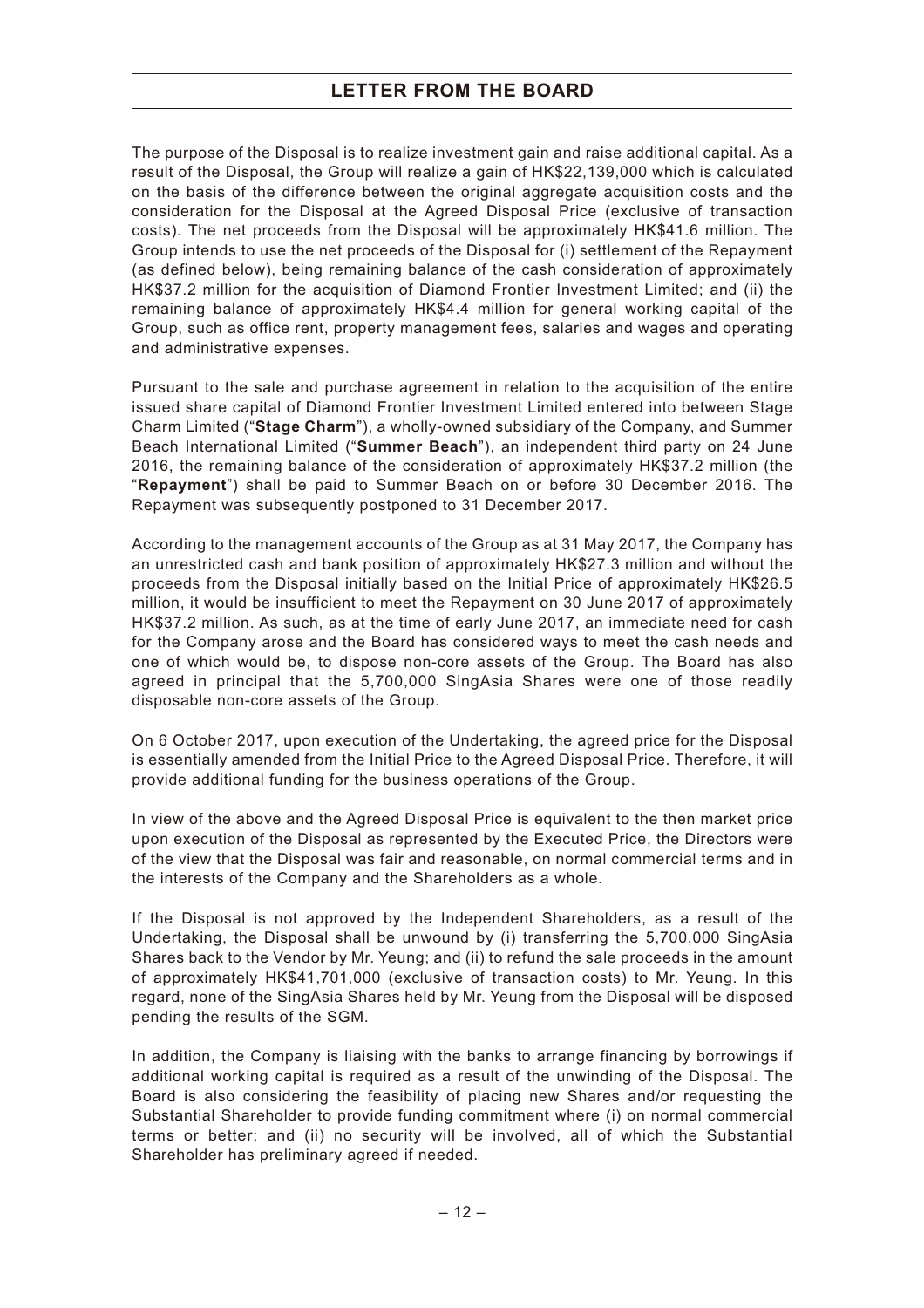#### **LISTING RULES IMPLICATIONS**

Mr. Yeung, being the chairman of the Board and an executive Director at the time of the Disposal and ceased to be an executive Director with effect from 23 November 2017, is a connected person of the Company. Accordingly, the Disposal constitutes a connected transaction for the Company under Chapter 14A of the Listing Rules.

As one or more of the applicable percentage ratios (as defined in the Listing Rules) in respect of the Disposal exceeds 5% but all applicable percentage ratios are less than 25%, the Disposal constitutes a discloseable and connected transaction for the Company under the Listing Rules. Therefore, the Disposal is subject to the reporting and announcement requirements under Chapter 14 of the Listing Rules and the reporting, announcement, circular and Independent Shareholders' approval requirements under Chapter 14A of the Listing Rules.

Due to the miscalculation of the applicable percentage ratios, the Disposal has not been approved by the Independent Shareholders. As such, the Company has failed in complying with 14A.36 of the Listing Rules. Accordingly, an SGM will be convened for the purpose of seeking the approval of the Independent Shareholders on the Disposal and the transactions contemplated thereunder.

As Mr. Yeung is considered to have a material interest in the Disposal, he had abstained from voting on the relevant board resolutions to approve the Disposal. Mr. Standly Yeung, the brother of Mr. Yeung, is an associate of Mr. Yeung. Therefore, Mr. Standly Yeung had a material interest in the Disposal. Given that Mr. Standly Yeung was not a party to the Disposal, he was not aware that he is deemed to have material interest in the Disposal given his relationship with Mr. Yeung. As such, Mr. Standly Yeung did not abstain from voting on the relevant board resolutions to approve the Disposal. Save for Mr. Yeung and Mr. Standly Yeung, no Director was required to abstain from voting on the board resolutions of the Company to approve the Disposal.

Set out below are number of Shares held by Mr. Yeung and his associates individually and in aggregate as at the Latest Practicable Date,

- (i) Mr. Yeung, who was the chairman of the Board and an executive Director at the time of the Disposal and ceased to be an executive Director with effect from 23 November 2017, did not hold any Shares;
- (ii) Mr. Standly Yeung, who is an executive Director and a brother of Mr. Yeung, held 520,000 Shares, representing approximately 0.059% of the issued Shares;
- (iii) Ms. Lam Sze Man, who is the spouse of Mr. Standly Yeung and sister-in-law of Mr. Yeung, held 80,000 Shares, representing approximately 0.009% of the issued Shares; and
- (iv) total number of Shares held by Mr. Yeung and his associates was 600,000 Shares, representing approximately 0.069% of the issued Shares.

Mr. Yeung did not hold any Shares as at the Latest Practicable Date but is considered to have a material interest in the Disposal. As set out above, (i) Mr. Standly Yeung; and (ii) Ms. Lam Sze Man are associates of Mr. Yeung which held Shares as at the Latest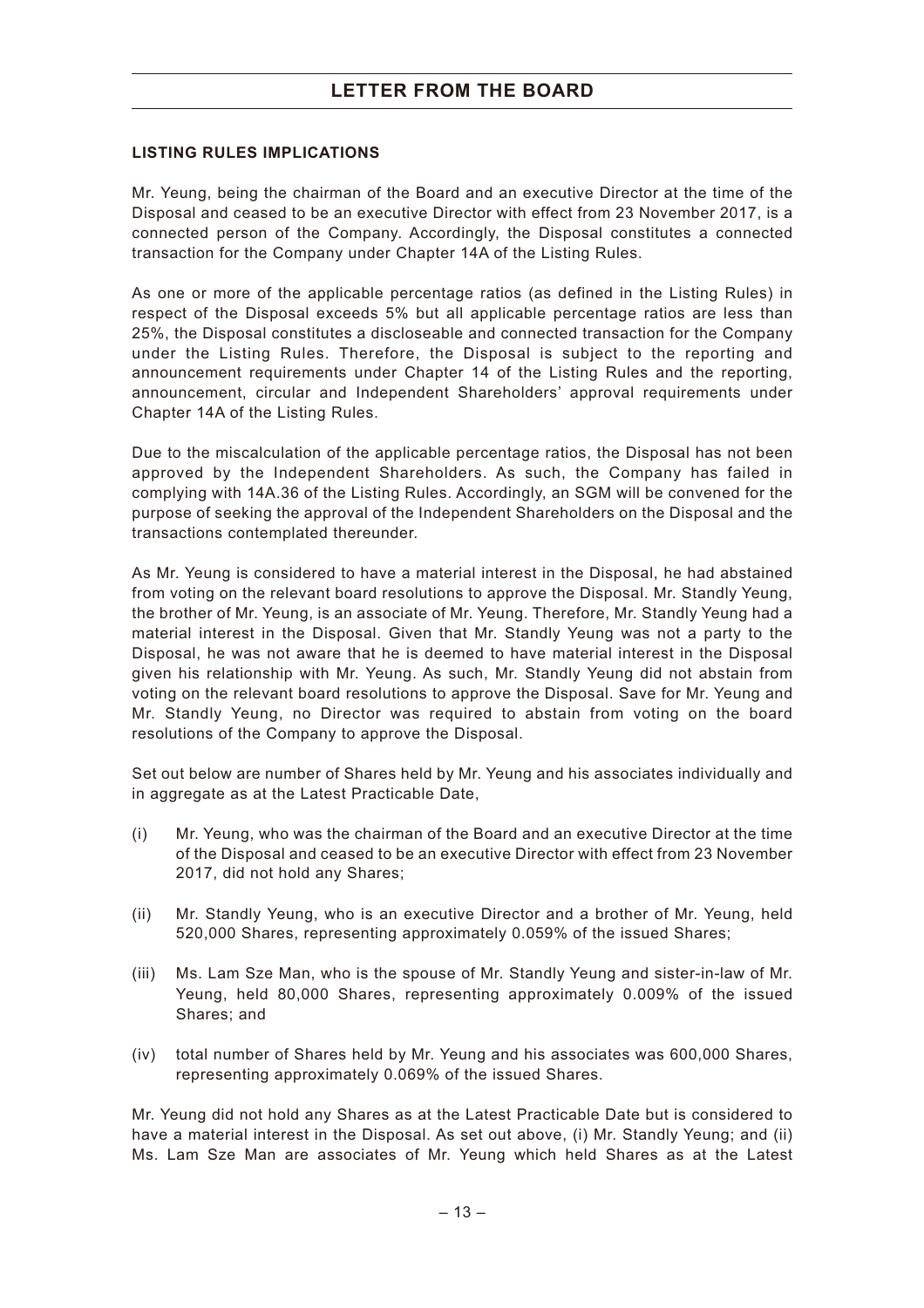Practicable Date (collectively, the "**Interested Associates**") and are deemed to have a material interest in the Disposal. Save for Mr. Standly Yeung and Ms. Lam Sze Man, associates of Mr. Yeung did not hold any Shares as at the Latest Practicable Date. As such, in the event that Mr. Yeung and his associates (including the Interested Associates) hold Shares at the date of the SGM, each of Mr. Yeung and his associates (including the Interested Associates) will abstain from voting on the resolution(s) in relation to the Disposal and the transactions contemplated thereunder at the SGM. As Mr. Standly Yeung and Ms. Lam Sze Man constitute connected persons under Chapter 14A of the Listing Rules, both of them are considered to have a material interest in the Disposal pursuant to Rule 2.16 of the Listing Rules and, therefore, will abstain from voting on the resolution(s) in relation to the Disposal and the transactions contemplated thereunder at the SGM.

Save as disclosed above, to the best of the knowledge, information and belief of the Directors, having made all reasonable enquires, no Shareholder has a material interest in the Disposal and is required to abstain from voting at the SGM.

#### **REMEDIAL ACTION**

The Directors (including the independent non-executive Directors), having been fully informed of the facts of the Disposal, the Previous Acquisitions (comprising the 2015 Previous Acquisitions and the 2017 Previous Acquisition) and the Previous Disposals, consider that the failure to comply with the relevant Listing Rules as discussed previously for the Disposal, the 2015 Previous Acquisitions, the 2017 Previous Acquisition and the Previous Disposals, was inadvertent and can be avoided going forward. The Company takes the incident seriously and has taken the following remedial measures to prevent the re-occurrence of similar incident:

- (i) the Company has provided more detailed guideline and will provide further guidance material and training, in particular, regarding how to define a transaction and proper calculation methodology of the percentage ratios relating to notifiable and connected transactions under the Listing Rules for the Directors, senior management and the finance staffs of the Group in order to strengthen and reinforce their existing knowledge with respect to notifiable and connected transactions;
- (ii) the Company has set up a reporting guideline such that the team head of the Group should evaluate the proposed transactions and report to the company secretary if the proposed transactions may constitute notifiable and/or connected transactions and in case they are in doubt prior to the entering into of those transactions. The company secretary shall further assess the proposed transactions and ensure its reporting obligations as well as submit to the Board for approval. If the transaction is on a recurring basis, a monthly report/update is required to prepare and submit to the company secretary and the board for review/record;
- (iii) a letter will be circulated to all the Directors, company secretary, senior management and staffs of the Group to remind them of strict compliance of the internal control procedures, in particular, to inform and consult the company secretary and/or the legal advisor of the Company (if necessary) before entering into transactions which may constitute notifiable and/or connected transactions;
- (iv) the audit committee of the Board will liaise and discuss in respect of the appointment of an independent professional team to conduct a thorough investigation of and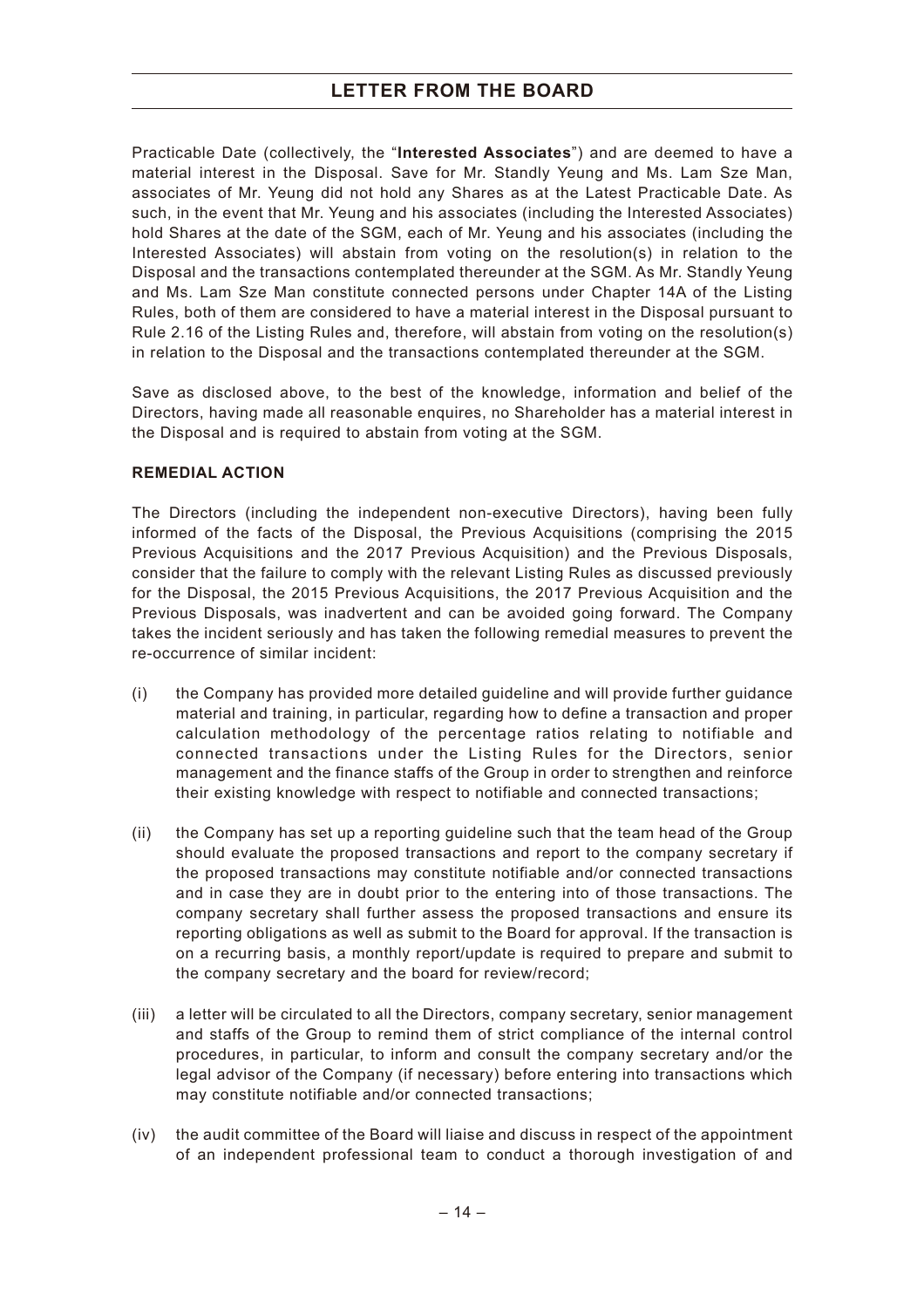make recommendations to further improve the Company's internal control systems and corporate governance procedures. The Company will also consult with and seek advice from such independent internal control adviser with regards to the implementation of the adviser's recommendations so as to ensure future compliance with the Listing Rules;

- (v) ongoing trainings will be developed and provided by external advisers to the Directors, senior management and relevant employees of the Group at least once annually to familiarise them with the legal and regulatory requirements applicable to the business operations of the Group and to enhance their awareness and knowledge on, and also to allow them to keep abreast of the latest development of the Listing Rules;
- (vi) the Company considers to retain a qualified financial adviser to consult and assist in carrying out compliance matters of the Group relating to the Listing Rules. As such, the Company will work closely with the financial adviser in order that necessary steps can be promptly taken in respect of any potential notifiable transactions, connected transactions and/or continuing connected transactions within the definition of the Listing Rules;
- (vii) the Company will revise the scope of duty and authority of the investment committee to ensure the investment decisions are made in compliance with the Listing Rules and are properly aurthorised, prudent, and impartial. The scope of duty of the investment committee will include (a) reviewing, monitoring, managing and controlling the investments portfolio; (b) identifying and evaluating potential investments and performing those necessary due diligence exercise; and (c) reporting to the Board regularly to illustrate its work undertaken; and
- (viii) the Company will re-establish the investment policy regarding the investment scope, the investment criteria and the investment procedure, such as all proposed investment decisions should be approved by the investment committee. Letter will also be issued to all the Directors, company secretary and senior management of the Company to remind them of the strict compliance with the investment policy.

#### **SGM**

A notice convening the SGM to be held at 11:00 a.m., on Friday, 29 December 2017 at Suites 3401-3413, 34/F, Two Pacific Place, 88 Queensway, Admiralty, Hong Kong, is set out on pages SGM-1 and SGM-2 of this circular.

The resolution proposed to be approved at the SGM will be taken by poll and an announcement will be made by the Company after the SGM on the results of the SGM.

A form of proxy for use by the Shareholders at the SGM is enclosed with this circular. Whether or not you are able to attend the SGM, you are requested to complete the accompanying form of proxy in accordance with the instructions printed thereon and deposit the same at the branch share registrar and transfer office of the Company in Hong Kong, Tricor Secretaries Limited at Level 22, Hopewell Centre, 183 Queen's Road East, Hong Kong as soon as possible and in any event not less than 48 hours before the time appointed for the holding of the SGM or any adjournment thereof. Completion and return of the form of proxy will not preclude you from attending and voting in person at the SGM or any adjournment thereof should you so wish.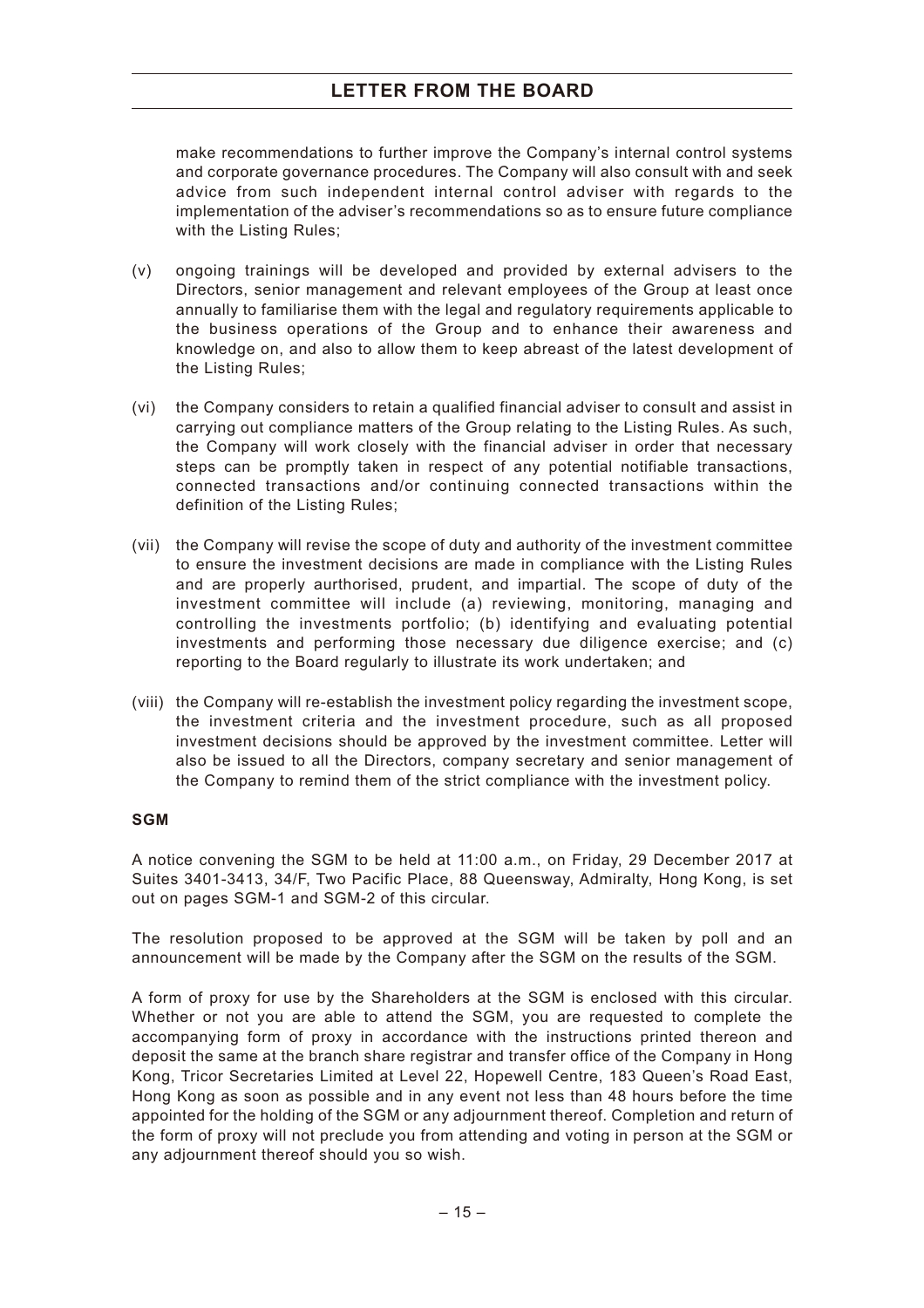#### **INDEPENDENT BOARD COMMITTEE**

The Independent Board Committee which comprises of Mr. Fung Chan Man Alex, Mr. Fung Wai Shing, Mr. Zhao Guangming and Mr. Huang Tao, all being the independent non-executive Directors, has been established to advise the Independent Shareholders on the Disposal.

Grand Moore has been appointed as the Independent Financial Adviser to advise the Independent Board Committee and the Independent Shareholders in respect of the Disposal.

#### **RECOMMENDATION**

The Directors (including the independent non-executive Directors whose recommendation is contained in the "Letter from the Independent Board Committee" on page 17 of this circular) are of the view that the Disposal was fair and reasonable and in the interests of the Company and the Shareholders as a whole.

Accordingly, the Board recommends the Independent Shareholders to vote in favour of the proposed ordinary resolution regarding the Disposal, as set out in the notice of the SGM.

#### **ADDITIONAL INFORMATION**

Your attention is drawn to (i) the "Letter from the Independent Board Committee" set out on page 17 of this circular which contains its recommendation to the Independent Shareholders on the Disposal; and (ii) the letter of advice from the Independent Financial Adviser set out on pages 18 to 40 of this circular, which contains, among other matters, its advice to the Independent Board Committee and the Independent Shareholders in relation to the Disposal and the principal factors considered by it in arriving at its advice.

Your attention is also drawn to the additional information as set out in the appendix to this circular.

> Yours faithfully, For and on behalf of the Board **e-Kong Group Limited Cheung Ka Heng Frankie** *Vice-Chairman and Executive Director*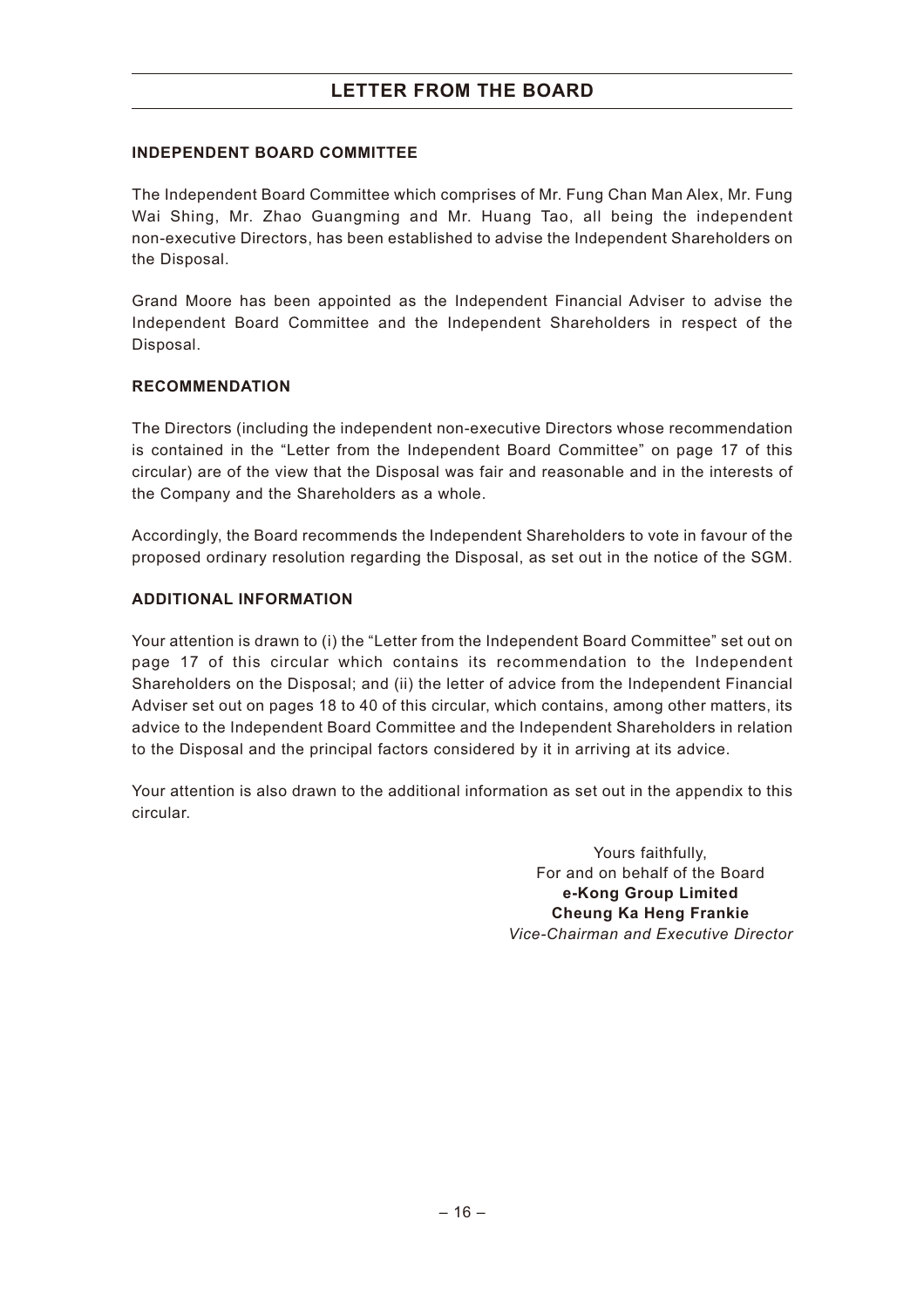

11 December 2017

*To the Independent Shareholders*

Dear Sir or Madam,

# **DISCLOSEABLE AND CONNECTED TRANSACTION IN RELATION TO THE DISPOSAL OF LISTED SECURITIES**

We refer to the circular issued by the Company to the Shareholders dated 11 December 2017 (the "**Circular**"), of which this letter forms part. Terms defined in the Circular shall have the same meanings in this letter unless the context otherwise requires.

We have been appointed as the Independent Board Committee to advise the Independent Shareholders in connection with the Disposal, details of which are set out in the Circular.

We wish to draw your attention to the letter from the Board set out on pages 1 to 16 of the Circular and the letter from the Independent Financial Adviser containing its advice to us and the Independent Shareholders regarding the Disposal set out on pages 18 to 40 of the Circular.

Having considered the principal factors and reasons considered by and the advice of the Independent Financial Adviser as set out in pages 18 to 40 to the Circular, we are of the view that the Disposal although is not in the ordinary and usual course of business of the Group, the Disposal is on normal commercial terms, fair and reasonable so far as the Independent Shareholders are concerned and is in the interests of the Company and the Shareholders as a whole.

Accordingly, we recommend the Independent Shareholders to vote in favour of the ordinary resolution to be proposed at the SGM to approve the Disposal and the transactions contemplated thereunder.

> Yours faithfully, For and on behalf of the Independent Board Committee **e-Kong Group Limited**

**Mr. Fung Chan Man Alex** *Independent non-executive Director*

**Mr. Fung Wai Shing** *Independent non-executive Director*

**Mr. Zhao Guangming** *Independent non-executive Director*

**Mr. Huang Tao** *Independent non-executive Director*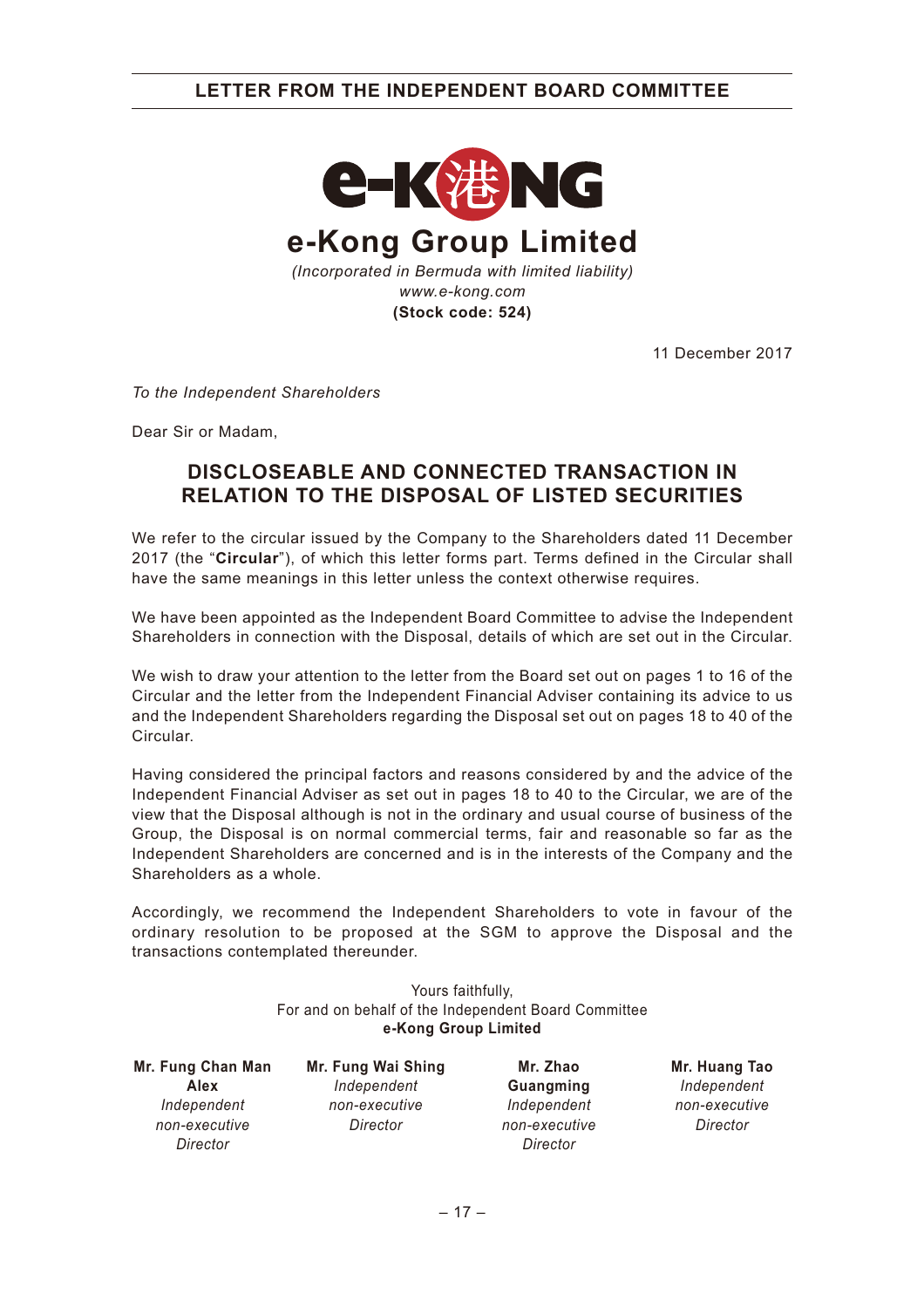*The following is the text of a letter of advice from Grand Moore Capital Limited, the Independent Financial Adviser appointed to advise the Independent Board Committee and the Independent Shareholders on the terms of the Disposal which has been prepared for the purpose of inclusion in this Circular.*



11 December 2017

*To the Independent Board Committee and the Independent Shareholders*

Dear Sirs,

# **CONNECTED TRANSACTION IN RELATION TO THE DISPOSAL OF LISTED SECURITIES OF SINGASIA HOLDINGS LIMITED**

#### **INTRODUCTION**

We refer to our appointment as the Independent Financial Adviser to advise the Independent Board Committee and the Independent Shareholders in respect of the Disposal, details of which are set out in the letter from the Board ("**Letter from the Board**") contained in the circular dated 11 December 2017 ("**Circular**") issued by the Company, of which this letter forms part.

References are made to the announcements of the Company dated 16 June 2017 and 21 July 2017 and 6 October 2017 ("**Announcements**") in relation to (i) the connected transaction for the Disposal of 5,700,000 SingAsia Shares ("**Entire Shareholding**") (Stock code: 8293) by e-Kong Pillars Holdings Limited (a wholly-owned subsidiary of the Company) ("**Vendor**") to Mr. Yeung Chun Wai, Anthony ("**Mr. Yeung**") on 9 June 2017 ("**Disposal Date**") at the average price of approximately HK\$7.316 per SingAsia Share ("**Executed Price**") amounted to HK\$41,701,000 ("**Disposal**"); (ii) the failure of the Company in seeking for Independent Shareholders' approval for the Disposal which constituted a breach of Rule 14A.36 of the Listing Rules; and (iii) the Undertaking which will result in the agreed price of the Disposal to be set at the Executed Price instead of the Initial Price of HK\$4.65 per SingAsia Share. Capitalised terms used in this letter shall have the same meanings as defined in the Circular and the Announcements unless the context requires otherwise.

Pursuant to the announcement dated 16 June 2017, Mr. Yeung, being the chairman of the Board and an executive Director at the time of the Disposal and ceased to be an executive Director with effect from 23 November 2017, is and was at the material times a connected person to the Company, and the Disposal constituted a connected transaction, pursuant to Chapter 14A of the Listing Rules. Pursuant to the announcement dated 21 July 2017, the Board noted that one or more of the applicable percentage ratios (as defined in the Listing Rules) in respect of the Disposal exceeds 5%, but all applicable percentage ratios are less than 25%, the Disposal constituted a discloseable transaction and connected transaction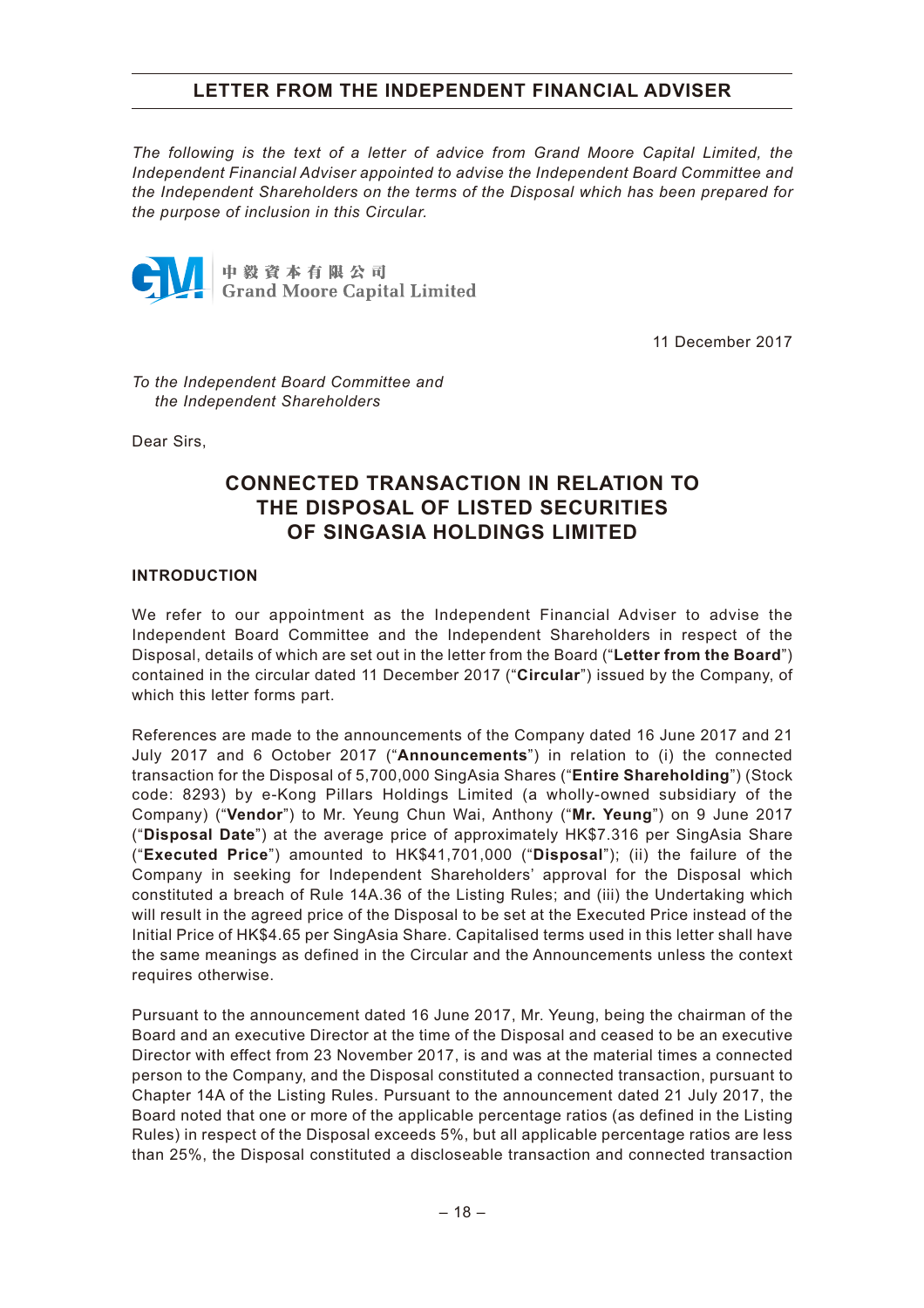for the Company under the Listing Rules. Therefore, the Disposal is subject to the reporting and announcement requirements under Chapter 14 of the Listing Rules and the reporting, announcement, circular and Independent Shareholders' approval requirements under Chapter 14A of the Listing Rules.

Due to the miscalculation of the applicable percentage ratios, the Disposal has not been approved by the Independent Shareholders. As such, the Company has failed in complying with 14A.36 of the Listing Rules. Accordingly, an SGM will be convened for the purpose of rectifying on the omission of the approval of the Independent Shareholders on the Disposal and the transactions contemplated thereunder.

As Mr. Yeung is considered to have a material interest in the Disposal, he had abstained from voting on the relevant board resolutions to approve the Disposal. Mr. Standly Yeung, the brother of Mr. Yeung, is an associate of Mr. Yeung. Therefore, Mr. Standly Yeung had a material interest in the Disposal. Given that Mr. Standly Yeung was not a party to the Disposal, he was not aware that he is deemed to have material interest in the Disposal given his relationship with Mr. Yeung. As such, Mr. Standly Yeung did not abstain from voting on the relevant board resolutions to approve the Disposal. Save for Mr. Yeung and Mr. Standly Yeung, no Director was required to abstain from voting on the board resolutions of the Company to approve the Disposal.

Set out below are number of Shares held by Mr. Yeung and his associates individually and in aggregate as at the Latest Practicable Date,

- (i) Mr. Yeung, the chairman of the Board and an executive Director at the time of the Disposal, did not hold any Shares;
- (ii) Mr. Standly Yeung, who is an executive Director and a brother of Mr. Yeung, held 520,000 Shares, representing approximately 0.059% of the issued Shares;
- (iii) Ms. Lam Sze Man, who is the spouse of Mr. Standly Yeung and sister-in-law of Mr. Yeung, held 80,000 Shares, representing approximately 0.009% of the issued Shares; and
- (iv) total number of Shares held by Mr. Yeung's associates was 600,000 Shares, representing approximately 0.069% of the issued Shares.

Mr. Yeung did not hold any Shares as at the Latest Practicable Date but is considered to have a material interest in the Disposal. As set out above, (i) Mr. Standly Yeung; and (ii) Ms. Lam Sze Man are associates of Mr. Yeung which held Shares as at the Latest Practicable Date (collectively, "**Interested Associates**") and are deemed to have a material interest in the Disposal. Save for Mr. Standly Yeung and Ms. Lam Sze Man, associates of Mr. Yeung did not hold any Shares as at the Latest Practicable Date. As such, in the event that Mr. Yeung and his associates (including the Interested Associates) hold Shares at the date of the SGM, each of Mr. Yeung and his associates (including the Interested Associates) will abstain from voting on the resolution(s) in relation to the Disposal and the transactions contemplated thereunder at the SGM. As Mr. Standly Yeung and Ms. Lam Sze Man constitute connected persons under Chapter 14A of the Listing Rules, both of them are considered to have a material interest in the Disposal pursuant to Rule 2.16 of the Listing Rules and, therefore, will abstain from voting on the resolution(s) in relation to the Disposal and the transactions contemplated thereunder at the SGM.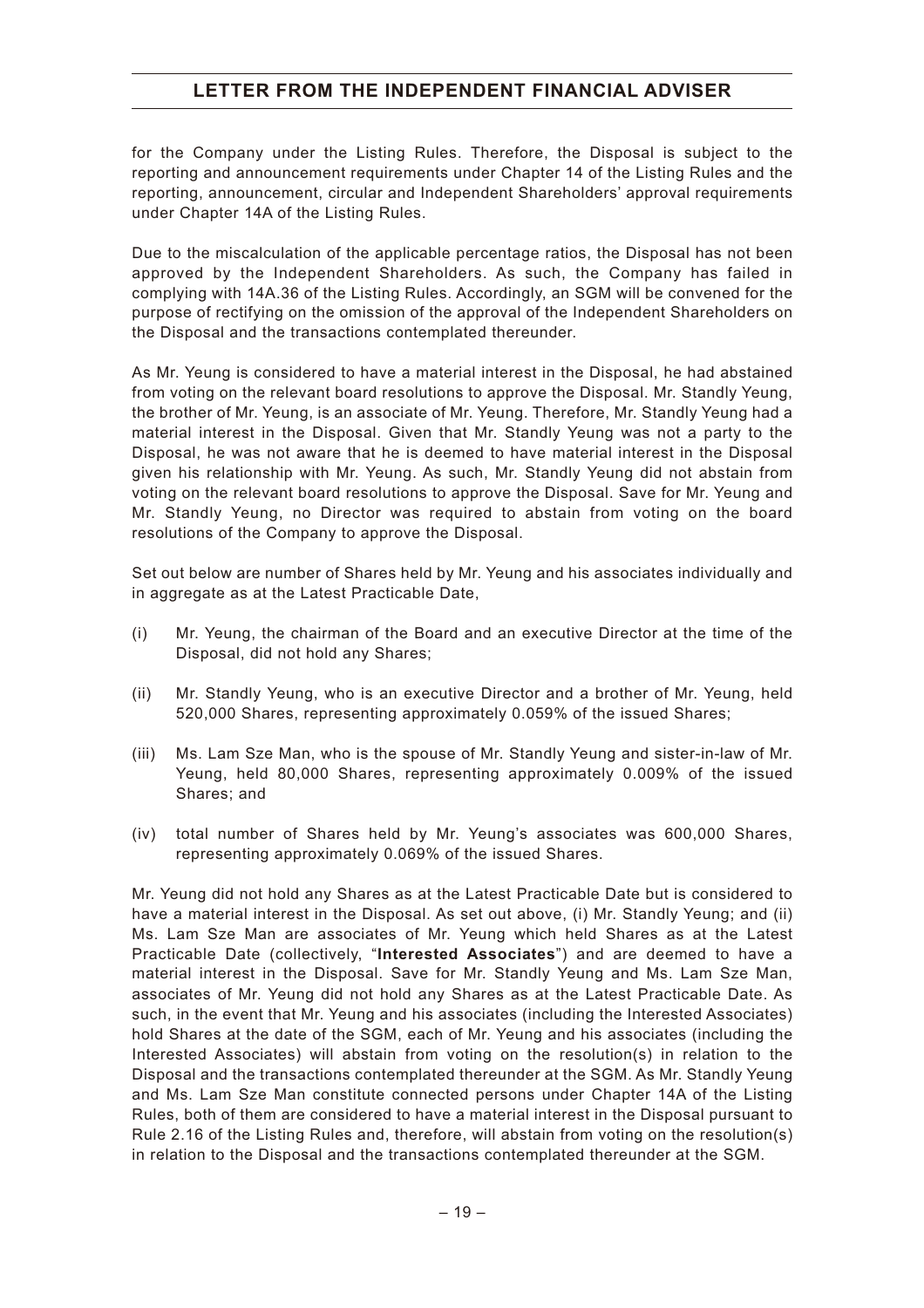An Independent Board Committee comprising of four independent non-executive Directors of the Company, Mr. Fung Chan Man, Alex, Mr. Fung Wai Shing, Mr. Zhao Guangming and Mr. Huang Tao who have no direct or indirect interest in the Disposal has been formed to advise the Independent Shareholders on (i) whether the terms of the Disposal at an average price of approximately HK\$7.316, were fair and reasonable and are on normal commercial terms, in the ordinary course of the business of the Company; (ii) whether the Disposal was in the interest of the Company and the Shareholders as a whole; and (iii) whether the Independent Shareholders shall vote in favour of the Disposal as required by Rule 14A.45 of the Listing Rules. We, Grand Moore Capital Limited, have been appointed as the Independent Financial Adviser to advise the Independent Board Committee in this respect, and our opinion herein is solely for the assistance of the Independent Board Committee in connection with its consideration of the Disposal pursuant to Rule 14A.39. The appointment of us as the Independent Financial Adviser have been approved by the Independent Board Committee.

### **OUR INDEPENDENCE**

As at the Latest Practicable Date, we were not connected with the Company or any of their respective substantial shareholders, directors or chief executives, or any of their respective associates, or any party acting, or presumed to be acting, in concert with any of them and accordingly, are considered suitable to give independent advice to the Independent Board Committee in respect of the Disposal. In the last two years, we have not acted as any financial adviser role to the Independent Board Committee of the Company. Apart from normal professional fees paid or payable to us in connection with the current appointment as the Independent Financial Adviser, no arrangements exist whereby we had received or will receive any fees or benefits from the Company, its subsidiaries, their respective controlling shareholders or any other party acting or presumed to be acting in concert with any of them that could reasonably be regarded as relevant to our independence. Accordingly, we consider that we are independent to act as the Independent Financial Adviser to the Independent Board Committee in respect of the Disposal.

### **BASIS OF OUR OPINION**

In formulating our opinion to the Independent Board Committee, we have relied on the statements, information, opinions and representations contained or referred to in the Circular and the information and representations as provided to us by the Directors and the management of the Company. We have assumed that all information and representations that have been provided by the Directors and the management of the Company, for which they are solely and wholly responsible, are true and accurate at the time when they were made and continue to be so as at the Latest Practicable Date, and should there be any material changes to our opinion after the Latest Practicable Date, Shareholders would be notified as soon as possible. We have also assumed that all statements of belief, opinion, expectation and intention made by the Directors in the Circular were reasonably made after due enquiry and careful consideration. We have no reason to suspect that any material facts or information have been withheld or to doubt the truth, accuracy and completeness of the information and facts contained in the Circular, or the reasonableness of the opinions expressed by the Company, its advisers and/or the Directors, the management of the Company (where applicable), which have been provided to us. Our opinion is based on the Directors' representation and confirmation that there is no undisclosed private agreement/arrangement or implied understanding with anyone concerning the Disposal. We consider that we have taken sufficient and necessary steps on which to form a reasonable basis and an informed view for our opinion in compliance with Chapter 14A of the Listing Rules.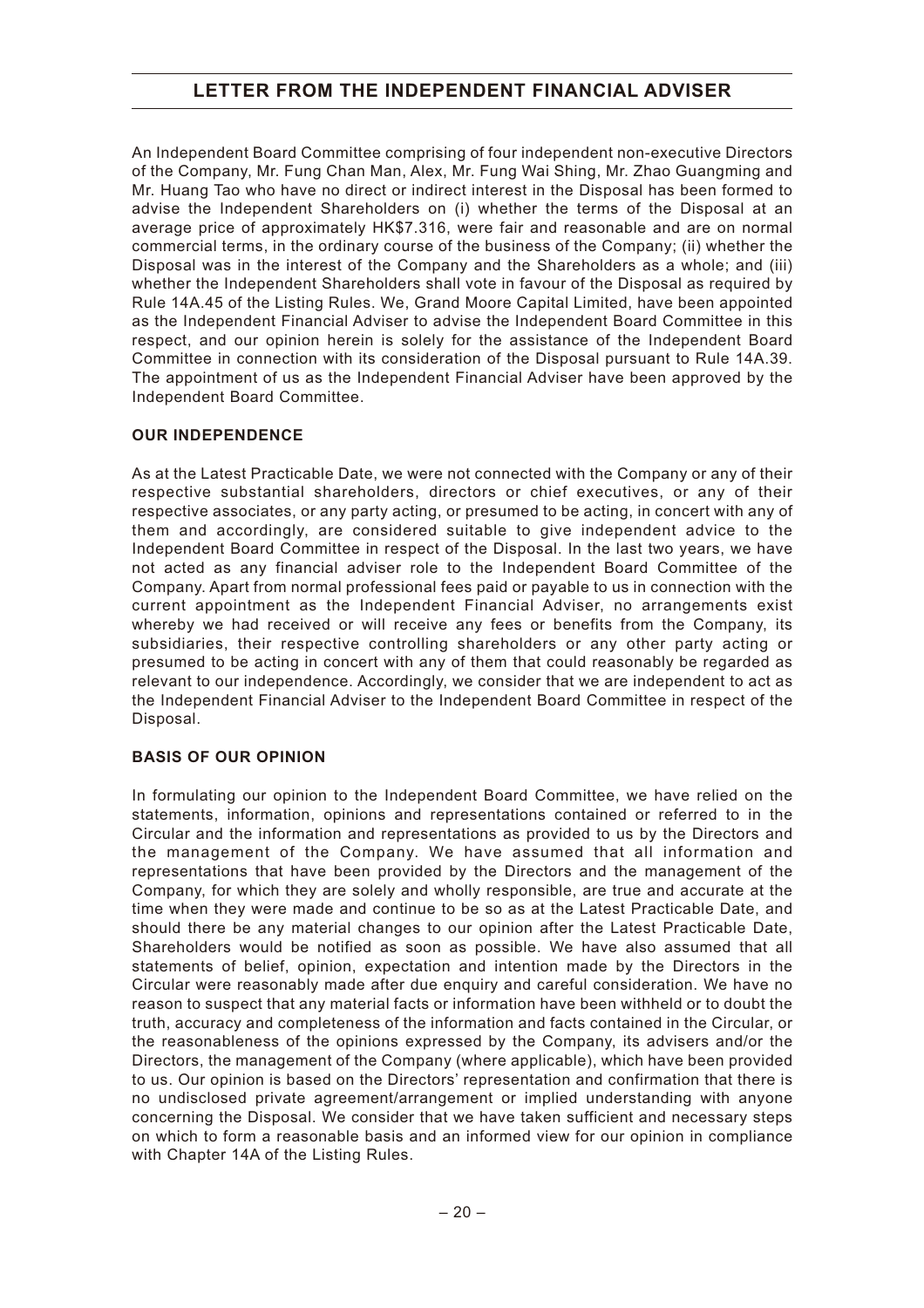The Directors jointly and severally accept full responsibility for the accuracy of the information contained in the Circular and confirm, having made all reasonable inquiries, that to the best of their knowledge, opinions expressed in the Circular have been arrived at after due and careful consideration and there are no other facts not contained in the Circular, the omission of which would make any statement in the Circular misleading.

The information contained in the Circular relating to the Disposal and its intention has been supplied by the Directors.

We, as the Independent Financial Adviser, take no responsibility for the contents of any part of the Circular, save and except for this letter of advice. We consider that we have been provided with sufficient information to reach an informed view and to provide a reasonable basis for our opinion. We have not, however, conducted any independent in-depth investigation into the business and affairs or future prospects of the Company, or their respective subsidiaries or associates (if applicable), nor have we considered the taxation implication on the Group or the Shareholders as a result of the Disposal. The Company has been separately advised by its own professional advisers with respect to the Disposal and the preparation of the Circular (other than this letter).

We have assumed that the Disposal will be consummated in accordance with the terms and conditions set forth in the Circular without any waiver, amendment, addition or delay of any terms or conditions. We have assumed that in connection with the receipt of all the necessary governmental, regulatory or other approvals and consents as required for the Disposal, no delay, limitation, condition or restriction will be imposed that would have a material adverse effect on the contemplated benefits expected to be derived from the Disposal. In addition, our opinion is necessarily based on the financial, market, economic, industry-specific and other conditions as they existed on, and the information made available to us as at the Latest Practicable Date.

Lastly, where information in this letter has been extracted from published or otherwise publicly available sources, it is the responsibility of Grand Moore Capital Limited to ensure that such information has been correctly and fairly extracted, reproduced or presented from the relevant sources while we are not obligated to conduct any independent in-depth investigation into the accuracy and completeness of those information.

#### **THE DISPOSAL**

#### **Background**

On 9 June 2017, the Vendor and Mr. Yeung entered into a sale and purchase agreement, pursuant to which the Vendor agreed to sell and Mr. Yeung agreed to buy 5,700,000 SingAsia Shares at the Initial Price of HK\$4.65 per SingAsia Share. The aggregate consideration for the Disposal based on the Initial Price amounted to HK\$26,505,000 (exclusive of transaction costs). Despite that the agreed price for the Disposal being HK\$4.65 per SingAsia Share, Mr. Yeung executed the Disposal by buying the SingAsia Shares in the market from the Vendor at the prevailing market prices in three tranches, resulting in buying a total 5,700,000 SingAsia Shares at an aggregate consideration of \$41,701,000 at an average price of approximately HK\$7.316 per SingAsia Share. Prior to the execution of the Undertaking on 6 October 2017, it is intended that the balance of the Initial Price and the Executed Price ("**Balance**") would be refunded by the Company to Mr. Yeung after the transaction ("**Refund Mechanism**").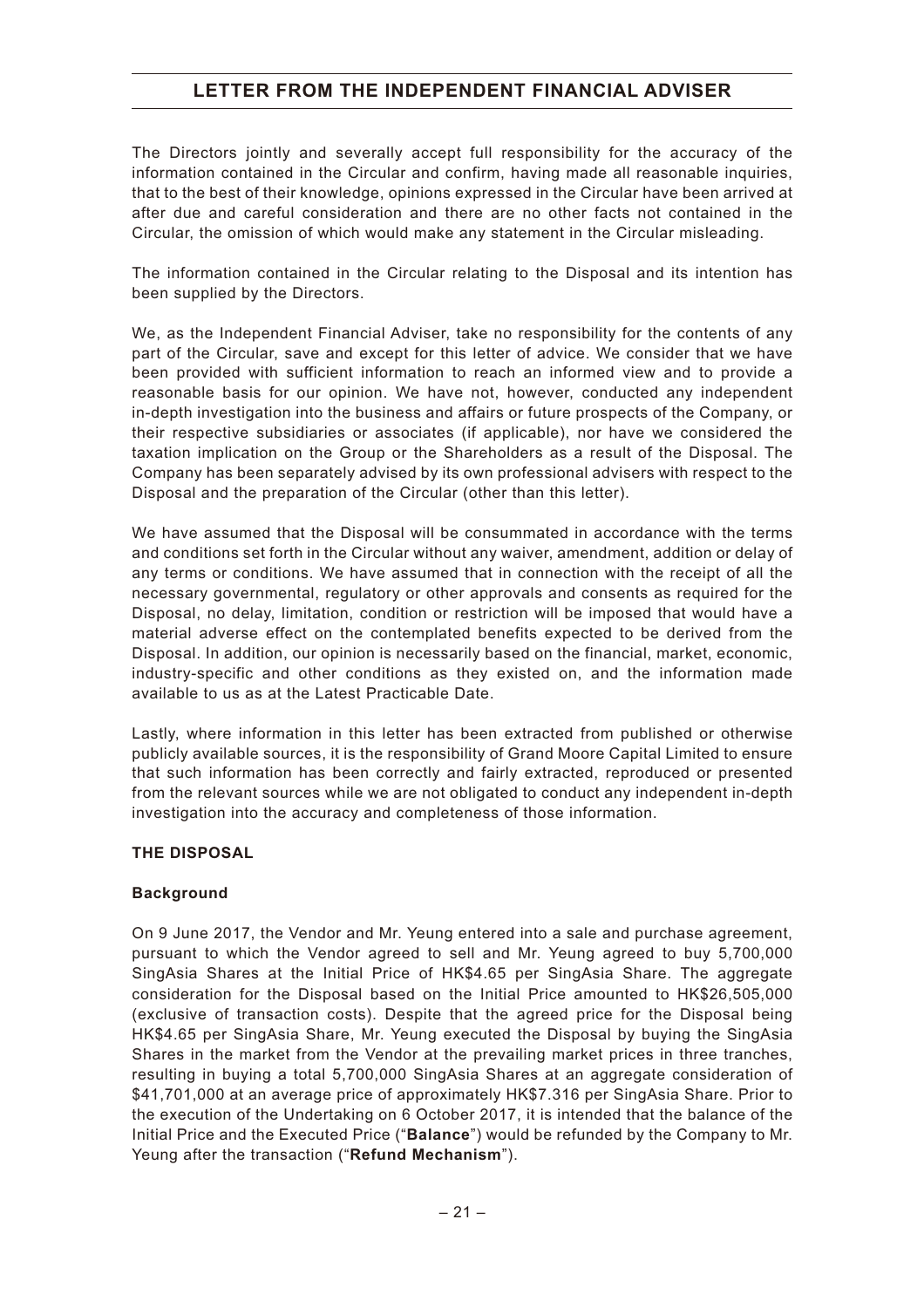#### **The Undertaking**

Subsequently, after taking into account (i) concern of the Stock Exchange towards the Refund Mechanism; (ii) the Disposal which was executed at the Executed Price would provide greater amount of proceeds to the Group than based on the Initial Price; and (iii) Mr. Yeung's willingness for not demanding refund of the Balance, the Board considers that it will be in the best interest of the Group not to implement the Refund Mechanism. In this regards, the Undertaking was executed on 6 October 2017, pursuant to which, the Refund Mechanism will not be implemented as Mr. Yeung will not demand refund of the Balance conditional upon approval of the Disposal by the Independent Shareholders. Following execution of the Undertaking, it has resulted in the agreed price of the Disposal being amended from the Initial Price to the Executed Price.

In the event that the Disposal is not approved by the Independent Shareholders, pursuant to the Undertaking, Mr. Yeung agreed to return all 5,700,000 SingAsia Shares to the Vendor in exchange for the return of the aggregate consideration previously paid to the Vendor by Mr. Yeung.

As set out in the Letter of the Board and confirmed by the management of the Company, save for the 2017 Previous Acquisition (as defined below) and the Previous Disposals (including the Disposal) (details are set out in the section headed "Previous Transactions with Mr. Yeung"), the Company did not have any other transaction with Mr. Yeung in the last 12 months prior to the Disposal Date.

#### **PRINCIPAL FACTORS AND REASONS CONSIDERED**

In arriving at our opinion in respect of the Disposal, we have taken into consideration the following principal factors and reasons:

#### **Background information of the Company**

The principal activity of the Company is investment holding. The Group currently has a portfolio of business interests in the telecommunications, information technology, financial solution, software development and distribution sectors in Hong Kong, Singapore and the PRC.

The Group's revenue for the year ended 31 December 2016 consisted primarily of revenue generated from these operations. While the Group is actively looking for new investment opportunities, the Group is trying to utilize its cash position by investing in the securities market.

#### **Background information for the Disposal**

#### **(1) The Disposal**

The principal terms of the Disposal are set out as follows:

**Date**

9 June 2017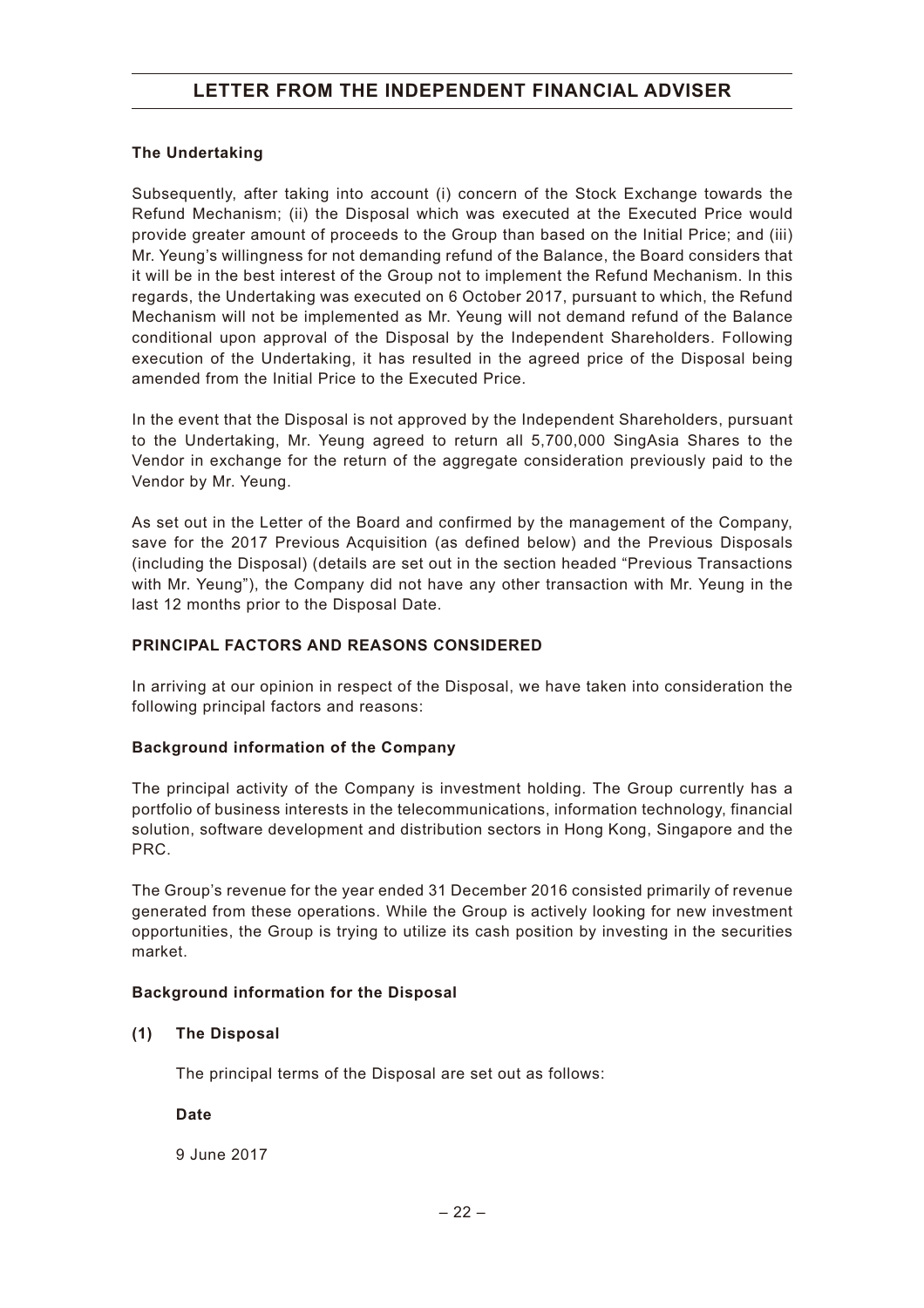#### **Parties**

- (i) the Vendor (a wholly-owned subsidiary of the Company); and
- (ii) Mr. Yeung, as the purchaser.

#### **Assets disposed of**

The Group sold 5,700,000 SingAsia Shares, representing approximately 2.28% of the entire issued share capital of SingAsia as at the date of the Disposal and the Latest Practicable Date.

Upon completion of the Disposal, the Company does not hold any SingAsia Shares.

#### **Consideration**

The price for the Disposal (as amended as a result of the Undertaking) is equivalent to the Agreed Disposal Price of approximately HK\$7.316 per SingAsia Share and the aggregate consideration amounted to HK\$41,701,000 (exclusive of transaction costs), which was settled in cash. Mr. Yeung has bought a total 5,700,000 SingAsia Shares in the market from the Vendor at the then market prices at an average price of approximately HK\$7.316 per SingAsia Share, a total of HK\$41,701,000 (exclusive of transaction costs) was received by the Vendor.

The consideration for the Disposal (as amended as a result of the Undertaking) was determined after arm's length negotiations between the parties with reference to the historical trading price and trading volume of SingAsia Shares.

### **Acquisition price of the disposed SingAsia Shares**

The Group held those 5,700,000 SingAsia Shares for 12 months or less before the Disposal. During the period from 12 December 2016 to 22 March 2017, the Group purchased an aggregate of 5,700,000 SingAsia Shares in the open market through Kingston Securities Limited ("**Kingston**"), a securities broker of the Group, at purchase prices ranged between HK\$2.33 and HK\$4.56 per SingAsia Share with aggregate consideration of HK\$19,562,000 (exclusive of transaction costs) ("**Acquisition**"). Set out below are the details of the Acquisition:

|                        | Number of<br><b>SingAsia</b><br><b>Shares</b> | <b>Acquisition</b><br>price per |               |
|------------------------|-----------------------------------------------|---------------------------------|---------------|
| Date of transaction    | purchased                                     | <b>SingAsia Share</b>           | <b>Seller</b> |
|                        |                                               | (Note 1)                        | (Note 2)      |
|                        |                                               | HK\$                            |               |
| 12 December 2016       | 1.000.000                                     | 2.33                            | Unknown       |
| 14 December 2016       | 1,000,000                                     | 2.56                            | Unknown       |
| 20 December 2016       | 1,000,000                                     | 2.42                            | Unknown       |
| 20 March 2017          | 700,000                                       | 4.56                            | Unknown       |
| 22 March 2017 (Note 3) | 2,000,000                                     | 4.53                            | Mr. Yeung     |
| Total:                 | 5.700.000                                     |                                 |               |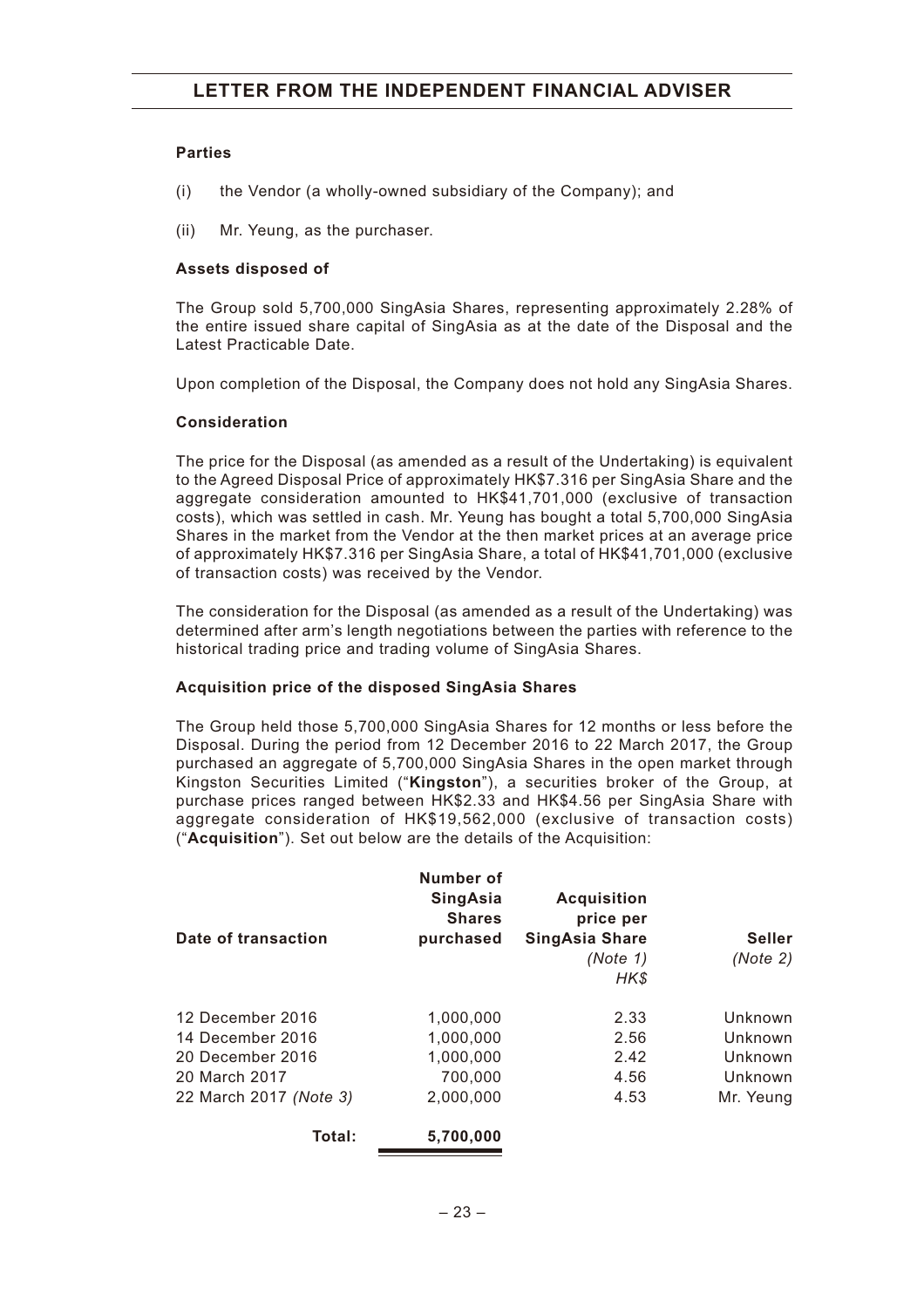#### *Notes:*

- 1. Price of acquisition for each SingAsia Share by the Group excluded transaction costs.
- 2. The Acquisition was made by the Group at the relevant time in the open market through Kingston, a securities broker of the Group ("**Arrangement**"). As such, the Group was not aware of the identities of the sellers of the SingAsia Shares under the Arrangement. In addition, conducting the Acquisition under the Arrangement is a common market practice and is a normal practice of the Group for trading of listed securities. On the contrary, it will be unusual for the Group to identify the counterparties for transactions conducted under the Arrangement.
- 3. At the time of Acquisition, the Group was not aware of the identity of the seller. It first came to the attention of the Group that Mr. Yeung might be the seller in October 2017 ("**Matter**"). In the course of the Group's investigation regarding the Matter and after reviewing the securities account statements of the Vendor and Mr. Yeung, in early November 2017, the Group noted that Mr. Yeung was the seller. Acquisition of this batch of SingAsia Shares constituted part of the Previous Acquisitions.

#### **(2) Previous Transactions with Mr. Yeung**

Reference is made to the announcement of the Company dated 24 November 2017. Save for the Disposal, only until early November 2017 and in the course of investigation of the Matter, did the Company notice that several acquisitions ("**Previous Acquisitions**") and disposals ("**Previous Disposals**") of listed securities by the Vendor in the open market were actually transacted with Mr. Yeung. Details of which are set out below:

#### **Previous Acquisitions:**

During the period from August 2015 to March 2017, acquisitions of the following listed securities by the Vendor in the open market were transacted with Mr. Yeung:

|                                                                                                |                        | consideration<br>Number of |            |                                                   |                                                                                |
|------------------------------------------------------------------------------------------------|------------------------|----------------------------|------------|---------------------------------------------------|--------------------------------------------------------------------------------|
| Name of investee<br>company & stock code                                                       | Date of<br>transaction | purchased                  | οf<br>HK\$ | shares transaction Buyer and its<br>costs) broker | Seller and its<br>broker                                                       |
| In 2015                                                                                        |                        |                            |            |                                                   |                                                                                |
| Kingston Financial Group<br>Limited<br>(stock code: 1031)<br>"2015 Previous<br>Acquisition 1") | 17 August 2015         | 3,972,000                  |            | 11,161,320 The Vendor<br>(broker:<br>Kingston)    | Mr. Yeung<br>(broker: Enlighten<br><b>Securities Limited</b><br>("Enlighten")) |
| Sincere Watch (Hong<br>Kong) Limited<br>(stock code: 444)<br>("2015 Previous                   | 9 September<br>2015    | 7,100,000                  | 9,978,600  | The Vendor<br>(broker:<br>Kingston)               | Mr. Yeung<br>(broker:<br>Enlighten)                                            |
| Acquisition 2")                                                                                | 5 October 2015         | 8,720,000                  | 7,935,200  | The Vendor<br>(broker:<br>Kingston)               | Mr. Yeung<br>(broker:<br>Enlighten)                                            |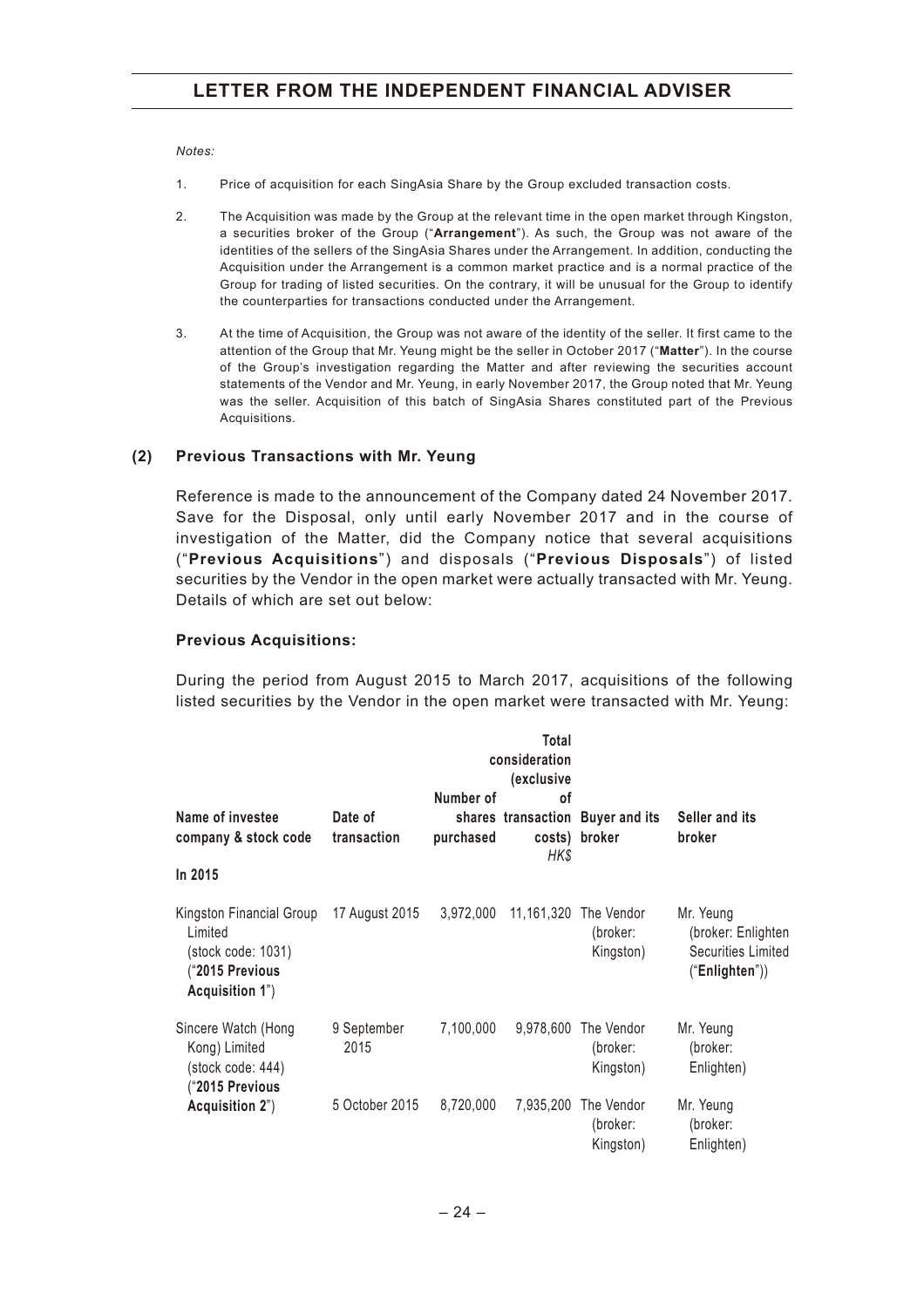| Name of investee<br>company & stock code                                                              | Date of<br>transaction | Number of<br>purchased | Total<br>consideration<br>(exclusive<br>Ωf<br>HK\$ | shares transaction Buyer and its<br>costs) broker | Seller and its<br>broker                                                                           |
|-------------------------------------------------------------------------------------------------------|------------------------|------------------------|----------------------------------------------------|---------------------------------------------------|----------------------------------------------------------------------------------------------------|
| Tech Pro Technology<br>Development Limited<br>(stock code: 3823)<br>"2015 Previous<br>Acquisition 3") | 5 October 2015         | 4,440,000              |                                                    | 7,992,000 The Vendor<br>(broker:<br>Kingston)     | Mr. Yeung<br>(broker:<br>Enlighten)                                                                |
| In 2017                                                                                               |                        |                        |                                                    |                                                   |                                                                                                    |
| SingAsia<br>(stock code: 8293)<br>("2017 Previous<br>Acquisition")                                    | 22 March 2017          | 2,000,000              | 9,060,000                                          | The Vendor<br>(broker:<br>Kingston)               | Mr. Yeung<br>(broker: The<br>Hong Kong and<br>Shanghai Banking<br>Corporation<br>Limited ("HSBC")) |

## **Previous Disposals:**

During the period from December 2016 to June 2017, disposals of the following listed securities by the Vendor in the open market were transacted with Mr. Yeung:

| Name of investee<br>company & stock<br>code                                                                     | Date of<br>transaction | Number of<br>shares<br>disposed        | Total<br>consideration<br>(exclusive of<br>HK\$ | transaction Buyer and its<br>costs) broker                                                         | Seller and its<br>broker            |
|-----------------------------------------------------------------------------------------------------------------|------------------------|----------------------------------------|-------------------------------------------------|----------------------------------------------------------------------------------------------------|-------------------------------------|
| <b>Beijing Enterprises</b><br>Clean Energy Group<br>Limited<br>(stock code: 1250)<br>("Previous Disposal<br>1") | 14 December<br>2016    | 7,000,000                              |                                                 | 1,329,060 Mr. Yeung<br>(broker:<br>Union<br><b>Bancaire</b><br>Privee, UBP<br>SA (" <b>UBP</b> ")) | The Vendor<br>(broker:<br>Kingston) |
| The Disposal                                                                                                    | 9 June 2017            | 5,700,000<br>SingAsia<br><b>Shares</b> | 41,701,000 Mr. Yeung                            | (broker:<br>HSBC)                                                                                  | The Vendor<br>(broker:<br>Kingston) |
| Beijing Gas Blue Sky<br><b>Holdings Limited</b><br>(stock code: 6828)<br>("Previous Disposal<br>2")             | 12 June 2017           | 26,256,000                             | 13,653,120 Mr. Yeung                            | (broker:<br>HSBC and<br>UBP)                                                                       | The Vendor<br>(broker:<br>Kingston) |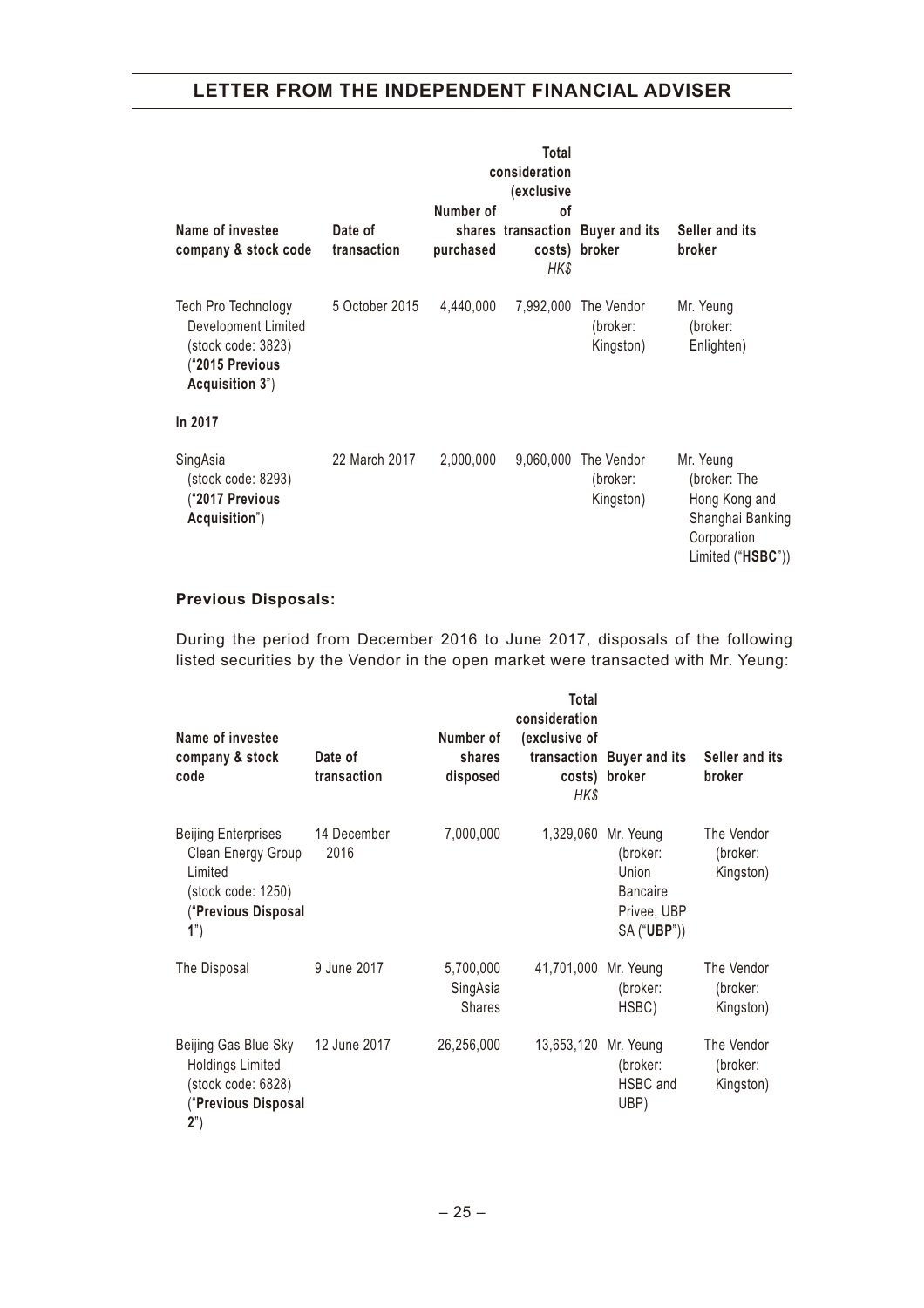The Previous Acquisitions comprised of (i) three acquisitions which took place in 2015, namely, the 2015 Previous Acquisition 1, the 2015 Previous Acquisition 2 and the 2015 Previous Acquisition 3 (collectively, "**the 2015 Previous Acquisitions**"); and (ii) one acquisition which took place in 2017, being the 2017 Previous Acquisition. As the 2015 Previous Acquisitions were entered into within a 12-month period, they shall be aggregated in accordance with Rule 14.22 of the Listing Rules. The 2017 Previous Acquisition took place on 22 March 2017, being a time, which exceeded a 12-month period from the 2015 Previous Acquisition 3 which took place on 5 October 2015. As such, the 2017 Previous Acquisition shall not be aggregated with the 2015 Previous Acquisitions.

As the highest applicable percentage ratio (as defined under the Listing Rules) in respect of the 2015 Previous Acquisitions on an aggregate basis were more than 5% but less than 25%, the 2015 Previous Acquisitions constituted discloseable transactions for the Company under the Listing Rules. In addition, given that Mr. Yeung is a connected person of the Company at the relevant time, the 2015 Previous Acquisitions also constituted connected transactions. The total consideration of the 2015 Previous Acquisitions was more than HK\$10,000,000, which exceeded the de minimis threshold under Rule 14A.76(2) of the Listing Rules. Therefore, the 2015 Previous Acquisitions were subject to the reporting, announcement, circular, independent shareholders' approval, setting up of the independent board committee and appointment of independent financial adviser requirements under Rule 14.34, Rule 14A.35, Rule 14A.36. Rule 14A.39. Rule 14A.45, Rule 14A.46 and Rule 14A.49 of the Listing Rules. However, due to inadvertent oversight, the Company has failed in complying with such requirements and constituted a breach of such Listing Rules at the material time.

As all the applicable percentage ratios (as defined under the Listing Rules) in respect of the 2017 Previous Acquisition were less than 5% while the consideration exceeded HK\$3,000,000, the 2017 Previous Acquisition fell under Rule 14A.76(2) of the Listing Rules and was therefore exempted from the circular and independent shareholders' approval requirements and only subject to the reporting and announcement requirements pursuant to Rule 14A.35 and 14A.49 of the Listing Rules. However, due to inadvertent oversight, the Company has failed to make timely disclosure of the 2017 Previous Acquisition and constituted a breach of Rule 14A.35 of the Listing Rules.

The Previous Disposals comprised of three disposals, namely the Previous Disposal 1, the Disposal and the Previous Disposal 2 which took place on 14 December 2016, 9 June 2017 and 12 June 2017 respectively. As the Previous Disposals were entered into within a 12-month period, they shall be aggregated in accordance with Rule 14.22 of the Listing Rules.

As the highest applicable percentage ratio (as defined under the Listing Rules) in respect of the Previous Disposals on an aggregate basis were more than 5% but less than 25%, the Previous Disposals constituted discloseable and connected transactions for the Company under the Listing Rules. The aggregate consideration of the Previous Disposals was more than HK\$10,000,000, which exceeded the de minimis threshold under Rule 14A.76(2) of the Listing Rules. Therefore, the Previous Disposals were subject to the reporting, announcement, circular, independent shareholders' approval requirements, setting up of the independent board committee and appointment of independent financial adviser under Rule 14.34, Rule 14A.35, Rule 14A.36, Rule 14A.39, Rule 14A.45, Rule 14A.46 and Rule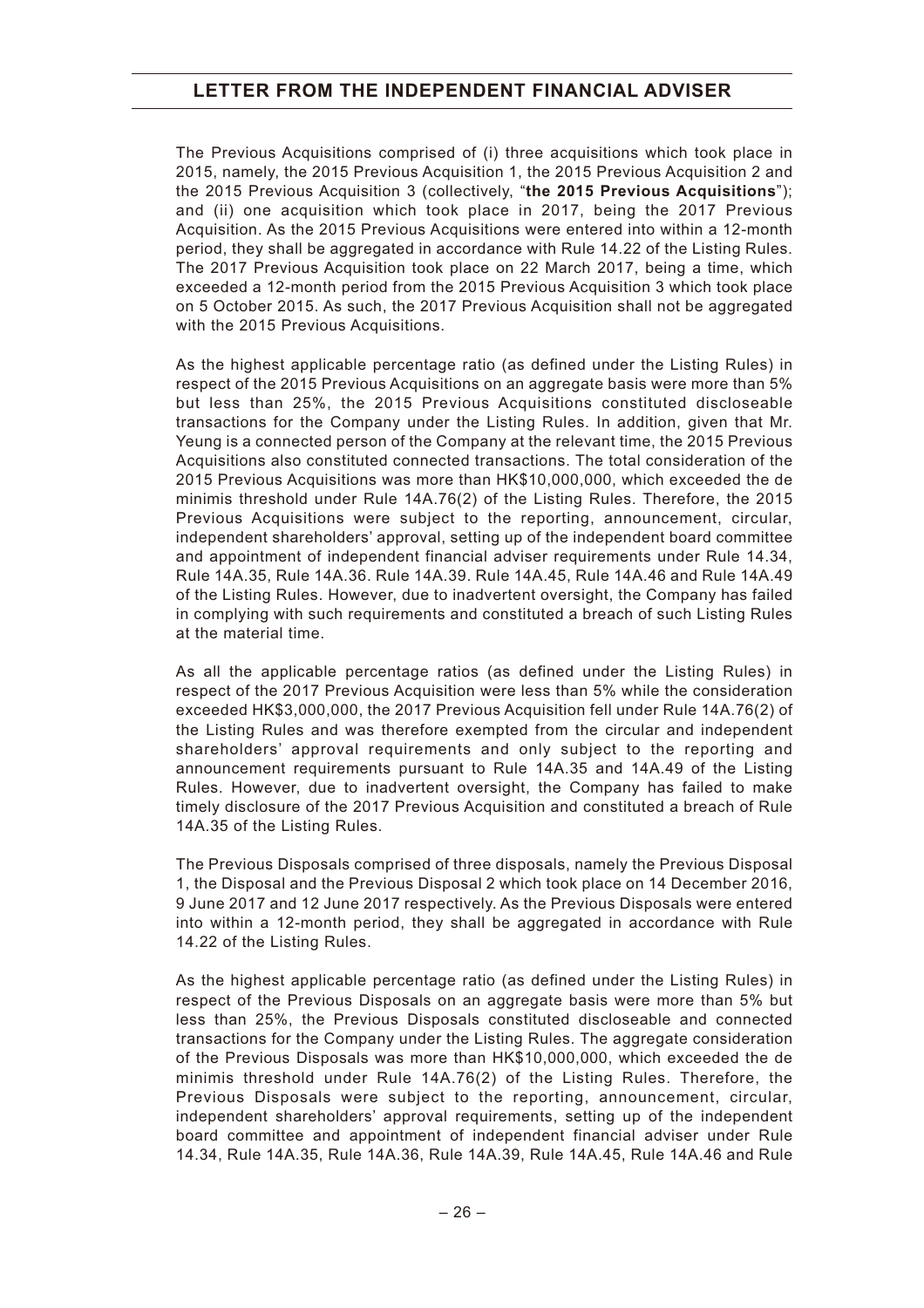14A.49 of the Listing Rules. However, due to inadvertent oversight, the Company has failed in complying with the aforesaid requirements (except for Rule 14A.49 of the Listing Rules where annual reporting of the Previous Disposals will have to be made in the forthcoming annual report of the Group for the year ending 31 December 2017) and constituted a breach of relevant Listing Rules at the material time.

Save for the Disposal, the Company was not aware of the Previous Acquisitions, the Previous Disposal 1 and the Previous Disposal 2 until early November 2017.

The Previous Acquisitions, the Previous Disposal 1 and the Previous Disposal 2 were completed and concerned shares thereunder were no longer held by the Vendor. As such, Independent Shareholders approval will only be sought for the Disposal at the SGM.

#### **(3) Use of the Sales Proceeds from the Disposal**

The purpose of the Disposal is to realize investment gain and raise additional capital. As a result of the Disposal, the Group will realize a gain of HK\$22,139,000 which is calculated on the basis of the difference between the original aggregate acquisition costs and the consideration for the Disposal at the Executed Price (exclusive of transaction costs). The net proceeds from the Disposal will be approximately HK\$41.6 million. As per our enquiry with the management of the Company, the Group intends to use the net sale proceeds of the Disposal for (i) settlement of the Repayment (as defined below), being remaining balance of the cash consideration of approximately HK\$37.2 million for the acquisition of Diamond Frontier Investment Limited as detailed in (4) below; and (ii) the remaining balance of approximately HK\$4.4 million for general working capital of the Group, such as office rent, property management fees, salaries and wages and operating and administrative expenses.

#### **(4) Imminent cash need of the Group**

Having enquired with the management of the Group, the Group has an imminent cash need to settle the balance of the cash consideration for the acquisition of Diamond Frontier Investment Limited ("**Diamond Frontier Acquisition**"). According to the announcement of the Company dated 24 June 2016 in relation to the Diamond Frontier Acquisition, on 24 June 2016, Stage Charm Limited ("**Stage Charm**"), a wholly-owned subsidiary of the Company, entered into a sale and purchase agreement with Summer Beach International Limited ("**Summer Beach**"), an independent third party. Pursuant to the sale and purchase agreement, Stage Charm agreed to purchase the entire issued share capital of Diamond Frontier Investment Limited at a consideration of RMB80 million (equivalent to approximately HK\$94 million). The consideration shall be paid by Stage Charm to Summer Beach (a) HK\$57 million ("**Deposit**") as a deposit to the Summer Beach on the execution date of the sale and purchase agreement; and (b) the balance of the consideration of approximately HK\$37.2 million ("**Repayment**") shall be paid to Summer Beach on or before 30 December 2016. We have reviewed the remittance advice of the Company and confirmed that the Deposit had been paid on 27 June 2016 or the execution date of the sales and purchase agreement, while the Repayment, being unsecured, interest-free and payable, would be postponed to 30 June 2017.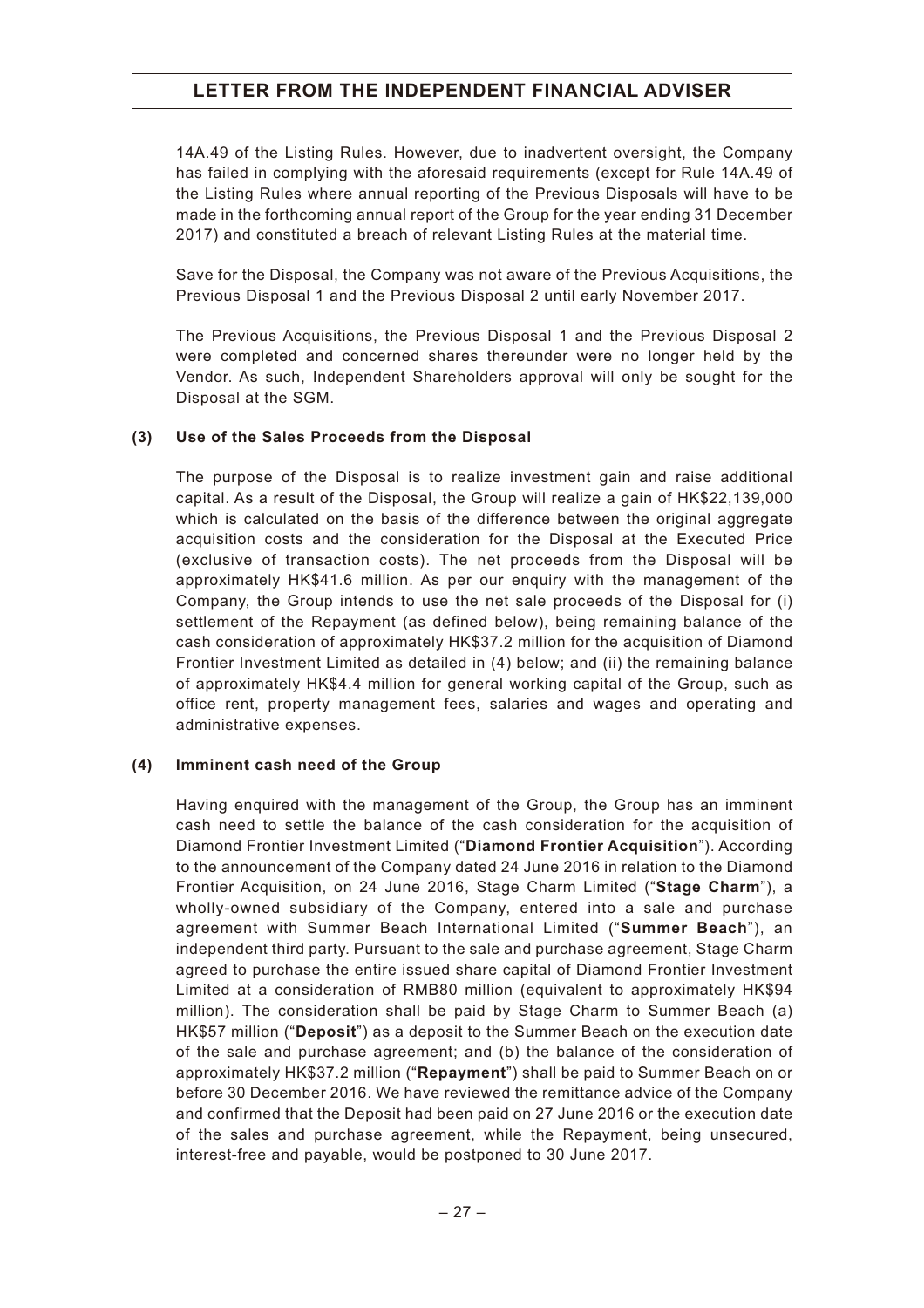We have reviewed the May and June 2017 management accounts of the Group and noted that the unrestricted cash and bank position of the Company was approximately HK\$27.3 million and HK\$96.9 million (including approximately HK\$41.7 million and HK\$15.4 million from net proceeds of the Disposal and sales proceeds of available-for-sale ("**AFS**") securities of the Company, respectively) as at 31 May 2017 and 30 June 2017, respectively.

In fact, the Company had sold most of its AFS securities (approximately HK\$15.4 million) in June 2017 in order to raise cash for the Repayment, without the proceeds from the Disposal at actual Executed Price of approximately HK\$41.7 million (being restricted cash subject to the passing of the resolution at the SGM), the Company would have only approximately HK\$55.2 million at 30 June 2017, which was insufficient to meet the Repayment of approximately HK\$37 million, and its working capital needs of approximately HK\$3 million per month on the holding company level for the next twelve months, which is amounted to approximately HK\$36 million, in the absence of other fund-raising alternatives.

Up to the Latest Practicable Date, due to not being able to utilise the funds received from the Disposal pending the passing of the resolution at the SGM to be held on 29 December 2017, the Repayment to Summer Beach had been lapsed and the Company has negotiated with Summer Beach to further extend the deadline for the Repayment to 31 December 2017.

In view of the foregoing, we concur with the Board that the Company had a genuine imminent cash needs on 30 June 2017 for the Repayment as well as the short term working capital needs for the next twelve months in the absence of other fund-raising alternatives.

#### **(5) Financing alternatives available to the Company**

#### *Rights issue and open offer*

For our due diligence purpose, we have made enquires towards the management of the Company and are advised that the Directors would exercise due and careful consideration when choosing the best financing method available to the Group. We note that a rights issue or an open offer would give an opportunity to all Shareholders to participate in the subscription for new Shares to be issued by the Company. However, the Directors advised us that due to the existing loss position of the Company and the thin trading volume of the Shares, the Company encountered difficulties in finding an independent underwriter in Hong Kong who was interested to fully underwrite a rights issue or an open offer of the Company for raising the proposed amount of funds. In addition, it would incur additional costs in underwriting commissions and possibly require a relatively longer time to complete, which may cause the Company to fail in financing the Repayment in a timely manner.

#### *Shares placement*

Regarding the viability of placement of new Shares in Hong Kong to independent investors, the Directors advised us that given the recent placing activities of the Company as set out in the section headed "Equity fund raising activities in the twelve months immediately prior to the Disposal" below, independent investors may find the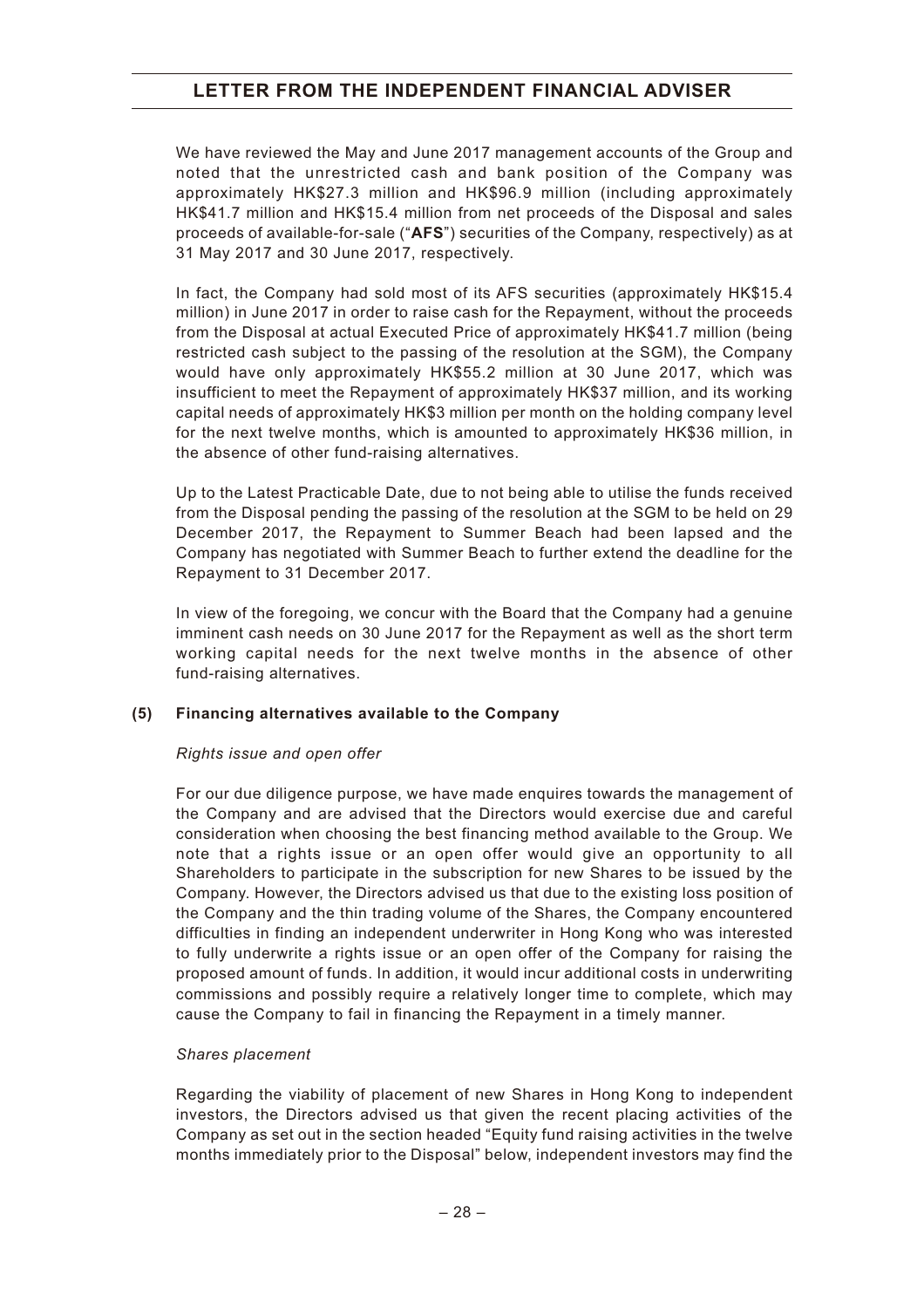placement of new Shares less attractive after having equity fund raising activities carried out in the past twelve months prior to the Disposal given the loss position of approximately HK\$81 million of the Group for the year ended 31 December 2016. As such, having considered the independent investors' interests in equity private placement has been declined, we concur with the management that the Company would be getting more difficult to find a placing agent in Hong Kong for a placement of new Shares with acceptable placing fee and on a fully underwritten basis.

However, as stated in the Letter from the Board, the Company would consider the feasibility of placing new Shares and/or requesting the Substantial Shareholder to provide funding commitment where (i) on normal commercial terms or better; and (ii) no security will be involved, all of which the Substantial Shareholder has preliminary agreed if needed.

#### *Debt financing*

Apart from equity financing, the Directors also considered other financing alternatives such as debt financing and bank borrowings. We were advised that given (i) the Company reported net loss of approximately HK\$81 million for the year ended 31 December 2016 and (ii) the lack of sufficient fixed assets to pledge to the banks, the Company faces difficulties to negotiate with banks for financing. Even though the Company may be able to obtain loans for short term purpose, it may be subject to lengthy due diligence and negotiations with different banks or financial institutions and the interests rates are expected to be relatively high which leads to an adverse impact on the gearing ratio and overall financial performance of the Group.

Taking into account of the above, in particular, the difficulties for the Company (i) to secure loan facilities from financial institutions at favourable financing terms given its consistent loss-making performance and deteriorating net current asset position; and (ii) to procure underwriter(s) for the pre-emptive issues, or even if such an independent underwriter was identified, the rights issue or open offer would possibly incur costly underwriting commission and time, we concur with the Directors' view that the Disposal is the more preferable method of fund raising to settle the imminent cash needs, in particular, the Repayment for the Group as of the Latest Practicable Date.

#### **(6) Equity fund raising activities in the twelve months immediately prior to the Disposal**

| Date of<br>announcement | Event                       | Net proceeds<br>raised<br>(approximately) | Intended use of<br>proceeds                                    | Actual use of<br>proceeds                                     |
|-------------------------|-----------------------------|-------------------------------------------|----------------------------------------------------------------|---------------------------------------------------------------|
| 31 October 2016         | Placing of<br>145.880.000   | HK\$55 million                            | approximately HK\$12<br>(i)<br>million will be used            | approximately<br>(i)<br>HK\$22 million was                    |
| 3 November 2016         | new Shares<br>under general |                                           | for operation<br>expenses and staff                            | used for operation<br>expenses and staff                      |
| 18 November 2016        | mandate                     |                                           | costs (including<br>year-end bonuses)<br>which will be applied | costs (including<br>year-end bonuses)<br>which applied by end |
|                         |                             |                                           | by end of December                                             | of December 2016 or                                           |
|                         |                             |                                           | 2016 or January<br>2017:                                       | January 2017;                                                 |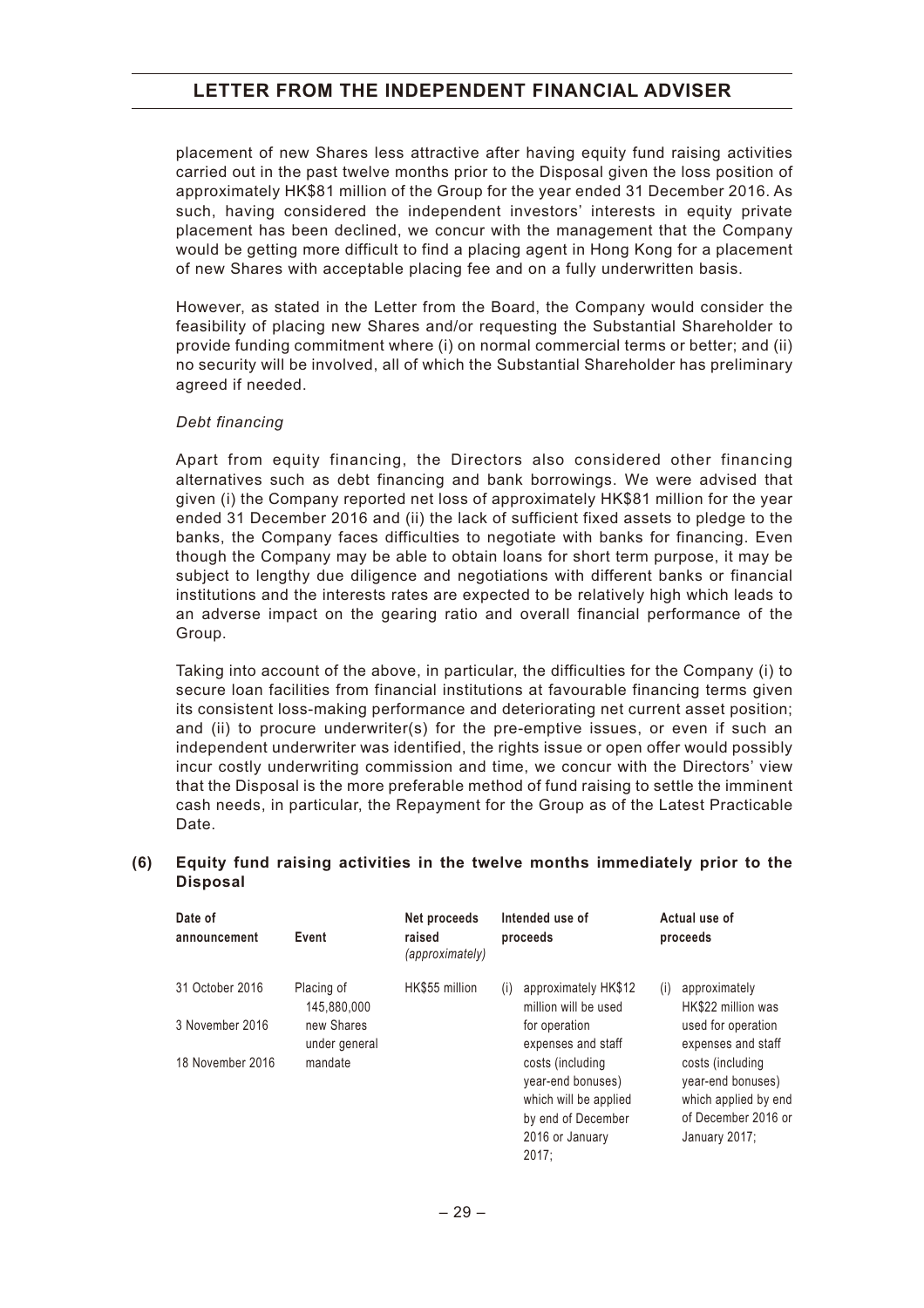| Date of<br>announcement | Event | Net proceeds<br>raised<br>(approximately) | Intended use of<br>proceeds                                                                                                                                                                                                                                              | Actual use of<br>proceeds                                                                                                                                                   |
|-------------------------|-------|-------------------------------------------|--------------------------------------------------------------------------------------------------------------------------------------------------------------------------------------------------------------------------------------------------------------------------|-----------------------------------------------------------------------------------------------------------------------------------------------------------------------------|
|                         |       |                                           | approximately HK\$3<br>(ii)<br>million will be applied<br>for professional fees<br>incurred in<br>connection with the<br>investment in Flash<br>Hope Holdings<br>Limited and year-end<br>audit of the<br>Company;                                                        | (ii) approximately<br>HK\$1.9 million was<br>applied for<br>professional fees<br>incurred in<br>connection with the<br>investment in Flash<br>Hope Holdings<br>Limited; and |
|                         |       |                                           | (iii) approximately HK\$15<br>million as working<br>capital for the<br>Group's business<br>operation expenses<br>for the first half-year<br>of 2017; and                                                                                                                 | (iii) approximately<br>HK\$31.1 million as<br>working capital for<br>the Group's business<br>operation expenses<br>for the first half-year<br>of 2017.                      |
|                         |       |                                           | (iv) approximately HK\$25<br>million of the net<br>proceeds from the<br>Placing to fund the<br>further development<br>of the Group's IT and<br>cloud-based solutions<br>businesses and<br>wireless<br>communication<br>opportunities in<br>Singapore and<br>neighbouring |                                                                                                                                                                             |

Save as disclosed above, the Company had not conducted any equity fund raising exercises in the past twelve months immediately preceding the Disposal.

Based on the table provided by the Company, we are of the view that all proceeds from the fund raising activities conducted in the past twelve months have been fully utilised and there was no material unused balance left for the Company as at the Latest Practicable Date.

#### **(7) Financial information of SingAsia**

According to publicly available information, SingAsia is a company incorporated in the Cayman Islands whose issued shares are listed on Growth Enterprise Market of the Stock Exchange ("**GEM**") (Stock code: 8293).

According to the annual report of SingAsia available on the website of the Stock Exchange, the SingAsia Group is principally engaged in providing manpower outsourcing services, manpower recruitment services and manpower training services based in Singapore.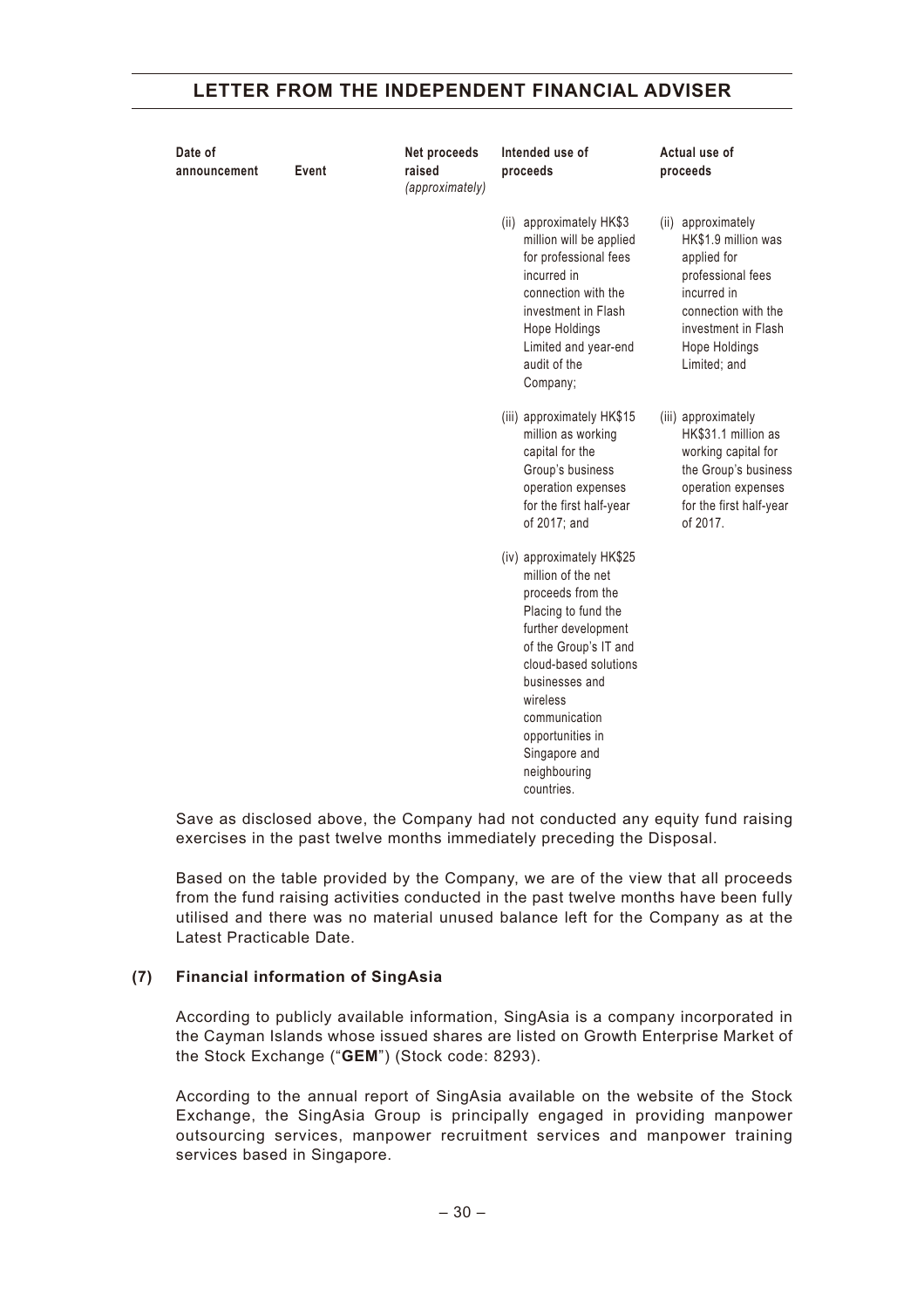Set out below is a summary of the audited financial information of SingAsia for the three years ended 31 July 2015, 2016 and 2017 as extracted from the annual report of SingAsia for the year ended 31 July 2016 and 2017:

|                          | <b>Twelve</b><br>months<br>ended 31 July<br>2017<br>SGD | <b>Twelve</b><br>months<br>ended 31 July<br>2016<br>SGD | <b>Twelve</b><br>months<br>ended 31 July<br>2015<br>SGD |
|--------------------------|---------------------------------------------------------|---------------------------------------------------------|---------------------------------------------------------|
| Revenue                  | (audited)<br>18,654,727                                 | (audited)<br>20,833,182                                 | (audited)<br>19,320,989                                 |
|                          |                                                         |                                                         |                                                         |
| Profit/(loss) before tax | (897, 691)                                              | (1,362,167)                                             | 2,237,320                                               |
| Profit/(loss) after tax  | (618, 512)                                              | (1, 297, 161)                                           | 2,111,116                                               |

As at 31 July 2017, the audited consolidated net asset value ("**NAV**") of SingAsia was SGD10,243,657 as extracted from the annual report of SingAsia for the twelve months ended 31 July 2017. Based on the number of SingAsia shares in issue of 250,000,000 as at the Latest Practicable Date, the audited NAV per SingAsia Share was SGD0.0410, or approximately HK\$0.24 calculated at an exchange rate of HK\$5.7595 per SGD 1 as at 31 July 2017.

As depicted above, the financial performance of SingAsia went from profits to losses in since the twelve months ended 31 July 2015.

#### **(8) Comparison with the Executed Price**

the Executed Price of HK\$7.316 per SingAsia Share represents:

- (i) a discount of approximately 47.7% to the closing price of HK\$14.0 per SingAsia Share as quoted on the Stock Exchange as at the Latest Practicable Date;
- (ii) a discount of approximately 1.8% to the closing price of HK\$7.45 per SingAsia Share as quoted on the Stock Exchange on the 9 June 2017 ("**Last Trading Day**");
- (iii) a premium of approximately 0.08% to the average closing price of HK\$7.31 per SingAsia Share as quoted on the Stock Exchange for the 5 consecutive trading days prior to the Last Trading Day;
- (iv) a premium of approximately 8.71% to the average closing price of HK\$6.73 per SingAsia Share as quoted on the Stock Exchange for the 10 consecutive trading days prior to the Last Trading Day;
- (v) a premium of approximately 26.79% to the average closing price of HK\$5.77 per SingAsia Share as quoted on the Stock Exchange for the 30 consecutive trading days prior to the Last Trading Day; and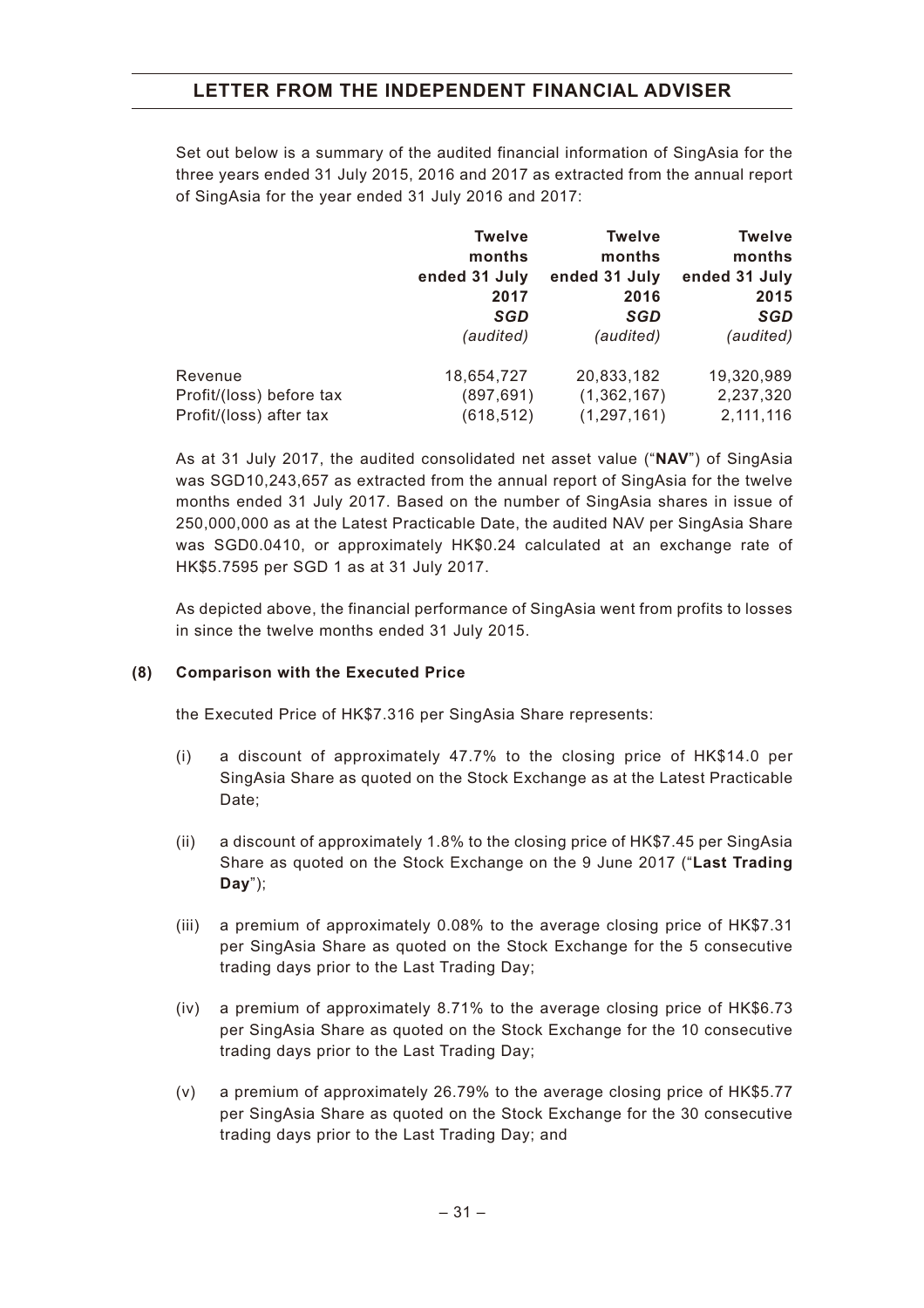(vi) a premium of approximately 2,948.33% over the audited consolidated NAV ("**NAV Premium**") per SingAsia Share of SGD0.0410 as at 31 July 2017, or approximately HK\$0.24 calculated at an exchange rate of HK\$5.7595 per SGD 1 as at 31 July 2017, the date of the 2017 annual report of SingAsia.

#### **(9) Historical trading volume and price performance of SingAsia Shares**

#### *(i) Historical price performance of SingAsia Shares*

Set out below is a chart showing the movement of the closing prices of the SingAsia Shares during the period from 15 July 2016 (the date on which SingAsia Shares were first listed on GEM, "**IPO Date"**) up to 9 June 2017, the Last Trading Day ("**Review Period**"), which covers an approximate eleven months period prior to the Last Trading Day to illustrate the general trend and the level of movement of the closing prices of SingAsia Shares:



Share price performance of SingAsia Shares over the Review Period

#### *Source: Bloomberg*

During the Review Period, the closing prices of SingAsia Shares fluctuated in a range between HK\$1.21 and HK\$7.59. The closing price of SingAsia Shares rose significantly from HK\$1.50 as at 15 July 2016 to HK\$7.59 as at 8 June 2017 ("**Price Hike**"), and further to HK\$7.45 as at 9 June 2017 within a period of less than eleven months, with most of the Price Hike occurred after 20 April 2017. Thereafter, the closing prices continued to rise to HK\$8.15 as at 30 June 2017 and remained at a relatively high level (i.e. around HK\$8.00) and rose significantly to HK\$14 as at the Latest Practicable Date. There was approximately 4.4% increase in the closing price immediately after the publication of the Announcement on 16 June 2017 in relation to the Disposal on 9 June 2017 and there has been a rising tend from \$7.78 per SingAsia Share on 16 June 2017 to \$14.00 per SingAsia Share on the Latest Practicable Date, represented an upsurge of approximately 80.0% in the closing prices of SingAsia Shares until the Latest Practicable Date.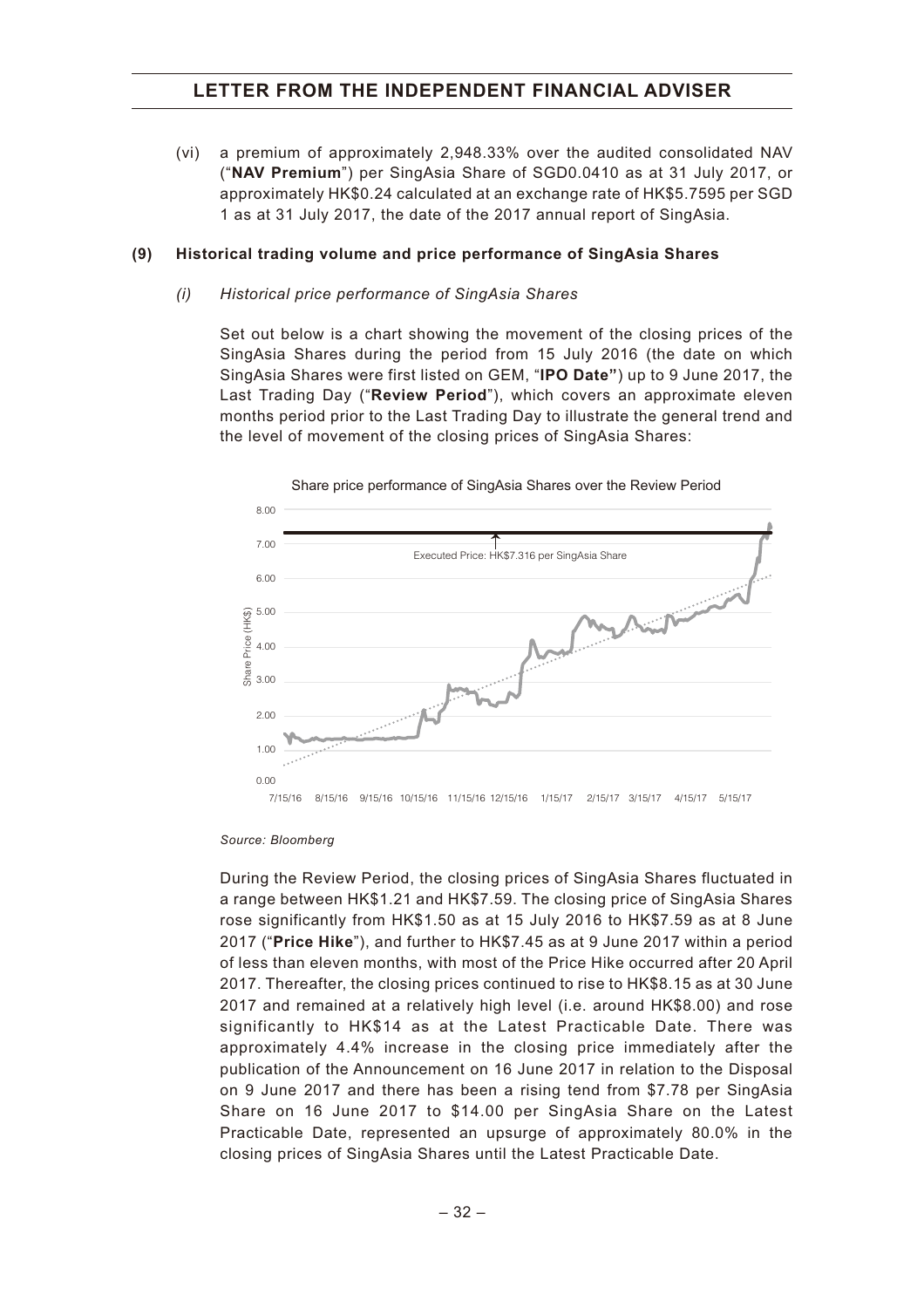During the Review Period, we noted that the lowest and highest closing price of SingAsia Shares as quoted on the Stock Exchange was HK\$1.21 on 19 July 2016 and HK\$7.59 on 8 June 2017, which is approximately 83.5% lower and 3.7% higher than the Executed Price of HK\$7.316, alongside a rising trend of SingAsia share prices during the Review Period. We also noted that the mean of the highest and lowest closing prices of SingAsia Shares during the Review Period was approximately HK\$3.33 ("**Mean**"), and the Executed Price of HK\$7.316 was approximately 119.7% above the Mean during the Review Period, in other words, the Executed Price is already much better than the Mean during the Review Period.

#### *(ii) Historical trading liquidity/volume of SingAsia Shares*

The average daily number of SingAsia Shares traded per month ("**Average Volume**"), and the respective percentages of the Average Volume as compared to (i) the total number of issued SingAsia Shares held by the public as at the Latest Practicable Date; and (ii) the total number of issued SingAsia Shares as at the Latest Practicable Date are tabulated below:

|                      |                 |                    | % of the Average<br><b>Volume to total</b> |                                   |
|----------------------|-----------------|--------------------|--------------------------------------------|-----------------------------------|
|                      |                 |                    | number of                                  | % of the Average<br>Volume to the |
|                      |                 |                    | issued SingAsia                            | total number of                   |
|                      | No. of          |                    | Shares held by                             | issued SingAsia                   |
|                      | trading         |                    | the public as at                           | Shares as at the                  |
|                      | days in<br>each | Average            | the Latest<br><b>Practicable Date</b>      | Latest<br><b>Practicable Date</b> |
| <b>Month</b>         | month           | Volume             | (Note 1)                                   | (Note 2)                          |
|                      | Number of       | Number             |                                            |                                   |
|                      | days            | of shares          | %                                          | %                                 |
| 2016                 |                 |                    |                                            |                                   |
| July                 | 11              | 1,945,909          | 3.11%                                      | 0.78%                             |
| August               | 22              | 116,364            | 0.19%                                      | 0.05%                             |
| September            | 21              | 95,952             | 0.15%                                      | 0.04%                             |
| October              | 19              | 401,842            | 0.64%                                      | 0.16%                             |
| November             | 22              | 158,636            | 0.25%                                      | 0.06%                             |
| December             | 20              | 2,859,940          | 4.57%                                      | 1.14%                             |
| 2017                 |                 |                    |                                            |                                   |
| January              | 19              | 392,789            | 0.63%                                      | 0.16%                             |
| February             | 20              | 227,000            | 0.36%                                      | 0.09%                             |
| March                | 23              | 680,217            | 1.09%                                      | 0.27%                             |
| April                | 17              | 187,647            | 0.30%                                      | 0.08%                             |
| May                  | 20              | 355,000            | 0.57%                                      | 0.14%                             |
| June                 | 22              | 716,364            | 1.14%                                      | 0.29%                             |
| July                 | 21              | 90,333             | 0.14%                                      | 0.04%                             |
| August               | 22<br>21        | 330,500            | 0.53%                                      | 0.13%                             |
| September<br>October |                 | 508,476            | 0.81%                                      | 0.20%                             |
| November             | 20<br>22        | 484,045<br>357,045 | 0.77%<br>0.57%                             | 0.19%<br>0.14%                    |
| December (including  |                 |                    |                                            |                                   |
| and up to the Latest |                 |                    |                                            |                                   |
| Practicable Date)    | 4               | 216,250            | 0.35%                                      | 0.09%                             |
|                      |                 |                    |                                            |                                   |

*Source: The Stock Exchange web-site (<www.hkex.com.hk>)*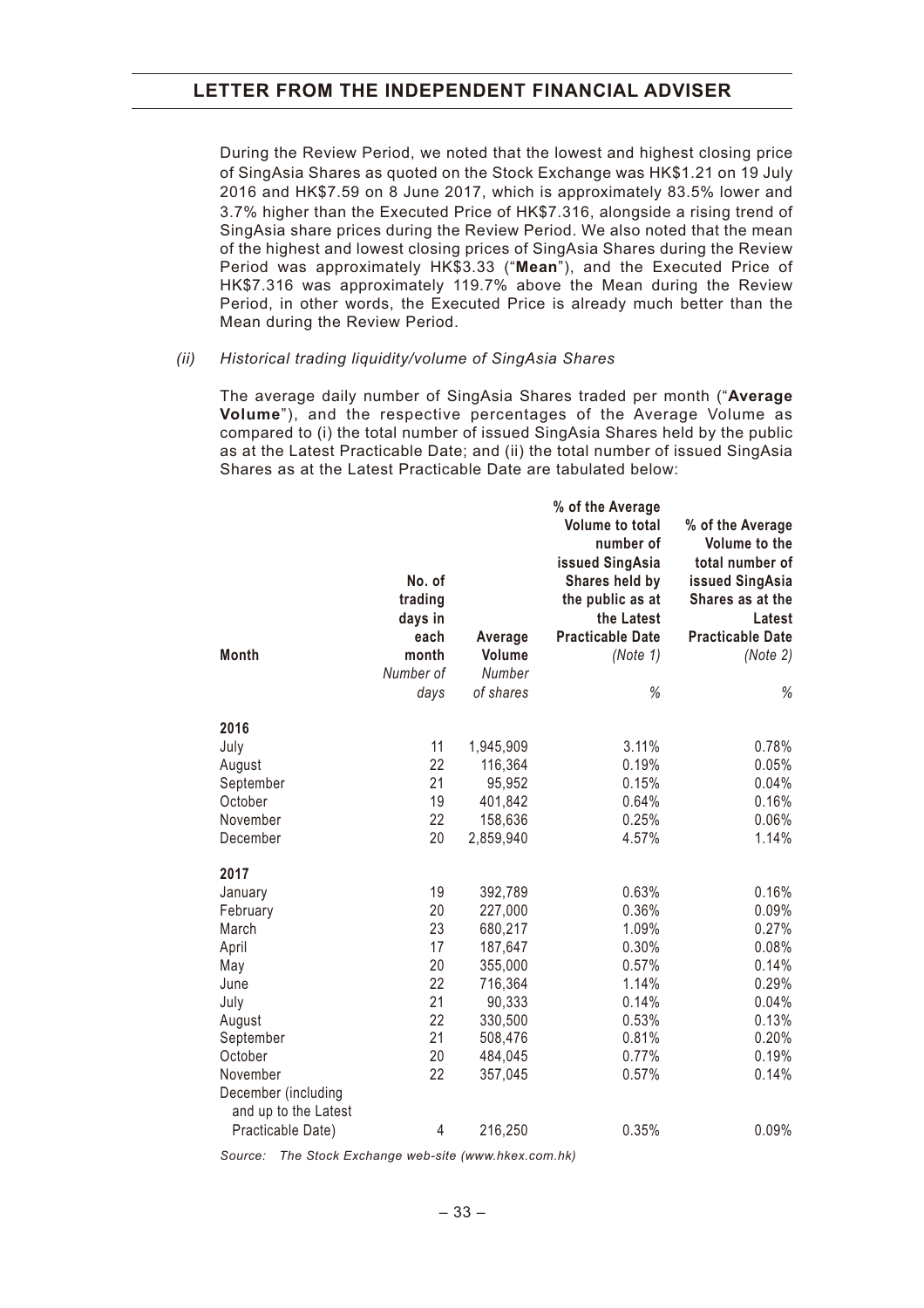*Notes:*

- 1. Based on 62,640,000 Shares held by the public as at the Latest Practicable Date.
- 2. Based on 250,000,000 Shares in issue as at the Latest Practicable Date.

We noted from the above table that the Average Volume in SingAsia Shares was thin (below 1% of the total number of issued SingAsia Shares held by the public as at the Latest Practicable Date) during the Review Period and up to the Latest Practicable Date, except for July 2016 (when the IPO took place), December 2016, March 2017 and June 2017 (when the Disposal occurred).

*(iii)* The table below sets out the daily trading volume of SingAsia Shares for the ten trading days immediately after the Disposal Date:

|                         | Daily trading |                    |
|-------------------------|---------------|--------------------|
| Date                    | volume        | <b>Share price</b> |
| 12/06/2017              | 110,000       | 7.63               |
| 13/06/2017              | 170,000       | 7.65               |
| 14/06/2017              | 4,535,000     | 7.45               |
| 15/06/2017              | 550,000       | 7.53               |
| 16/06/2017              | 1,130,000     | 7.78               |
| 19/06/2017              | 295,000       | 7.88               |
| 20/06/2017              | 150,000       | 7.85               |
| 21/06/2017              | 630,000       | 7.87               |
| 22/06/2017              | 50,000        | 7.88               |
| 23/06/2017              | 145,000       | 7.90               |
| Average trading volume/ |               |                    |
| Average share price     | 776,500       | 7.74               |

*Source: The Stock Exchange web-site (<www.hkex.com.hk>)*

We noted from the above table that the trading volume of SingAsia Shares amounted to approximately 7.8 million for the ten days immediately after the Disposal, which apparently was sufficient to cover the Company's proposed disposal of its Entire Shareholding of 5.7 million SingAsia Shares. We also noted that there were two days, 14 June 2017 and 16 June 2017, which are within five trading days after the Disposal that had trading volume exceeding 1 million SingAsia Shares. From AASTOCKS.com, we noted that the large trading volume on 14 June 2017 was in line with the release of the negative news that SingAsia had a net loss position for the three quarters ended 30 April 2017.

However, the above deduction is only a hindsight after the Disposal which the Board did not have at the time of the Disposal and it had to rely on past transaction volume to estimate the time required to dispose the Entire Shareholding. We have taken the average daily trading volume of 776,500 SingAsia Shares for the 10-trading days immediately after the Disposal Date (which represented only 1.2% of the total number of issued SingAsia Shares held by the public as at the Latest Practicable Date) as the proxy for the recent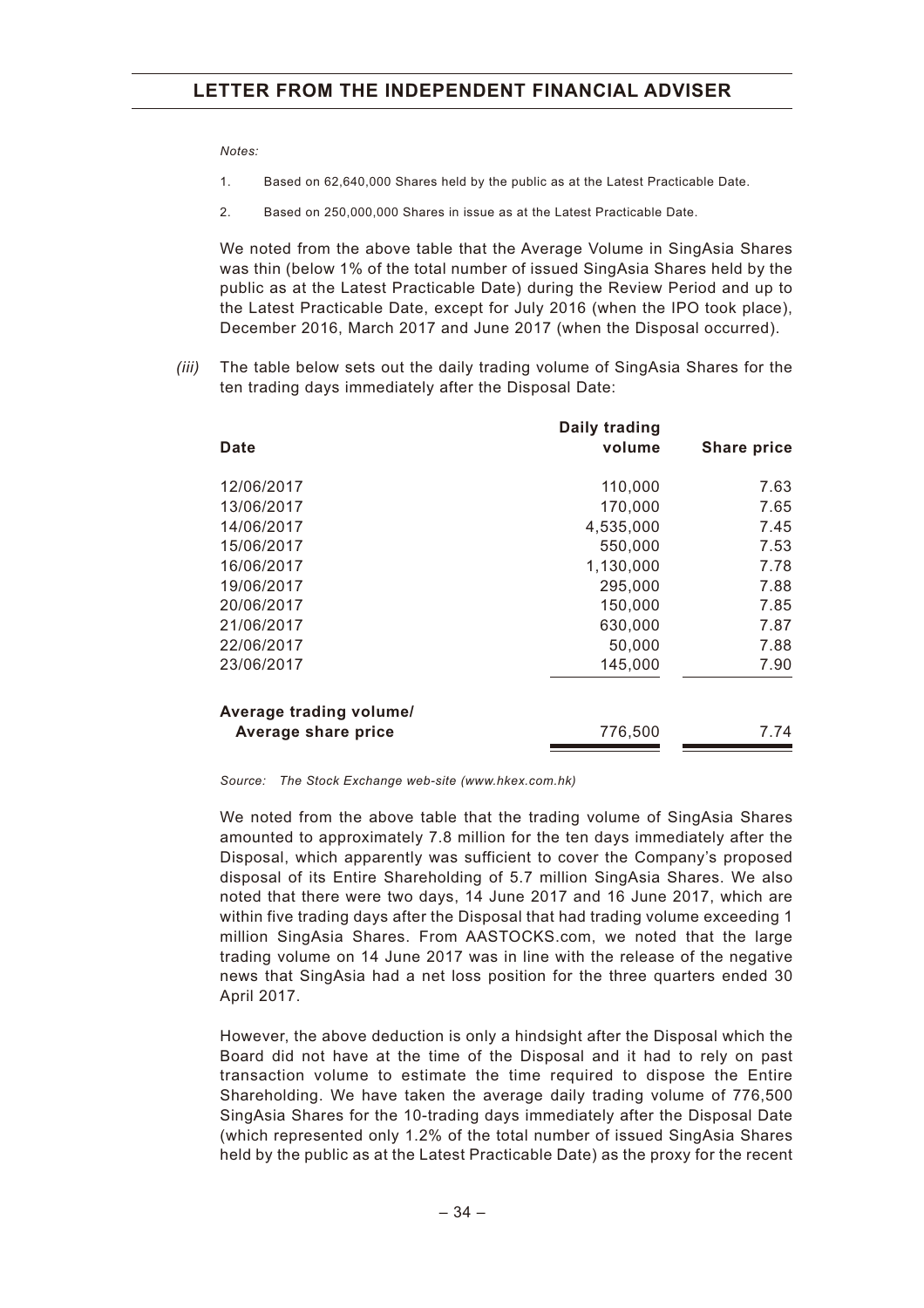daily transaction volume preceding the Disposal, and arrived at the result that it could have taken the Company a period of 7-trading days or more to dispose of its Entire Shareholding, the completion of which might have exceeded the deadline for the Repayment at that time.

*(iv)* The table below sets out the daily trading volume of SingAsia Shares for the ten trading days immediately prior to the Latest Practicable Date:

|                         | Daily trading |                    |
|-------------------------|---------------|--------------------|
| Date                    | volume        | <b>Share price</b> |
| 22/11/2017              | 135,000       | 9.85               |
| 23/11/2017              | 255,000       | 9.85               |
| 24/11/2017              |               | 9.85               |
| 27/11/2017              |               | 9.85               |
| 28/11/2017              | 570,000       | 10                 |
| 29/11/2017              | 410,000       | 10                 |
| 30/11/2017              | 310,000       | 10.8               |
| 1/12/2017               | 180,000       | 11.16              |
| 4/12/2017               | 295,000       | 12                 |
| 5/12/2017               | 160,000       | 13                 |
| Average trading volume/ |               |                    |
| Average share price     | 231,500       | 10.64              |

*Source: The Stock Exchange web-site (<www.hkex.com.hk>)*

We noted from the above table that the trading volume of SingAsia Shares amounted to approximately 2.3 million for the ten days immediately prior to the Latest Practicable Date, which apparently requires about 25 trading days or more to cover the Company's proposed Disposal. We have taken the average daily trading volume of 231,500 SingAsia Shares for the 10-trading days immediately prior to the Latest Practicable Date (which represented approximately only 0.4% of the total number of issued SingAsia Shares held by the public as at the Latest Practicable Date) as the proxy for the recent daily transaction volume preceding the Disposal, and arrived at the result that it could have taken the Company a period of 25-trading days or more to dispose of its Entire Shareholding.

In light of the foregoing (i), (ii), (iii) and (iv), despite a general rising price trend of SingAsia Shares for the Review Period, we consider that SingAsia Shares are generally illiquid with thin Average Volume during the Review Period, thus we concur with the Board's view that it might be difficult to dispose of the Entire Shareholding of SingAsia Shares one-off in the open market on the Disposal Date without depressing the share price at the time of the Disposal. As such, the Directors chose to dispose the Entire Shareholding to Mr. Yeung at the time of the Disposal.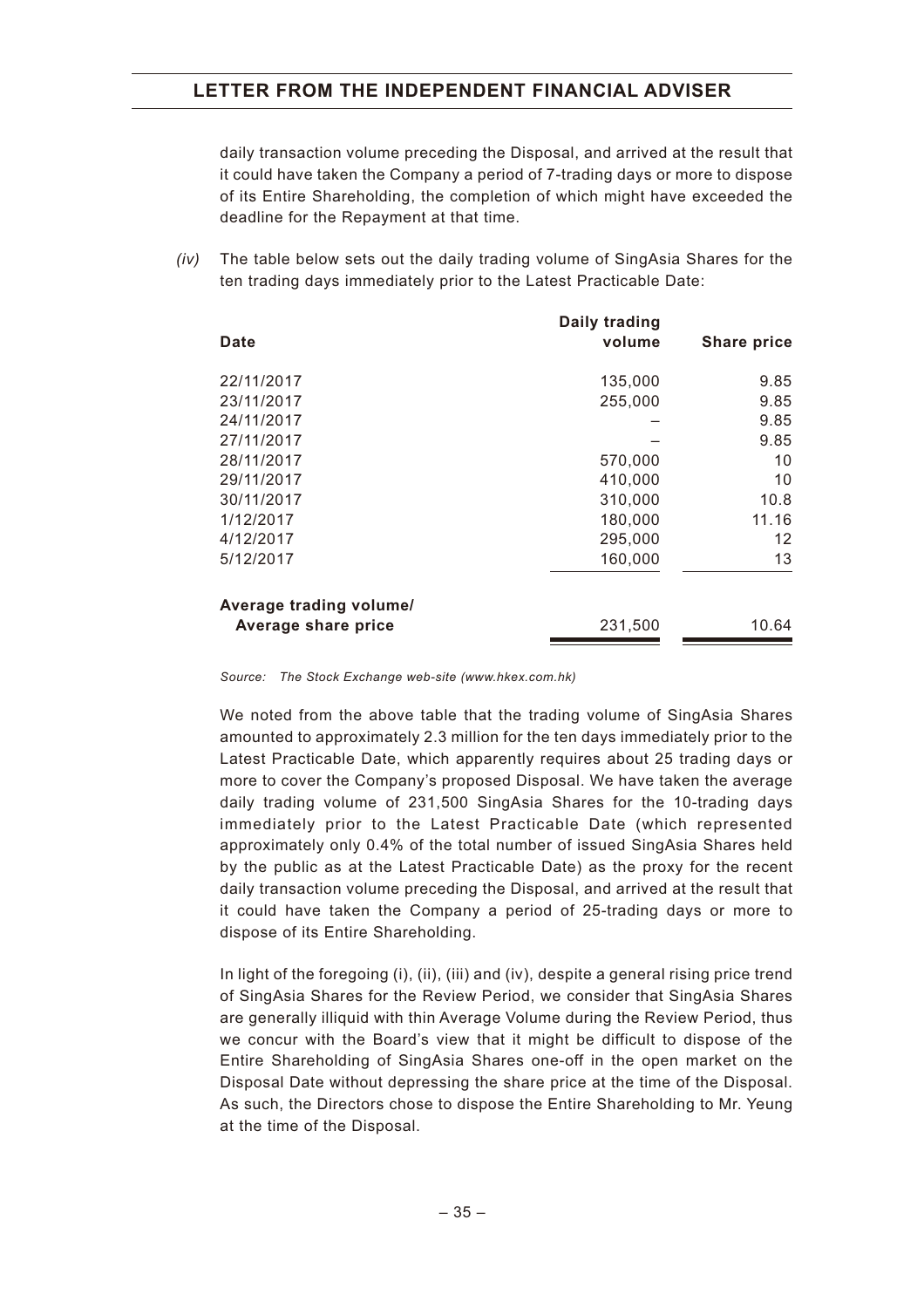## **(10) Comparables to the Disposal transaction taken place from 10 June 2016 to 9 June 2017**

|                   | Announcement<br>Date (from<br>10 June 2016<br>to 9 June<br>2017) | <b>Stock</b><br>Code | <b>Assets Disposed</b>                                | <b>Stock</b><br>Code of<br>the<br>shares<br>disposed | % to the<br>issued share<br>capital at<br>disposal date                                                                        | <b>Basis</b>                 | <b>Discount</b><br>/Premium                          |
|-------------------|------------------------------------------------------------------|----------------------|-------------------------------------------------------|------------------------------------------------------|--------------------------------------------------------------------------------------------------------------------------------|------------------------------|------------------------------------------------------|
| 1                 | 17/5/2017                                                        | 1830                 | 235,000 shares                                        | 700                                                  | 0.002%                                                                                                                         | Market price                 | $\qquad \qquad -$                                    |
| $\overline{c}$    | 12/5/2017                                                        | 8269                 | 18,500,000 shares                                     | 8215                                                 | 0.51%                                                                                                                          | *Open market                 |                                                      |
| 3                 | 9/5/2017                                                         | 1143                 | 489,060,000 shares                                    | 1076                                                 | 0.342%                                                                                                                         | *Market price                |                                                      |
| 4                 | 18/4/2017                                                        | 637                  | 3,300,000 listed<br>shares                            | n/a                                                  | n/a                                                                                                                            | $*n/a$                       |                                                      |
| 5                 | 12/1/2017                                                        | 8006                 | 24,000,000 shares                                     | 8027                                                 | 0.75%                                                                                                                          | *Open market                 | $\overline{\phantom{0}}$                             |
| 6                 | 5/1/2017                                                         | 616                  | 3,485,847 shares                                      | 939                                                  | $0.0014\%$ of H<br>share capital                                                                                               | Market price                 |                                                      |
| 7                 | 4/1/2017                                                         | 8269                 | 70,420,000 shares<br>5,000,000 shares                 | 8101<br>3683                                         | 2.43%<br>0.55%                                                                                                                 | *Open market<br>*Open market |                                                      |
| 8                 | 28/12/2016                                                       | 128                  | 1,166,800 shares                                      | 26                                                   | 2.575%                                                                                                                         | Cross-trading                | a premium of<br>approximately<br>2.8%<br>(Note 1)    |
| 9                 | 19/12/2016                                                       | 8269                 | 7,432,000 shares                                      | 1495                                                 | 1.72%                                                                                                                          | *Open market                 |                                                      |
| 10                | 14/12/2016                                                       | 559                  | 36,000,000 shares                                     | 993                                                  | 1.08%                                                                                                                          | Negotiated                   | a discount of<br>approximately<br>3.85%<br>(Note 2)  |
| 11                | 29/11/2016                                                       | 524                  | 1,362,000 shares                                      | 1107                                                 | 0.054%                                                                                                                         | Market price                 |                                                      |
| $12 \overline{ }$ | 23/11/2016                                                       | 404                  | 169,116,777 shares<br>80,000,000<br>preference shares | 2340<br>2340                                         | 48.58%<br>18.69% of the<br>enlarged<br>issued share<br>capital of<br>Synergis<br>upon<br>conversion<br>into Synergis<br>shares | Negotiated                   | a discount of<br>approximately<br>30.00%<br>(Note 3) |
| 13                | 4/11/2016                                                        | 8179                 | 960,000 shares                                        | 8217                                                 | 0.0769%                                                                                                                        | Market price                 |                                                      |
| 14                | 19/10/2016                                                       | 986                  | 149,370,000 shares                                    | 1063                                                 | 0.98%                                                                                                                          | *Market price                |                                                      |
| 15                | 27/9/2016                                                        | 8100                 | 16,538,000 shares                                     | 8361                                                 | 1.61%                                                                                                                          | Negotiated                   | a discount of<br>approximately<br>10%<br>(Note 4)    |
| 16                | 27/9/2016                                                        | 986                  | 326,000,000 shares                                    | 745                                                  | 3.32%                                                                                                                          | *Market price                |                                                      |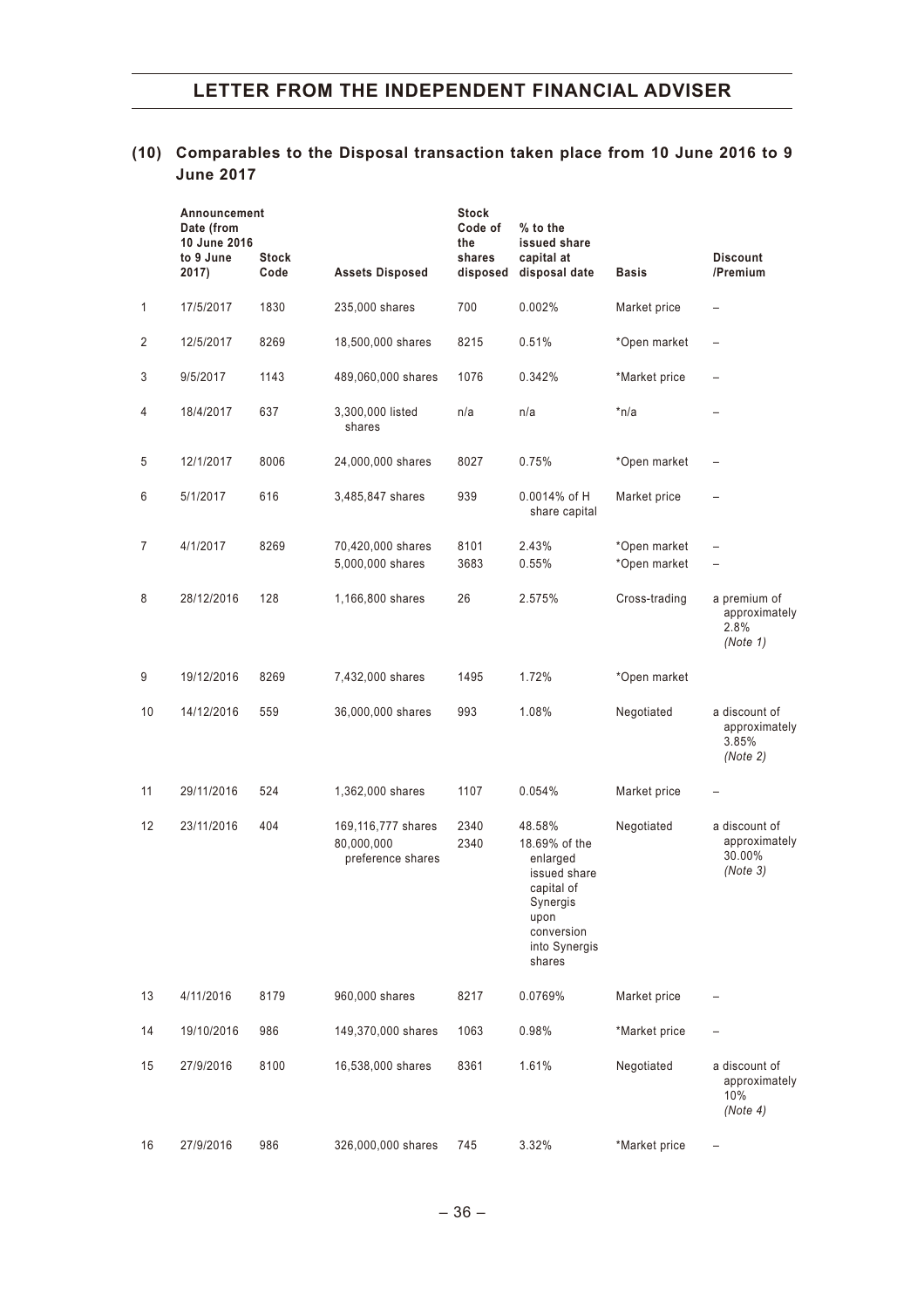|    | Announcement<br>Date (from<br>10 June 2016<br>to 9 June<br>2017) | <b>Stock</b><br>Code | <b>Assets Disposed</b>       | <b>Stock</b><br>Code of<br>the<br>shares<br>disposed | % to the<br>issued share<br>capital at<br>disposal date | <b>Basis</b>  | <b>Discount</b><br>/Premium                         |
|----|------------------------------------------------------------------|----------------------|------------------------------|------------------------------------------------------|---------------------------------------------------------|---------------|-----------------------------------------------------|
| 17 | 15/9/2016                                                        | 8063                 | 60,000,000 shares            | 326                                                  | 7.97%                                                   | Negotiated    | a discount of<br>approximately<br>8.33%<br>(Note 5) |
| 18 | 5/9/2016                                                         |                      | 201/219/253 2,100,000 shares | 5                                                    | 0.011%                                                  | *Market price |                                                     |
| 19 | 2/9/2016                                                         |                      | 201/219/253 1,916,400 shares | 5                                                    | 0.010%                                                  | Market price  |                                                     |
| 20 | 25/8/2016                                                        | 8101                 | 29,460,000 shares            | 1499                                                 | 1.2%                                                    | Market price  |                                                     |
| 21 | 24/8/2016                                                        | 8179                 | 3,021,000 shares             | 939                                                  | 0.0013% of H<br>share capital                           | Market price  |                                                     |
| 22 | 23/8/2016                                                        | 224                  | 31,218,733 shares            | 662                                                  | 3.18%                                                   | Negotiated    | a premium of<br>approximately<br>14.38%<br>(Note 6) |
| 23 | 19/8/2016                                                        | 254                  | 321,864,000 shares           | 8046                                                 | 3.94%                                                   | *Market price |                                                     |
| 24 | 29/7/2016                                                        | 370                  | 74,405,000 shares            | 1089                                                 | 2.59%                                                   | *Market price |                                                     |
| 25 | 6/7/2016                                                         | 8179                 | 524,800,000 listed<br>shares | n/a                                                  | 2.48% of the<br><b>GEM Listco</b>                       | Market price  |                                                     |
| 26 | 13/6/2016                                                        | 2288                 | 668,000 shares               | 1568                                                 | 0.033%                                                  | Market price  | $\qquad \qquad -$                                   |
| 27 | 10/6/2016                                                        | 2288                 | 332,000 shares               | 1568                                                 | 0.017%                                                  | Market price  |                                                     |

- *Source: Announcement from HKEX*
- *Note 1:* The disposal price represents a premium of 2.8% to the closing price of HK\$86.3840 (adjusted) per share as quoted on the Stock Exchange on 28 December 2016.
- *Note 2:* The disposal price represents a discount of 3.85% to the closing price of HK\$2.8590(adjusted) per share as quoted on the Stock Exchange on 14 December 2016.
- *Note 3:* The disposal price represents a discount of approximately 30.00% to the closing price of HK\$1.600 per Synergis share as quoted on the Stock Exchange on 18 November 2016, being the last trading day in relation to a mandatory general offer.
- *Note 4:* The disposal price represents a discount of approximately 10% to the average closing price of HK\$2.385 per share as quoted on the Stock Exchange for the 10 consecutive trading days of the shares of the target up to and including the date of the sales and purchase agreement.
- *Note 5:* The disposal price represents a discount of approximately 8.33% to the closing price of HK\$0.60 per share as quoted on the Stock Exchange on 15 September 2016, being the date of the bought and sold notes.
- *Note 6:* The disposal price represents a premium of 14.38% to the closing price of HK\$4.38 per share as quoted on the Stock Exchange on 22 August 2016.
- *\* The transaction was based on open market trading over a period of time according to the announcement.*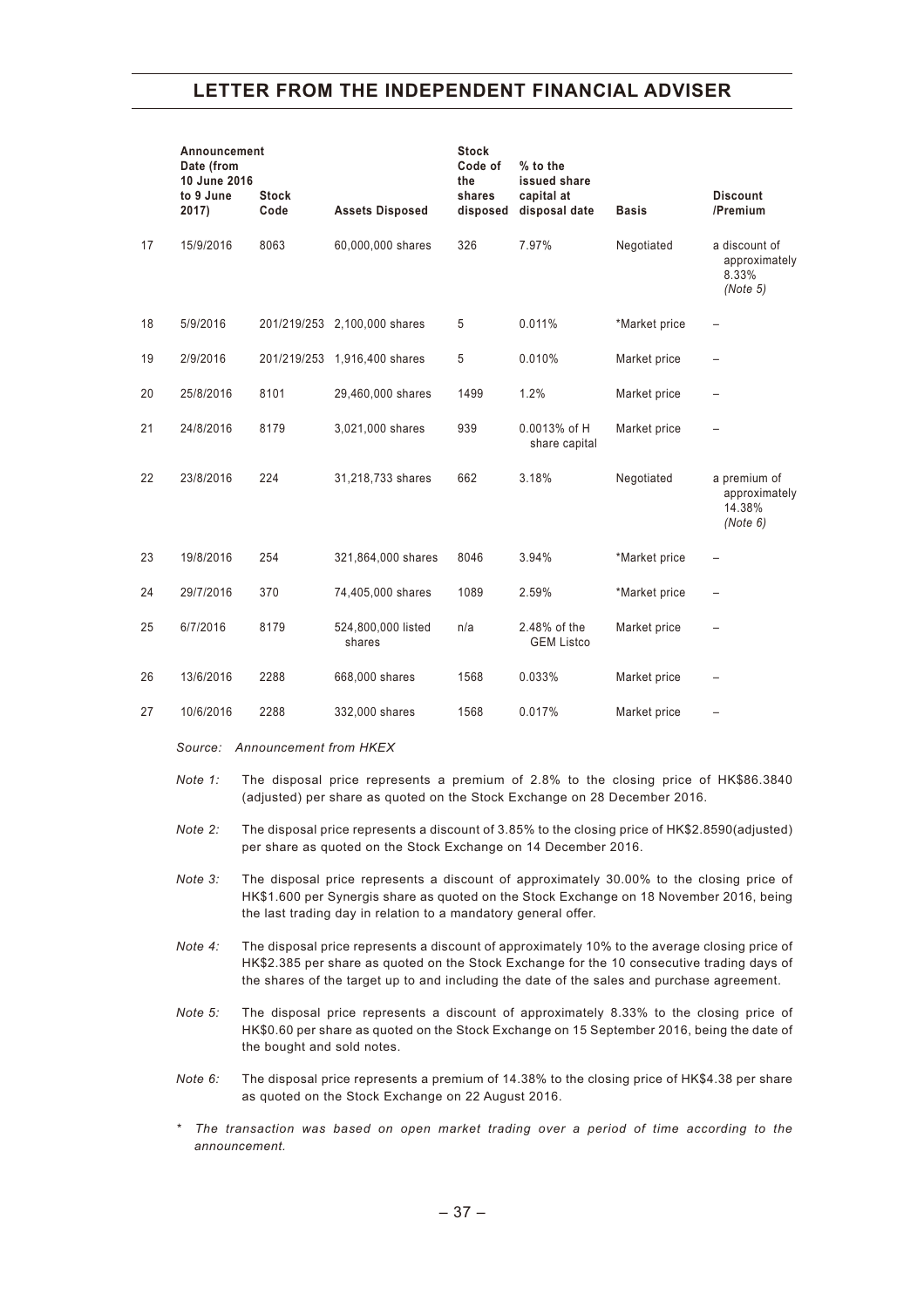We noted from the above table there were a total of 27 listed companies ("**Comparables**") which had executed disposal of listed securities of the Stock Exchange from 10 June 2016 to 9 June 2017, 21 of which executed the transactions on the market at the prevailing market prices, 6 of which executed the transactions off-the-market at negotiated prices including 2 transactions that were executed at premiums and 4 transactions were executed at discounts.

For the 4 transactions executed on discounts at negotiated prices, we noted that i) a high level of discount of approximately 30% were offered to the seller listed company for a disposal of ordinary shares representing 48.59% of the issued capital of the target company and preference shares representing 18.69% of the enlarged issued share capital of Synergis upon conversion into Synergis shares in relation to a mandatory general offer (transaction no. 12); and ii) a lower level of discount of approximately 3.85%, 8.33% and 10% was offered to the seller listed company for a disposal of ordinary shares representing 1.08%, 7.97%, and 1.61%, of the issued capital of the target company, respectively.

In light of the foregoing, the majority of the transactions, 21 out of 27 of the transactions as depicted in the above table were executed at market prices, while the Disposal representing a discount of approximately 1.8% to the closing price of HK\$7.45 per SingAsia Share as quoted on the Stock Exchange on the 9 June 2017 or the Last Trading Day and 2.28% of the issued share capital of SingAsia at the time of the disposal, is below the range of discounts of 3.85% to 10% relative to the size of their issued capitals ranging from 1.08% to 7.97% among the 3 transactions carrying discounts from the Comparables (save for transaction no.12 which has a higher level of discount but relates to a special corporate action, i.e. a takeover transaction rather than a regular sales transaction).

As such, the Company regards the terms of the Disposal are of normal commercial terms and not in the ordinary and usual course of the business of the Group, taking into account of the principal factors and reasons and assumptions as detailed in (1) to (10) above, the Disposal and the transactions contemplated thereunder, was fair and reasonable and in the interest of the Company and its Shareholders as a whole.

#### **RECOMMENDATION**

Shareholders should be reminded that:

(i) Based on the 27 disposal of listed securities transactions identified by us (as tabulated in (10) above), the majority of the transactions, i.e. 21 out of 27 of the transactions were executed at prevailing market prices, while the Disposal representing a discount of approximately 1.8% to the closing price of HK\$7.45 per SingAsia Share as quoted on the Stock Exchange on 9 June 2017 or the Last Trading Day for the disposal of 2.28% of the total issued share capital of SingAsia at the time of the disposal, is below the range of discounts of 3.85% to 10% relative to the size of their disposals (save for transaction no.12) along with the size of the disposal over the total issued capitals ranging from 1.08% to 7.97% with respect to the 3 transactions carrying discounts from the Comparables;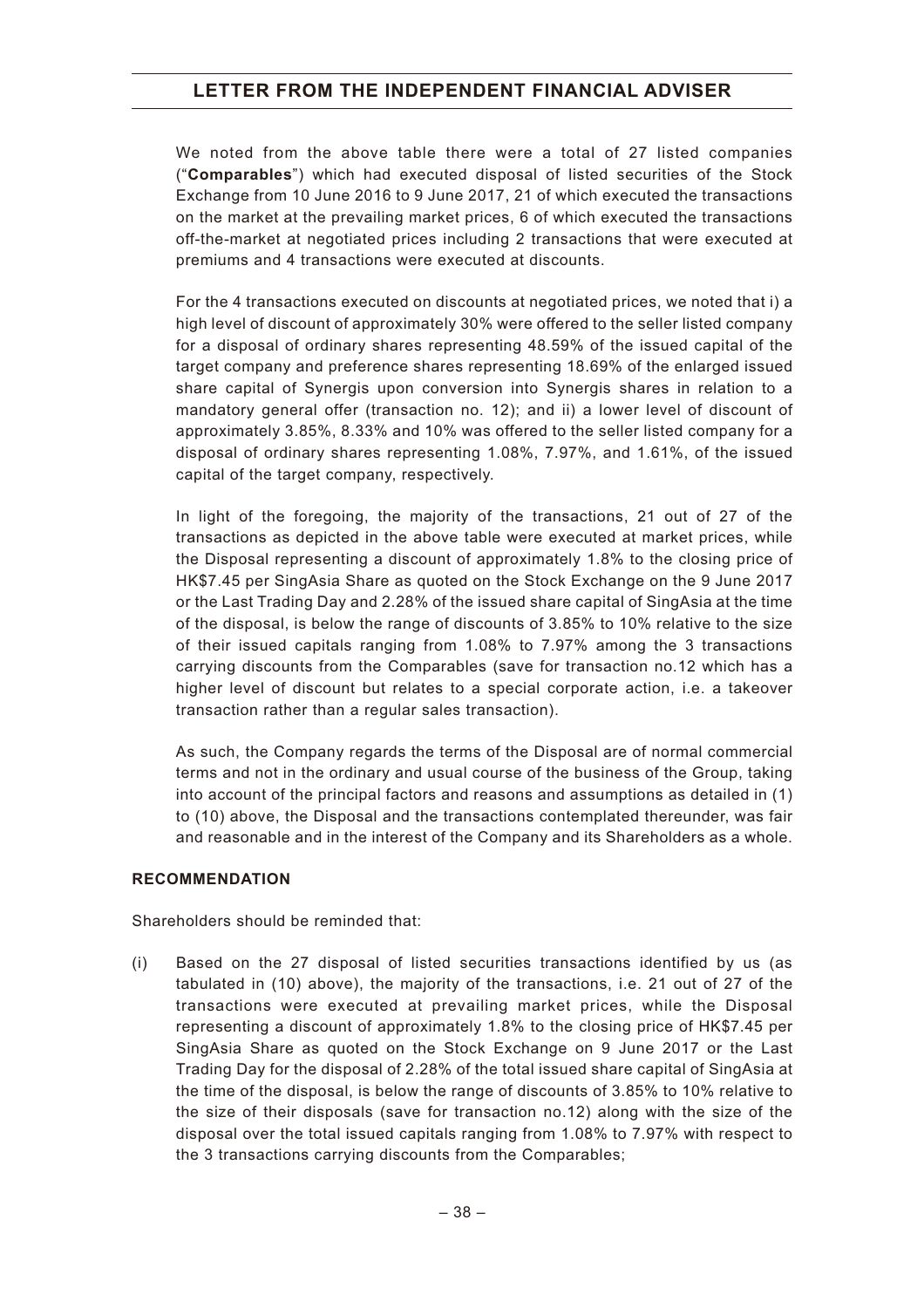- (ii) It should be noted that substantial NAV premium over the market price of around 29.5 times could have been realized by the Company should the Entire Shareholding be sold at the Executed Price per SingAsia Share over the audited NAV per SingAsia Share of SGD0.0410 as at 31 July 2017, or approximately HK\$0.24 calculated at an exchange rate of HK\$5.7595 per SGD 1 as at 31 July 2017, the date of the 2017 annual report of SingAsia;
- (iii) In case the resolution be disapproved and the Disposal be revoked, it should be noted that due to the Company will have to return the fund received from the Disposal to Mr. Yeung, whilst the Repayment to Summer Beach has been lapsed as of the Latest Practicable Date. Despite the Company has negotiated with Summer Beach to further extend the deadline for the Repayment to 31 December 2017, the Company will only have less than one month to conduct alternative fund-raising activities for the Repayment; and
- (iv) Should the Entire Shareholding be resold in the open market at prevailing market prices in case the Disposal be revoked, despite the market price is approximately HK\$14 as at the Latest Practicable Date, the Company may not be able to dispose the Entire Shareholding above HK\$7.316 per SingAsia Share one-off or in a few days in view of the thin trading volumes in the last 10 trading days prior to the Latest Practicable Date as depicted in (iv) of (9) above.

After considering all the principal factors, reasons, and assumptions as detailed in (1) to (10) above, we concur with the Directors that the terms of the Disposal at the Executed Price are of normal commercial terms, are not in the ordinary and usual course of the business of the Group thus the Disposal was fair and reasonable and in the interest of the Company and its Shareholders as a whole.

Accordingly, we recommend the Independent Board Committee to recommend the Independent Shareholders and we recommend the Independent Shareholders to vote in favour of the ordinary resolution for the Disposal and the transactions contemplated thereunder.

**Should the Disposal at the Executed Price be approved at the SGM, it is taken as completed at the Executed Price and there will be no refund of the aggregate consideration previously paid to the Vendor by Mr. Yeung who will take up the Entire Shareholding under the Disposal Agreement.**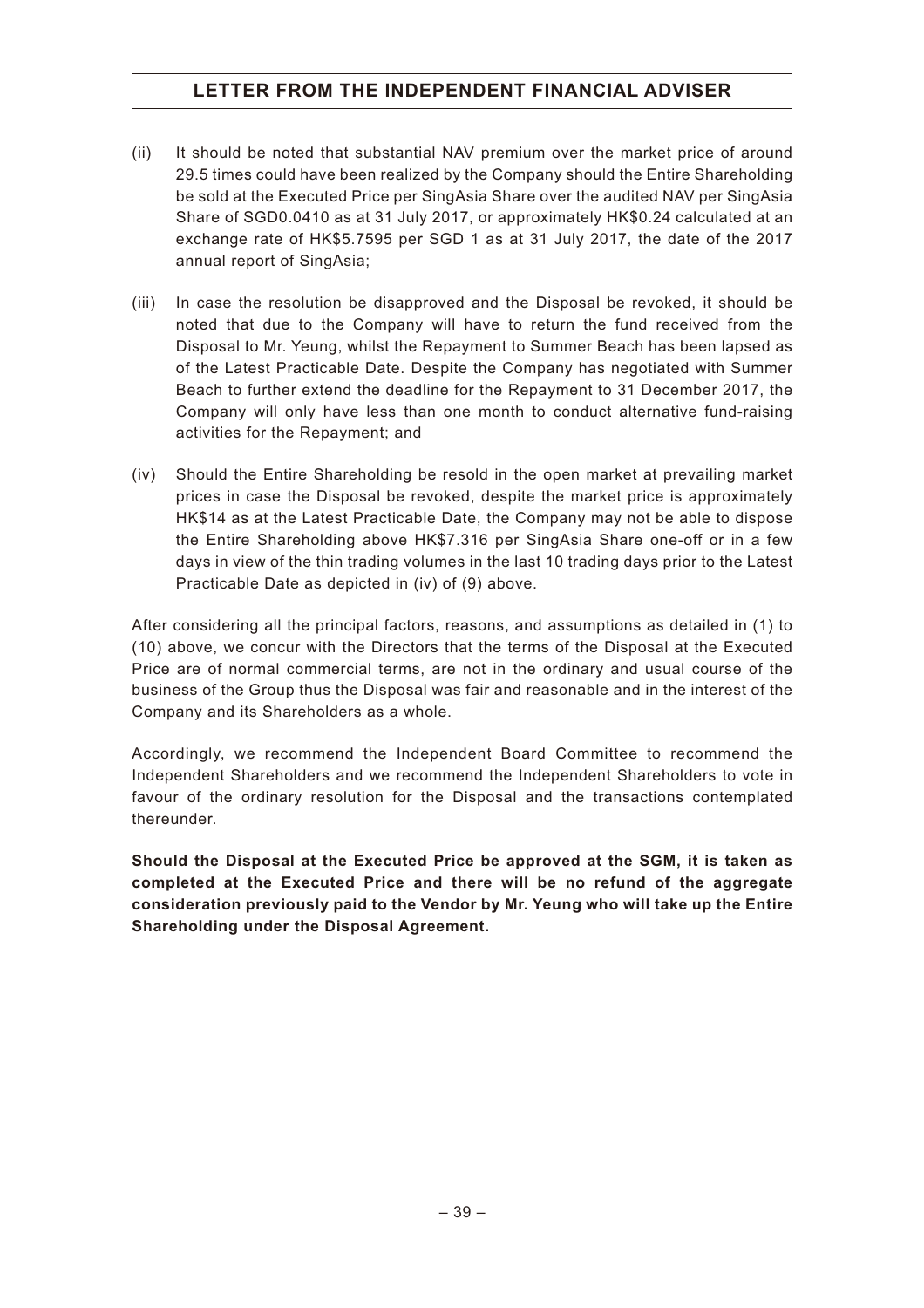**Hereinafter, we would like to draw to your attention that should the resolution for the Disposal be revoked at the SGM, two options will be available to the Independent Shareholders:**

- 1) Mr. Yeung will return all 5,700,000 SingAsia Shares to the Vendor in exchange for the return of the aggregate consideration previously paid to the Vendor by Mr. Yeung and the Company will have to dispose its Entire Shareholding in the open market or make another deal with private investors(s) for block trades to obtain the funds for the Repayment.
- 2) The Company will have to seek other alternatives for fund-raising in relation to the Repayment which is to be due in less than one month.

Yours faithfully, For and on behalf of **Grand Moore Capital Limited Hugo Cheung** *Director of Investment Banking*

*Mr. Hugo Cheung is a licensed person registered with the SFC and a responsible officer of Grand Moore Capital Limited to carry out Type 1 (dealing in securities) and Type 6 (advising on corporate finance) regulated activities under the SFO. He has over 10 years of experience in the finance and investment banking industry.*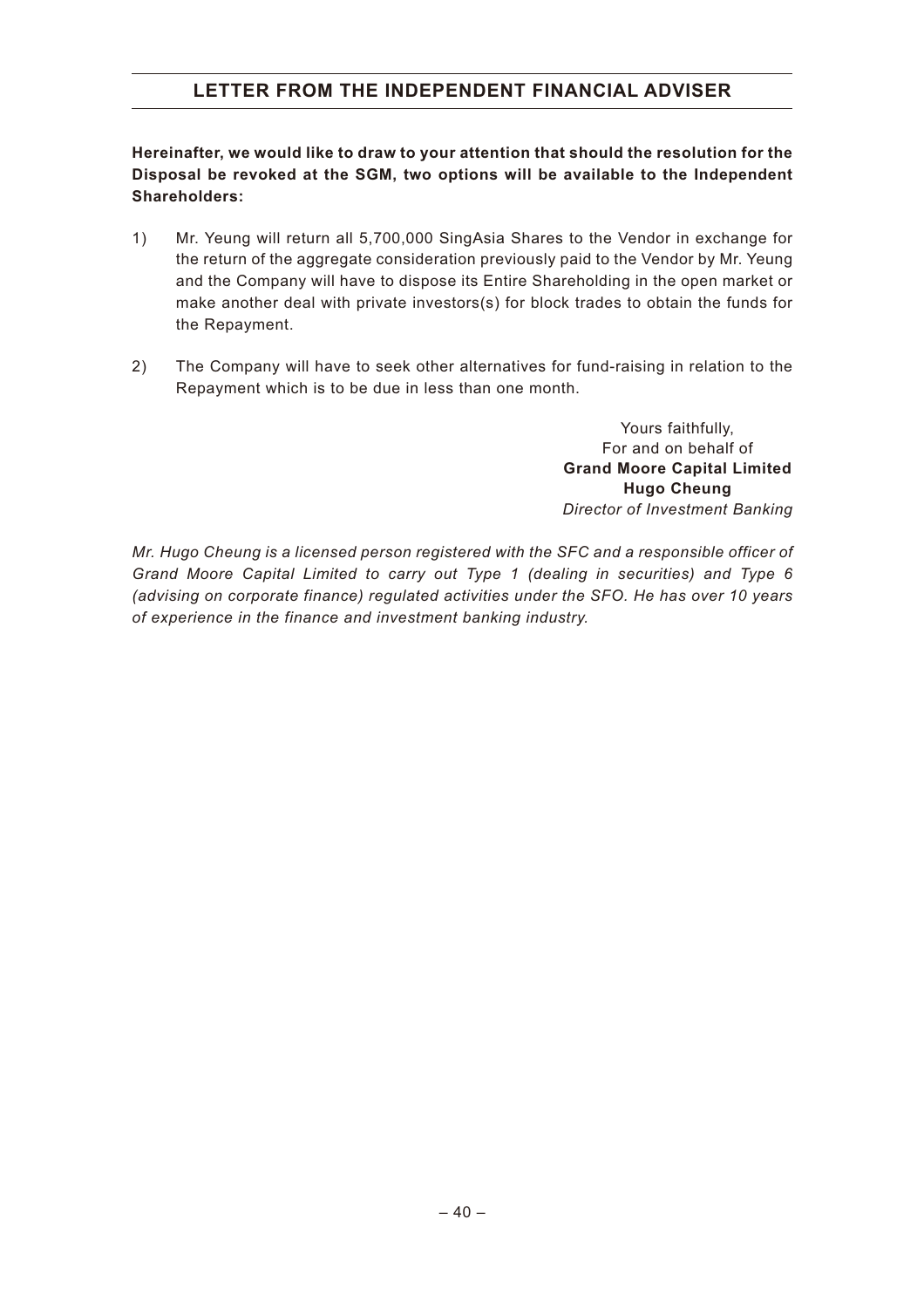#### **1. RESPONSIBILITY STATEMENT**

This circular, for which the Directors collectively and individually accept full responsibility, includes particulars given in compliance with the Listing Rules for the purpose of giving information with regard to the Group. The Directors, having made all reasonable enquires, confirm that to the best of their knowledge and belief the information contained in this circular is accurate and complete in all material respects and not misleading or deceptive, and there are no other matters the omission of which would make any statement herein or this circular misleading.

#### **2. INTERESTS OF DIRECTORS' AND CHIEF EXECUTIVE**

As at the Latest Practicable Date, the interests and short positions of the Directors and the chief executive of the Company in the Shares, underlying Shares and debentures of the Company or any of its associated corporations (within the meaning of Part XV of the SFO) which were required (i) to be notified to the Company and the Stock Exchange pursuant to Divisions 7 and 8 of Part XV of the SFO (including interests or short positions which they were taken or deemed to have under such provisions of the SFO); (ii) to be recorded in the register required to be kept pursuant to Section 352 of the SFO; or (iii) pursuant to the Model Code for Securities Transactions by Directors of Listed Issuers contained in Appendix 10 of the Listing Rules, to be notified to the Company and the Stock Exchange, were as follows:

| <b>Name of Director</b>          | Long<br>position/short<br>position | <b>Nature of interests</b>            | Number of<br><b>Shares held</b> | Approximate<br>percentage<br>of issued<br>share<br>capital of the<br>Company |
|----------------------------------|------------------------------------|---------------------------------------|---------------------------------|------------------------------------------------------------------------------|
|                                  |                                    |                                       |                                 |                                                                              |
| Mr. Standly Yeung                | Long position                      | <b>Beneficial owner</b>               | 520,000                         | $0.06\%$                                                                     |
|                                  | Long position                      | Interest of spouse                    | 80,000                          | 0.01%                                                                        |
|                                  |                                    |                                       | (Note 1)                        |                                                                              |
| Mr. Zhao Ruiyong<br>("Mr. Zhao") | Long position                      | Interest in controlled<br>corporation | 222,820,000<br>(Note 2)         | 25.46%                                                                       |

*Notes:*

- 1. The 80,000 Shares are beneficially owned by the spouse of Mr. Standly Yeung and he is deemed to be interested in the 80,000 Shares under the SFO.
- 2. The 222,820,000 Shares are beneficially owned by Great Wall Belt & Road (HK) Limited ("**Great Wall HK**"), Great Wall Belt & Road is wholly owned by Great Wall Film & Culture Company Group Limited\* (長城影視文化企業集團有限公司) ("**The Great Wall Film & Culture Company Group**") and Mr. Zhao is interested in 66.67% interest of The Great Wall Film and Culture Company Group. As such, Mr. Zhao is deemed to be interested in the 222,820,000 Shares under the SFO.

\* *for identification purpose only*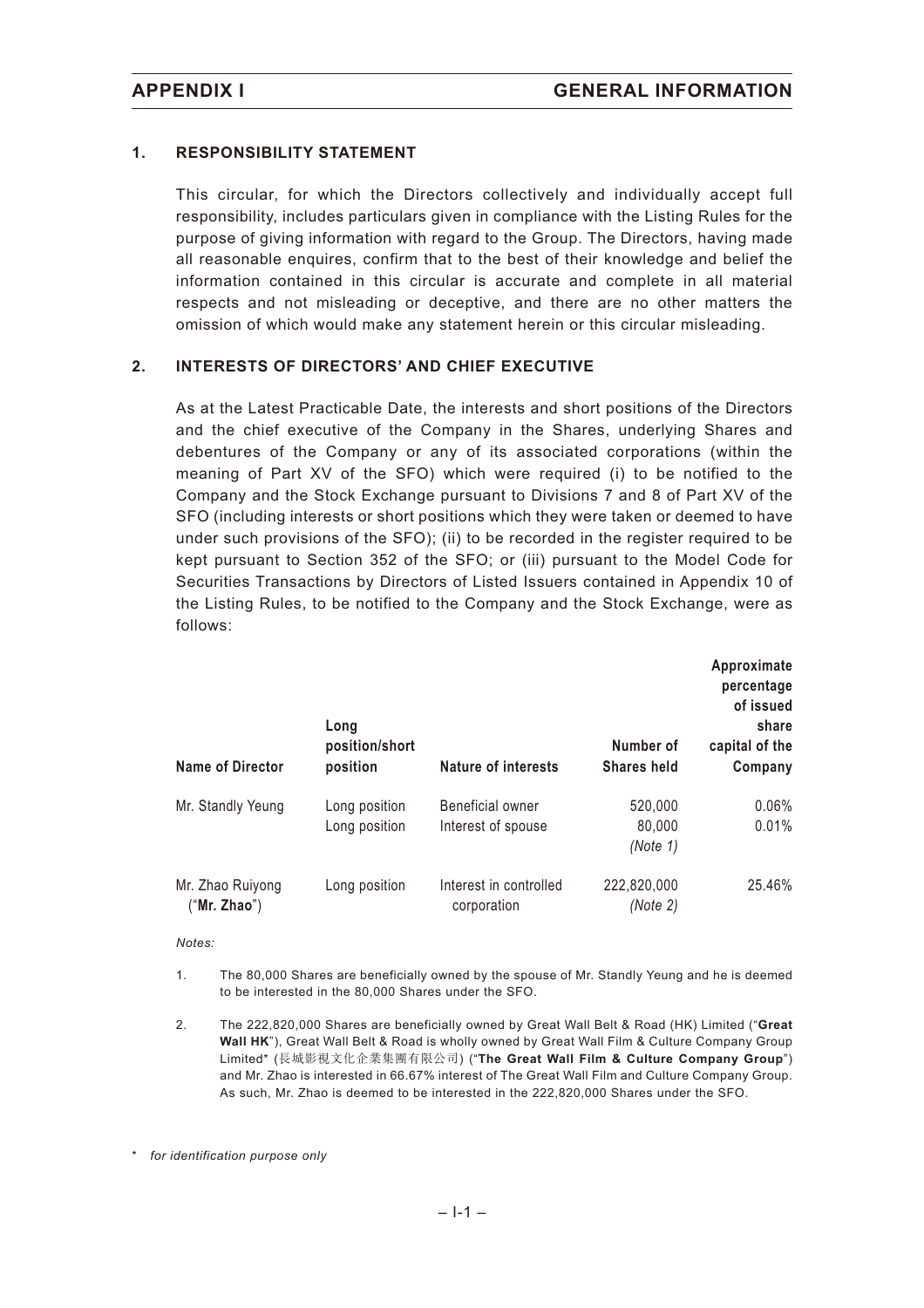Save as disclosed above, as the Latest Practicable Date, none of the Directors and chief executive of the Company had any interests or short positions in the Shares, underlying Shares or debentures of the Company and its associated corporations (within the meaning of Part XV of the SFO) which were required (i) to be notified to the Company and the Stock Exchange pursuant to Divisions 7 and 8 of Part XV of the SFO (including interests or short positions which they were taken or deemed to have under such provisions of the SFO); (ii) to be recorded in the register required to be kept pursuant to Section 352 of the SFO; or (iii) pursuant to the Model Code for Securities Transactions by Directors of Listed Issuers contained in Appendix 10 of the Listing Rules, to be notified to the Company and the Stock Exchange.

As at the Latest Practicable Date, the following Directors were a director or employee of a company which had an interest or a short position in the Shares and underlying Shares which would fall to be disclosed to the Company under the provisions of Divisions 2 and 3 of Part XV of the SFO:

#### **Directors Name of company Construction Position**

- Mr. Zhao The Great Wall Film & Culture Company Chairman of the Group, which was indirectly interested in the 222,820,000 Shares (representing approximately 25.46% of the total issued Shares) held by Great Wall HK board of The Great Wall Film & Culture Company Group Ms. Li Bing ("Ms. Li") The Great Wall Film & Culture Company Vice president of Group, which was indirectly interested in the The Great Wall
	- 222,820,000 Shares (representing approximately 25.46% of the total issued Shares) held by Great Wall HK Film & Culture Company Group

Great Wall HK, which beneficially held Director of Great 222,820,000 Shares (representing approximately 25.46% of the total issued Shares) Wall HK

Save as disclosed above, as at the Latest Practicable Date, none of the Directors were director or employee of a company which had an interest or a short position in the Shares or underlying Shares which would fall to be disclosed to the Company under the provisions of Divisions 2 and 3 of Part XV of the SFO.

#### **3. DIRECTORS' INTERESTS IN ASSETS OR CONTRACTS OR ARRANGEMENTS SIGNIFICANT TO THE GROUP**

As at the Latest Practicable Date:

(i) none of the Directors has or had any direct or indirect interest in any assets which have been acquired or disposed of by or leased to any member of the Group, or are proposed to be acquired or disposed of by or leased to any member of the Group since 31 December 2016 (being the date to which the latest published audited accounts of the Group were made up); and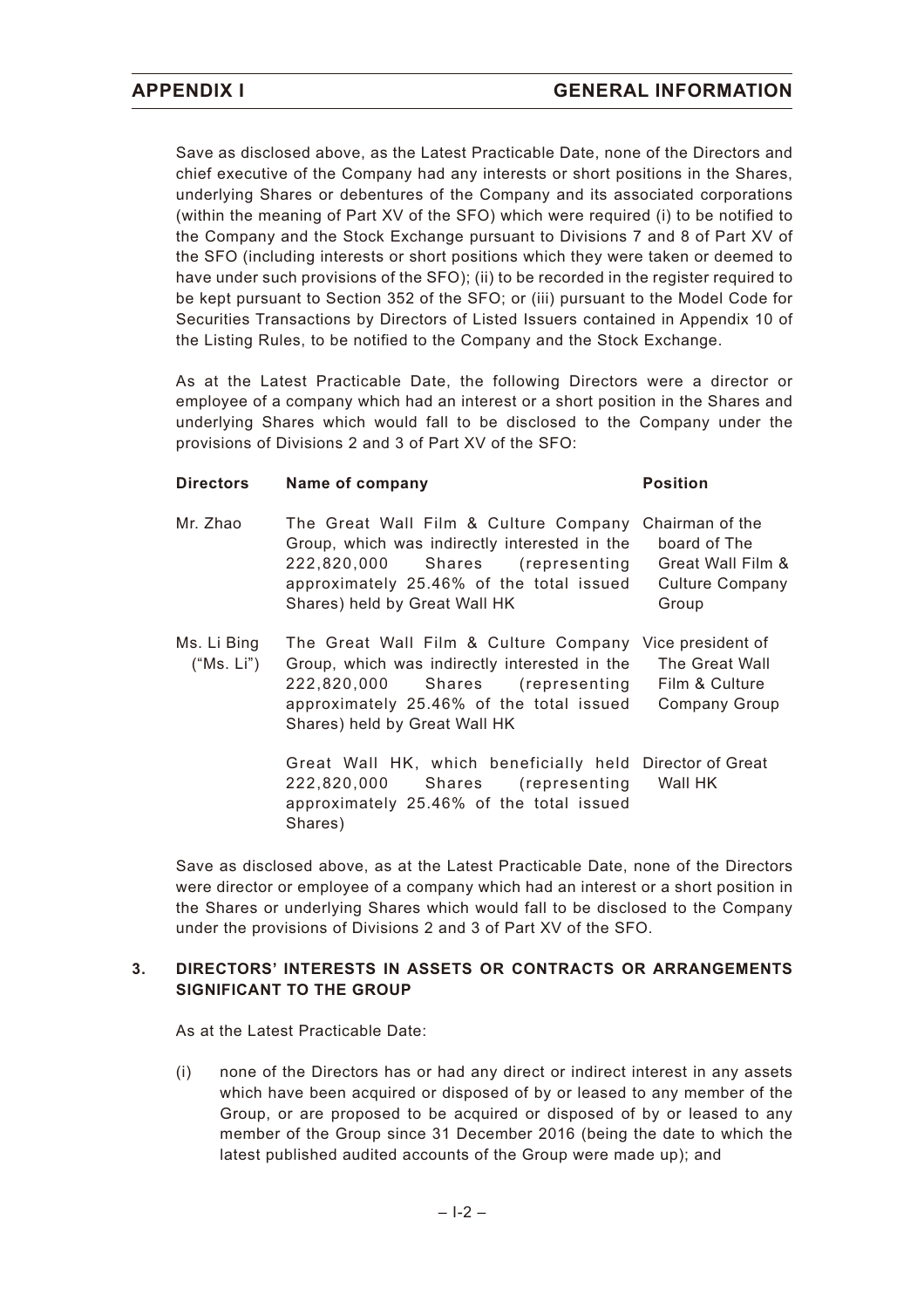- (ii) Mr. Standly Yeung, the brother of Mr. Yeung, is an associate of Mr. Yeung. Therefore, Mr. Standly Yeung had a deemed material interest in the Disposal. Save as disclosed above, as at the Latest Practicable Date, none of the Directors was materially interested, directly or indirectly, in any contract or arrangement entered into by any member of the Group which is subsisting as at the Latest Practicable Date and is significant in relation to the business of the Group.
- (iii) Mr. Zhao, an executive Director, is the chairman of the board of The Great Wall Film & Culture Company Group. Ms. Li, an executive Director, is the vice president of The Great Wall Film & Culture Company Group. Therefore, each of Mr. Zhao and Ms. Li had a material interest in the joint venture agreement dated 8 September 2017 entered into between B&R Investment Holding Limited, a wholly-owned subsidiary of the Company, and The Great Wall Film & Culture Company Group in relation to the formation of a joint venture company with the proposed name "Wusu Silk Road Small Towns Cultural Tourism Company Limited\* (烏蘇絲路小鎮文旅有限公司)" for engaging in the development and operation of characteristic cultural towns, real estate and cultural tourism. Details of which are disclosed in the announcement of the Company dated 8 September 2017.

Save as disclosed above, as at the Latest Practicable Date, none of the Directors was materially interested in any contract or arrangement subsisting at the Latest Practicable Date and which is significant in relation to the businesses of the Group.

#### **4. COMPETING INTERESTS**

As at the Latest Practicable Date, none of the Directors and their respective close associates was interested in any business apart from the business of the Group, which competes or is likely to compete, either directly or indirectly, with that of the Group.

#### **5. DIRECTORS' SERVICE CONTRACTS**

As at the Latest Practicable Date, none of the Directors had any existing or proposed service contract with any member of the Group save for those expiring or determinable by the relevant employer within one year without payment of compensation (other than statutory compensation).

#### **6. MATERIAL CHANGES**

As at the Latest Practicable Date, the Directors were not aware of any material adverse change in the financial or trading position of the Group since 31 December 2016, being the date to which the latest published audited financial statements of the Group were made up.

<sup>\*</sup> *for identification purpose only*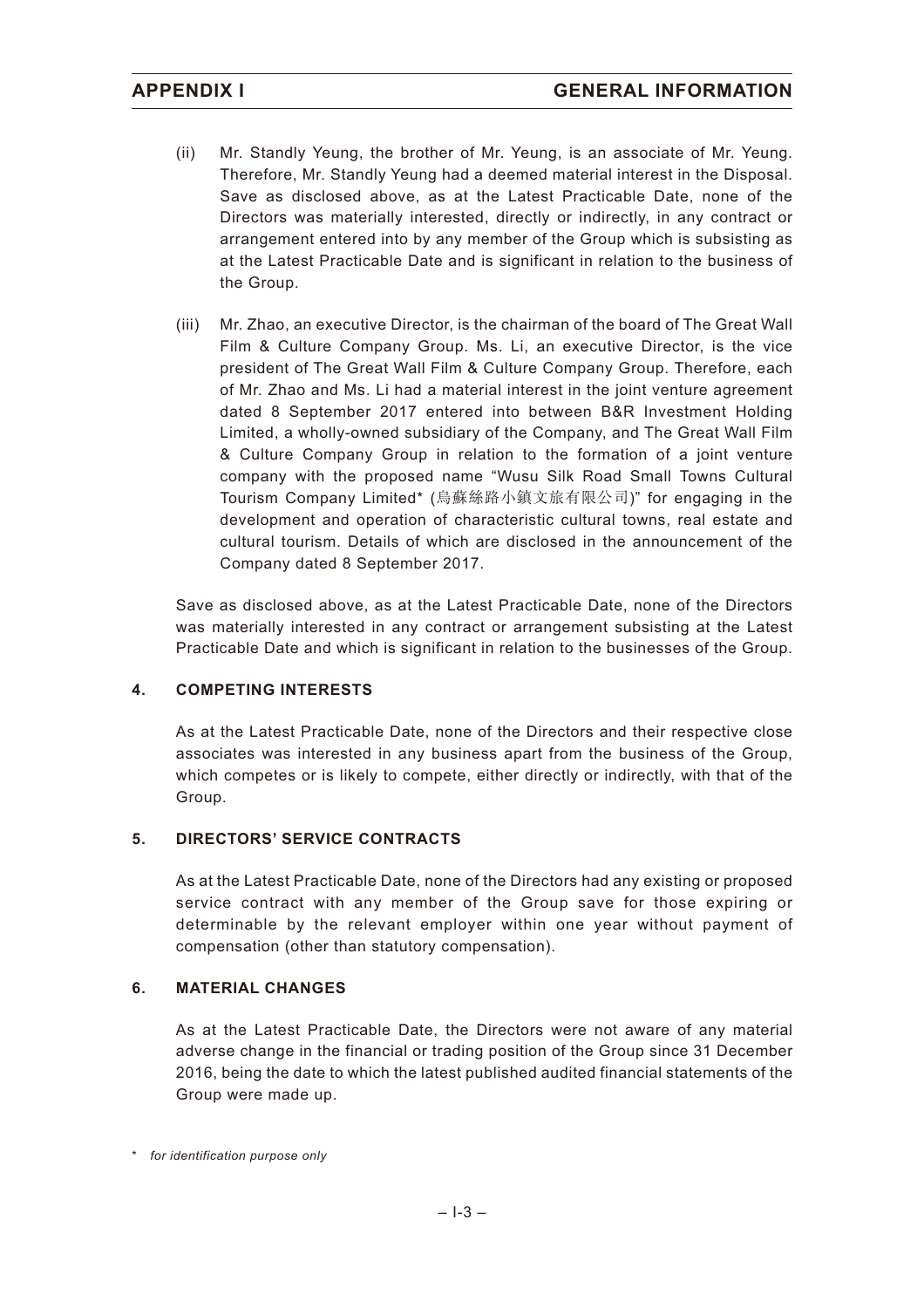#### **7. EXPERT AND CONSENT**

The following are the qualifications of expert who has given the Company opinions or provided advice referred to or contained in this circular:

| <b>Name</b>        | Qualification                                                                                                                                                       |
|--------------------|---------------------------------------------------------------------------------------------------------------------------------------------------------------------|
| <b>Grand Moore</b> | a corporation licensed under the SFO to carry on type<br>1 (dealing in securities) and type 6 (advising on<br>corporate finance) regulated activities under the SFO |

As at the Latest Practicable Date, Grand Moore had no shareholding interest, directly or indirectly, in any member of the Group or right (whether legally enforceable or not) to subscribe for or to nominate persons to subscribe for shares in any member of the Group.

As at the Latest Practicable, Grand Moore did not have any interest, direct or indirect, in any assets which had been acquired or disposed of by or leased to any member of the Group or proposed to be acquired or disposed of by or leased to any member of the Group since 31 December 2016, the date to which the latest published audited financial statements of the Group were made up.

Grand Moore has given and has not withdrawn its written consent to the issue of this circular with the inclusion herein of the text its letter and/or the references to its name in the form and context in which they respectively appear.

#### **8. DOCUMENTS AVAILABLE FOR INSPECTION**

Copies of the following documents will be available for inspection during normal business hours on any weekday (except public holidays) at the principal place of business of the Company at Suite 1402, 14/F, Henley Building, No.5 Queen's Road Central, Central, Hong Kong from the date of this circular up to and including the date of the SGM:

- (a) the sales and purchase agreement dated 9 June 2017 entered into between the Vendor and Mr. Yeung;
- (b) the deed of undertaking dated 6 October 2017 executed by Mr. Yeung to the Vendor;
- (c) the letter from the Independent Board Committee dated 11 December 2017;
- (d) the letter from Grand Moore dated 11 December 2017;
- (e) the written consent referred to in the section headed ''Expert and Consent'' in this appendix; and
- (f) this circular.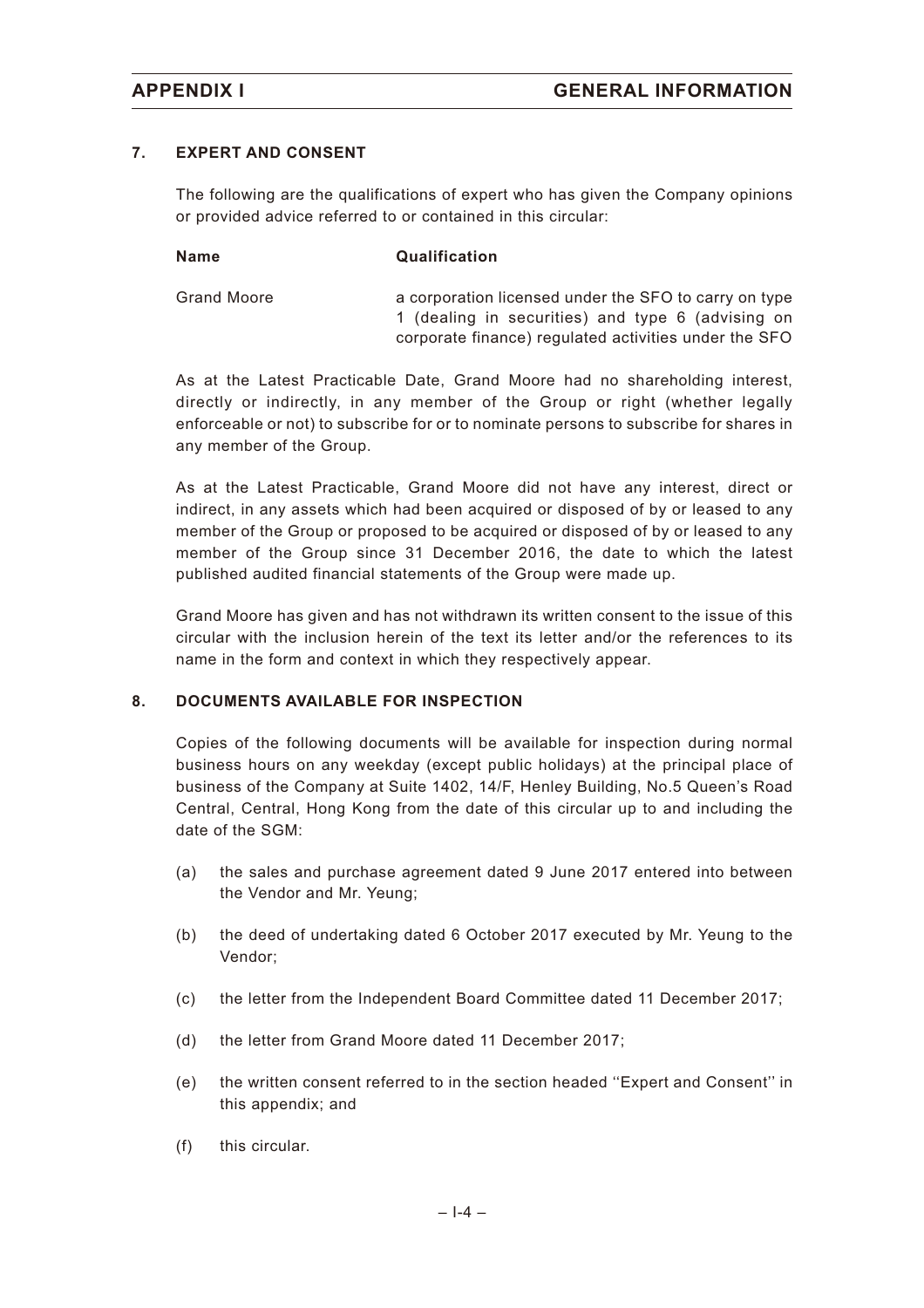## **NOTICE OF SGM**



# **NOTICE OF SPECIAL GENERAL MEETING**

**NOTICE IS HEREBY GIVEN** that a special general meeting (the "**SGM**") of e-Kong Group Limited (the "**Company**") will be held at 11:00 a.m. on Friday, 29 December 2017 at Suites 3401-3413, 34/F, Two Pacific Place, 88 Queensway, Admiralty, Hong Kong, for the purpose of considering and, if thought fit, passing (with or without modifications) the following resolution:

#### **ORDINARY RESOLUTION**

#### "**THAT**

the connected transaction between e-Kong Pillars Holdings Limited, a wholly-owned subsidiary of the Company and Mr. Yeung Chun Wai Anthony, an executive Director at the relevant time in relation to the disposal of 5,700,000 shares of SingAsia Holdings Limited at an aggregate consideration of HK\$41,701,000 (exclusive of transaction costs) at an average price of approximately HK\$7.316 per share (the "**Disposal**") and the transactions contemplated thereunder be and are hereby approved, ratified and confirmed; and any one of the directors of the Company ("**Director(s)**") be and is hereby authorized to do all such acts and things, to sign and execute all documents or agreements under hand (and, where required, under the common seal of the Company together with any one Director or the company secretary of the Company for and on behalf of the Company as he/she may consider necessary, desirable, appropriate or expedient in connection with and/or to implement and/or give effect to the Disposal and the transactions contemplated thereunder and to agree to such verification, announcement or waiver as are, in the opinion of the Directors, in the interests of the Company."

> By order of the Board **e-Kong Group Limited Cheung Ka Heng Frankie** *Vice-Chairman and Executive Director*

Hong Kong, 11 December 2017

*Registered Office:* Clarendon House 2 Church Street Hamilton HM11 Bermuda

*Principal place of business in Hong Kong* Suite 1402 14/F, Henley Building No.5 Queen's Road Central Central Hong Kong